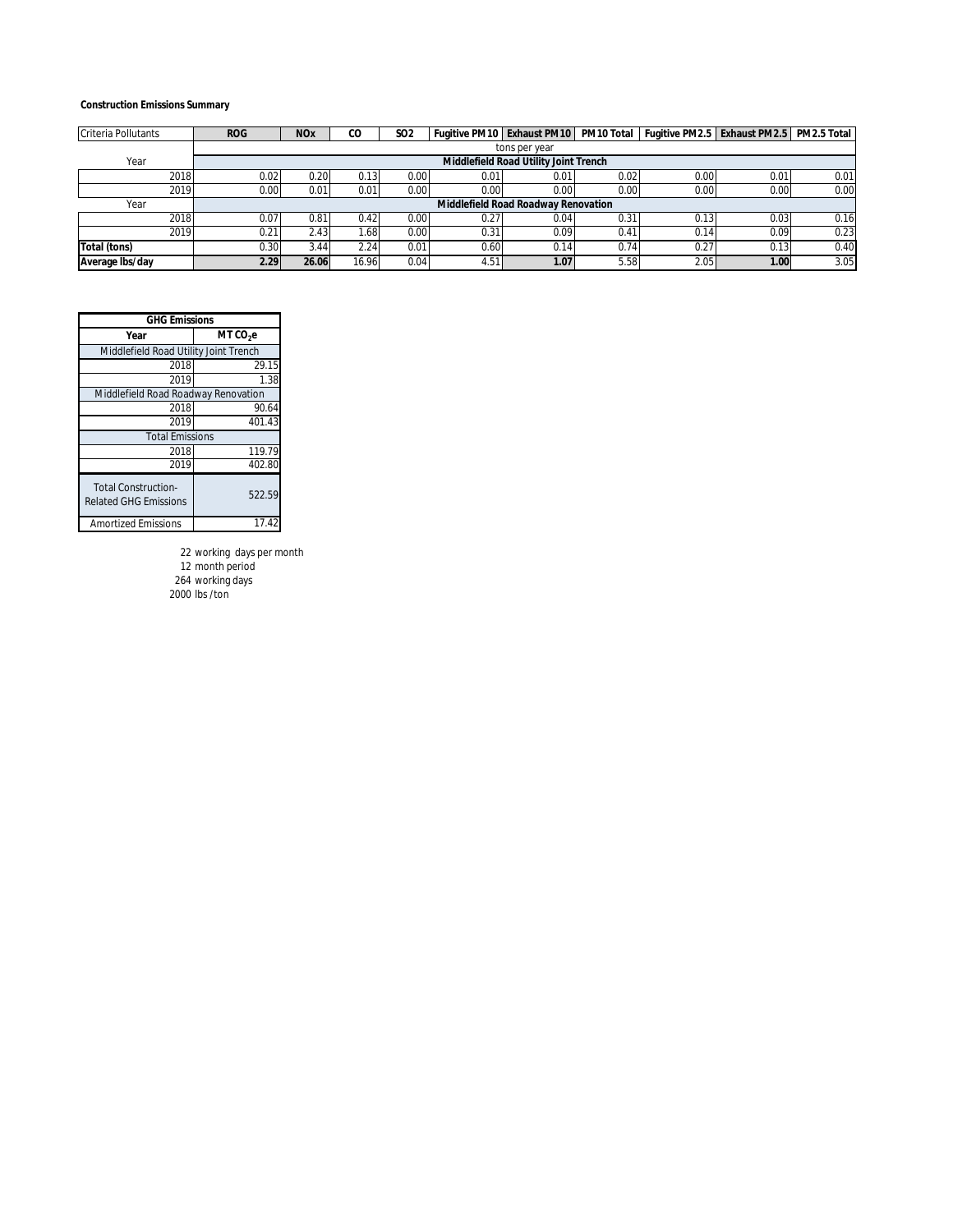# **Middlefield Road Utility Joint Trench**

**San Mateo County, Annual**

# **1.0 Project Characteristics**

### **1.1 Land Usage**

| <b>Land Uses</b>           | Size | Metric                 | Lot Acreage  | Floor Surface Area | Population |
|----------------------------|------|------------------------|--------------|--------------------|------------|
| Defined Industrial<br>User | 1.00 | Defined Unit<br>Jser ' | 0.00<br>∪.∠ა | 0.00               |            |

### **1.2 Other Project Characteristics**

| <b>Urbanization</b>               | Urban                          | Wind Speed (m/s)                  | 2.2   | <b>Precipitation Freg (Days)</b>        | 70    |
|-----------------------------------|--------------------------------|-----------------------------------|-------|-----------------------------------------|-------|
| <b>Climate Zone</b>               | 5                              |                                   |       | <b>Operational Year</b>                 | 2020  |
| <b>Utility Company</b>            | Pacific Gas & Electric Company |                                   |       |                                         |       |
| <b>CO2 Intensity</b><br>(lb/MWhr) | 641.35                         | <b>CH4 Intensity</b><br>(lb/MWhr) | 0.029 | N <sub>2</sub> O Intensity<br>(lb/MWhr) | 0.006 |

### **1.3 User Entered Comments & Non-Default Data**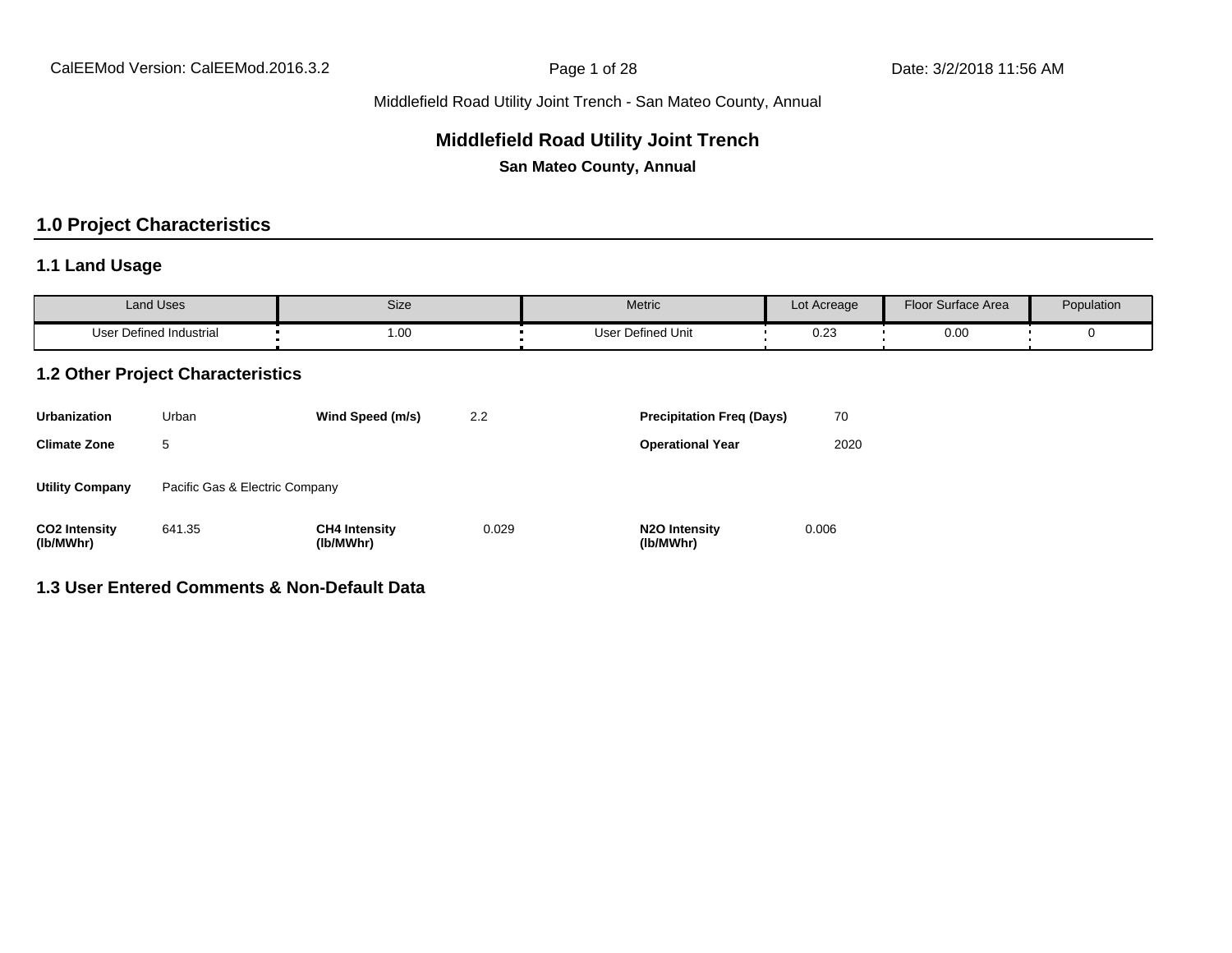Project Characteristics - Construction emissions for utility trenching activities.

Land Use - Acreage based on Road Utility Joint Trench: 3,300 linear ft x 3 ft wide.

Construction Phase - Schedule based on total 33 days using SMAQMD Road Emissions Model Data Entry Worksheet (2016)

Off-road Equipment - Based on typical work crew in Air Quality Calcs spreadsheet

Off-road Equipment - Other construction equipment to account for jackhammer

Trips and VMT - Worker trips included in Roadway Renovation run. Haul truck trips assumes 10 cy capacity trucks. Vendor truck trips to account for concrete truck trips.

Grading - Default acres graded.

Energy Use -

Off-road Equipment - Project specific info.

Off-road Equipment - Project specific info.

| <b>Table Name</b>    | <b>Column Name</b>         | Default Value | New Value |
|----------------------|----------------------------|---------------|-----------|
| tblConstructionPhase | NumDays                    | 2.00          | 13.00     |
| tblConstructionPhase | NumDays                    | 1.00          | 4.00      |
| tblGrading           | MaterialExported           | 0.00          | 968.00    |
| tblGrading           | MaterialImported           | 0.00          | 733.00    |
| tblLandUse           | LotAcreage                 | 0.00          | 0.23      |
| tblOffRoadEquipment  | OffRoadEquipmentUnitAmount | 0.00          | 1.00      |
| tblOffRoadEquipment  | OffRoadEquipmentUnitAmount | 0.00          | 1.00      |
| tblOffRoadEquipment  | OffRoadEquipmentUnitAmount | 0.00          | 1.00      |
| tblOffRoadEquipment  | OffRoadEquipmentUnitAmount | 0.00          | 1.00      |
| tblOffRoadEquipment  | OffRoadEquipmentUnitAmount | 0.00          | 1.00      |
| tblOffRoadEquipment  | PhaseName                  |               | Trenching |
| tblOffRoadEquipment  | PhaseName                  |               | Paving    |
| tblOffRoadEquipment  | PhaseName                  |               | Trenching |
| tblOffRoadEquipment  | PhaseName                  |               | Trenching |
| tblOffRoadEquipment  | PhaseName                  |               | Trenching |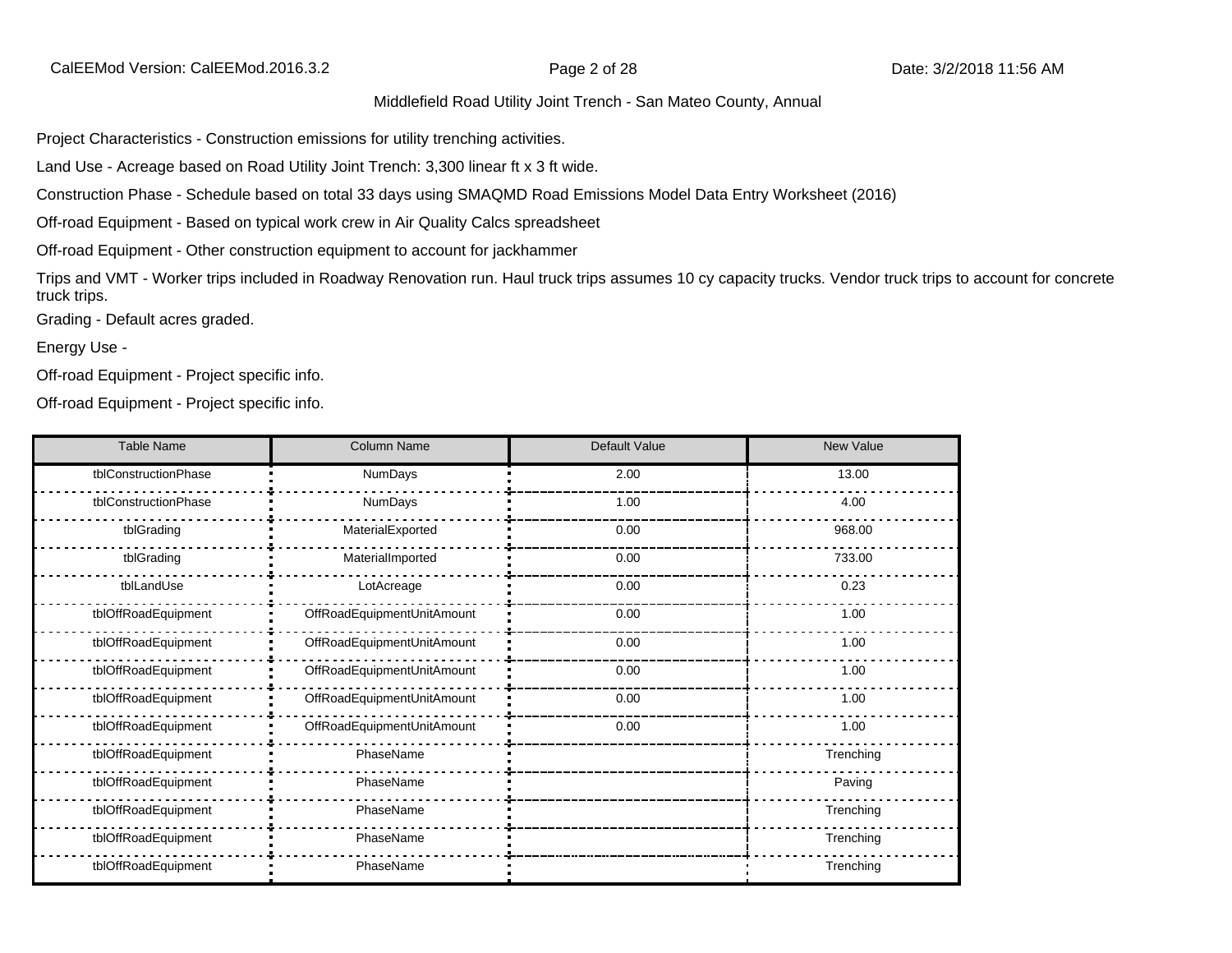| tblOffRoadEquipment | UsageHours        | 8.00   | 6.00   |
|---------------------|-------------------|--------|--------|
| tblOffRoadEquipment | UsageHours        | 8.00   | 6.00   |
| tblOffRoadEquipment | UsageHours        | 7.00   | 6.00   |
| tblOffRoadEquipment | UsageHours        | 7.00   | 6.00   |
| tblOffRoadEquipment | UsageHours        | 7.00   | 6.00   |
| tblOffRoadEquipment | UsageHours        | 8.00   | 6.00   |
| tblTripsAndVMT      | HaulingTripNumber | 212.00 | 324.00 |
| tblTripsAndVMT      | VendorTripNumber  | 0.00   | 4.00   |
| tblTripsAndVMT      | WorkerTripNumber  | 5.00   | 0.00   |
| tblTripsAndVMT      | WorkerTripNumber  | 10.00  | 0.00   |
| tblTripsAndVMT      | WorkerTripNumber  | 10.00  | 0.00   |
| tblTripsAndVMT      | WorkerTripNumber  | 20.00  | 0.00   |

# **2.0 Emissions Summary**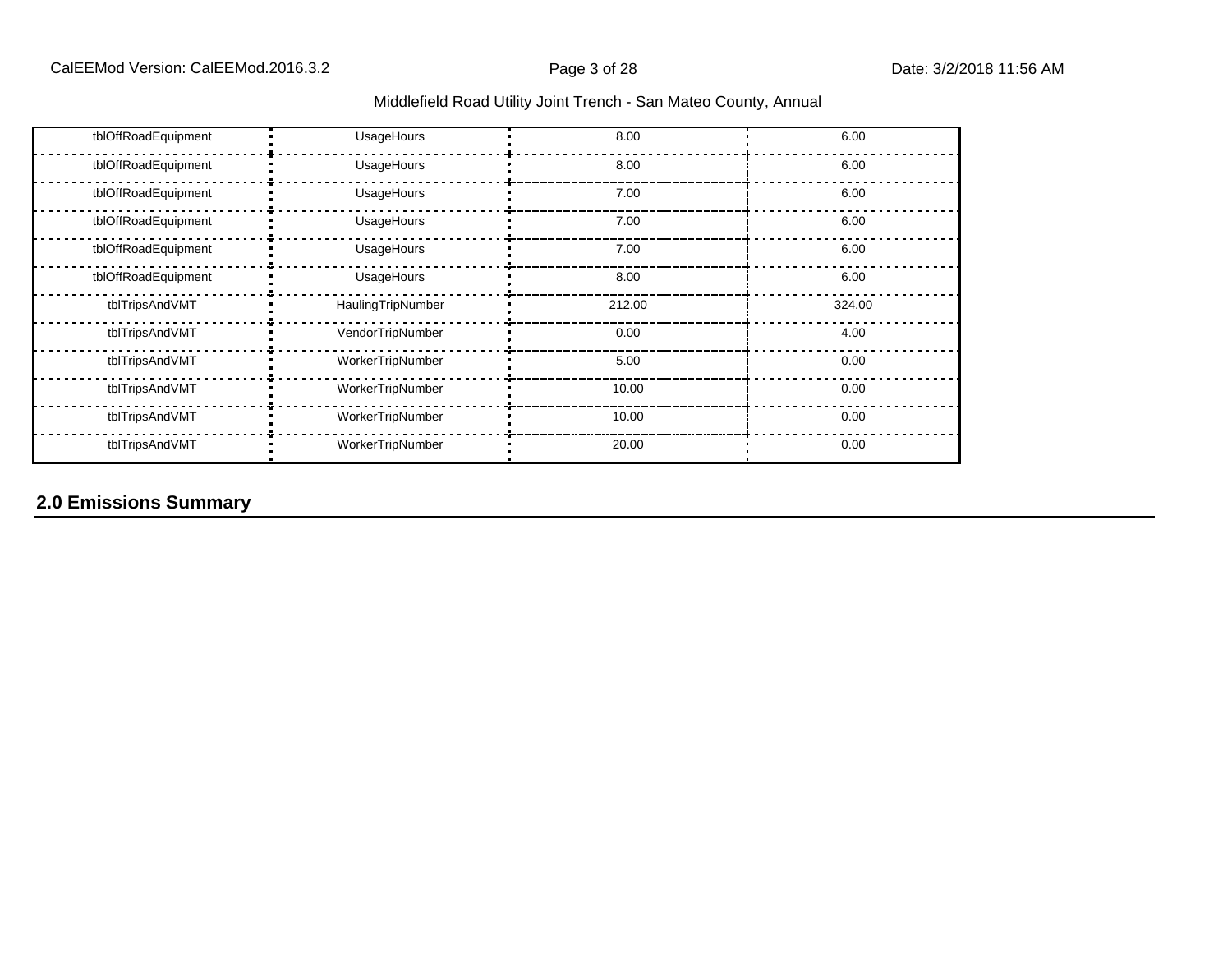### **2.1 Overall Construction**

# **Unmitigated Construction**

|                | <b>ROG</b>                     | <b>NO<sub>x</sub></b> | CO              | SO <sub>2</sub> | Fugitive<br><b>PM10</b> | Exhaust<br><b>PM10</b> | <b>PM10</b><br>Total | Fugitive<br>PM2.5 | Exhaust<br>PM2.5 | <b>PM2.5</b><br>Total |        | Bio- CO2   NBio- CO2   Total CO2 |         | CH <sub>4</sub> | <b>N2O</b> | CO <sub>2e</sub> |
|----------------|--------------------------------|-----------------------|-----------------|-----------------|-------------------------|------------------------|----------------------|-------------------|------------------|-----------------------|--------|----------------------------------|---------|-----------------|------------|------------------|
| Year           |                                |                       |                 |                 | tons/yr                 |                        |                      |                   |                  |                       |        |                                  |         | MT/yr           |            |                  |
| 2018           | 0.0160                         | 0.1954                | 0.1261          | 3.1000e-<br>004 | 8.8000e-<br>003         | 8.2300e-<br>003        | 0.0170               | 3.5700e-<br>003   | 7.8100e-<br>003  | 0.0114                | 0.0000 | 29.0232                          | 29.0232 | 4.9200e-<br>003 | 0.0000     | 29.1461          |
| 2019<br>       | $\blacksquare$ 1.0900e-<br>003 | 0.0102                | 9.2500e-<br>003 | 2.0000e-<br>005 | 3.0000e-<br>005         | 5.6000e-<br>004        | 5.8000e-<br>004      | 1.0000e-<br>005   | 5.3000e-<br>004  | 5.4000e-<br>004       | 0.0000 | 1.3710                           | 1.3710  | 2.7000e-<br>004 | 0.0000     | 1.3779           |
| <b>Maximum</b> | 0.0160                         | 0.1954                | 0.1261          | 3.1000e-<br>004 | 8.8000e-<br>003         | 8.2300e-<br>003        | 0.0170               | 3.5700e-<br>003   | 7.8100e-<br>003  | 0.0114                | 0.0000 | 29.0232                          | 29.0232 | 4.9200e-<br>003 | 0.0000     | 29.1461          |

### **Mitigated Construction**

|                             | <b>ROG</b>     | <b>NO<sub>x</sub></b> | CO                | SO <sub>2</sub>     | Fugitive<br><b>PM10</b>        | Exhaust<br><b>PM10</b>        | <b>PM10</b><br>Total        | Fugitive<br>PM2.5               | Exhaust<br>PM2.5               | PM2.5<br>Total               |                                 |         | Bio- CO2   NBio- CO2   Total CO2 | CH <sub>4</sub>    | <b>N2O</b> | CO <sub>2e</sub> |
|-----------------------------|----------------|-----------------------|-------------------|---------------------|--------------------------------|-------------------------------|-----------------------------|---------------------------------|--------------------------------|------------------------------|---------------------------------|---------|----------------------------------|--------------------|------------|------------------|
| Year                        |                |                       |                   |                     | tons/yr                        | MT/yr                         |                             |                                 |                                |                              |                                 |         |                                  |                    |            |                  |
| 2018                        | 0.0160<br>     | 0.1954                | 0.1261            | $-3.1000e -$<br>004 | 8.8000e-<br>003                | 8.2300e-<br>003               | 0.0170                      | 3.5700e-<br>003                 | 7.8100e-<br>003                | 0.0114                       | 0.0000                          | 29.0232 | 29.0232                          | 4.9200e-<br>003    | 0.0000     | 29.1461          |
| 2019                        | .0900e-<br>003 | 0.0102                | $9.2500e-$<br>003 | 2.0000e-<br>005     | 3.0000e-<br>005                | $5.6000e - 1$<br>004          | $5.8000e -$<br>004          | 1.0000e-<br>005                 | $5.3000e -$<br>004             | 5.4000e-<br>004              | 0.0000                          | 1.3710  | 1.3710                           | $2.7000e -$<br>004 | 0.0000     | 1.3779           |
| <b>Maximum</b>              | 0.0160         | 0.1954                | 0.1261            | 3.1000e-<br>004     | 8.8000e-<br>003                | 8.2300e-<br>003               | 0.0170                      | 3.5700e-<br>003                 | 7.8100e-<br>003                | 0.0114                       | 0.0000                          | 29.0232 | 29.0232                          | 4.9200e-<br>003    | 0.0000     | 29.1461          |
|                             | <b>ROG</b>     | <b>NO<sub>x</sub></b> | <b>CO</b>         | <b>SO2</b>          | <b>Fugitive</b><br><b>PM10</b> | <b>Exhaust</b><br><b>PM10</b> | <b>PM10</b><br><b>Total</b> | <b>Fugitive</b><br><b>PM2.5</b> | <b>Exhaust</b><br><b>PM2.5</b> | <b>PM2.5</b><br><b>Total</b> | Bio- CO2   NBio-CO2   Total CO2 |         |                                  | CH <sub>4</sub>    | <b>N20</b> | CO <sub>2e</sub> |
| Percent<br><b>Reduction</b> | 0.00           | 0.00                  | 0.00              | 0.00                | 0.00                           | 0.00                          | 0.00                        | 0.00                            | 0.00                           | 0.00                         | 0.00                            | 0.00    | 0.00                             | 0.00               | 0.00       | 0.00             |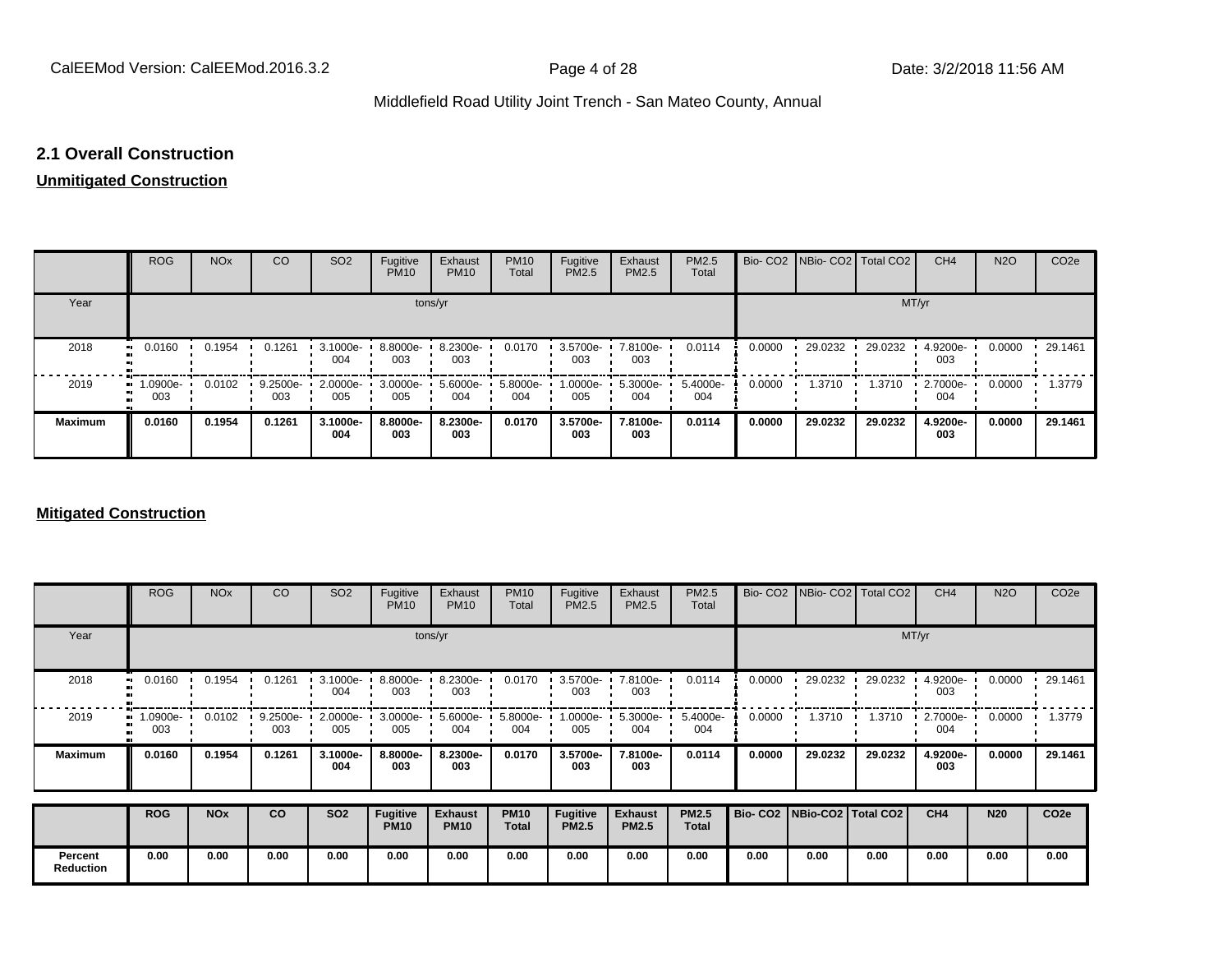| Quarter | <b>Start Date</b> | <b>End Date</b> | Maximum Unmitigated ROG + NOX (tons/quarter) | Maximum Mitigated ROG + NOX (tons/quarter) |
|---------|-------------------|-----------------|----------------------------------------------|--------------------------------------------|
|         | 11-1-2018         | 1-31-2019       | 0.2286                                       | 0.2286                                     |
|         |                   | <b>Highest</b>  | 0.2286                                       | 0.2286                                     |

# **2.2 Overall Operational**

### **Unmitigated Operational**

|              | <b>ROG</b> | <b>NO<sub>x</sub></b> | CO              | SO <sub>2</sub> | Fugitive<br><b>PM10</b> | Exhaust<br><b>PM10</b> | <b>PM10</b><br>Total | Fugitive<br>PM2.5 | Exhaust<br>PM2.5 | PM2.5<br>Total |        | Bio- CO2   NBio- CO2   Total CO2 |                 | CH <sub>4</sub> | <b>N2O</b> | CO <sub>2</sub> e |  |  |  |
|--------------|------------|-----------------------|-----------------|-----------------|-------------------------|------------------------|----------------------|-------------------|------------------|----------------|--------|----------------------------------|-----------------|-----------------|------------|-------------------|--|--|--|
| Category     | tons/yr    |                       |                 |                 |                         |                        |                      |                   |                  |                |        | MT/yr                            |                 |                 |            |                   |  |  |  |
| Area         | 0.0000     | 0.0000                | 1.0000e-<br>005 | 0.0000          |                         | 0.0000                 | 0.0000               |                   | 0.0000           | 0.0000         | 0.0000 | 2.0000e-<br>005                  | 2.0000e-<br>005 | 0.0000          | 0.0000     | 2.0000e-<br>005   |  |  |  |
| Energy       | 0.0000     | 0.0000                | 0.0000          | 0.0000          |                         | 0.0000                 | 0.0000               |                   | 0.0000           | 0.0000         | 0.0000 | 0.0000                           | 0.0000          | 0.0000          | 0.0000     | 0.0000            |  |  |  |
| Mobile       | 0.0000     | 0.0000                | 0.0000          | 0.0000          | 0.0000                  | 0.0000                 | 0.0000               | 0.0000            | 0.0000           | 0.0000         | 0.0000 | 0.0000                           | 0.0000<br>. .   | 0.0000          | 0.0000     | 0.0000            |  |  |  |
| Waste        |            |                       |                 |                 |                         | 0.0000                 | 0.0000               |                   | 0.0000           | 0.0000         | 0.0000 | 0.0000                           | 0.0000          | 0.0000          | 0.0000     | 0.0000            |  |  |  |
| Water        |            |                       |                 |                 |                         | 0.0000                 | 0.0000               |                   | 0.0000           | 0.0000         | 0.0000 | 0.0000                           | 0.0000          | 0.0000          | 0.0000     | 0.0000            |  |  |  |
| <b>Total</b> | 0.0000     | 0.0000                | 1.0000e-<br>005 | 0.0000          | 0.0000                  | 0.0000                 | 0.0000               | 0.0000            | 0.0000           | 0.0000         | 0.0000 | 2.0000e-<br>005                  | 2.0000e-<br>005 | 0.0000          | 0.0000     | 2.0000e-<br>005   |  |  |  |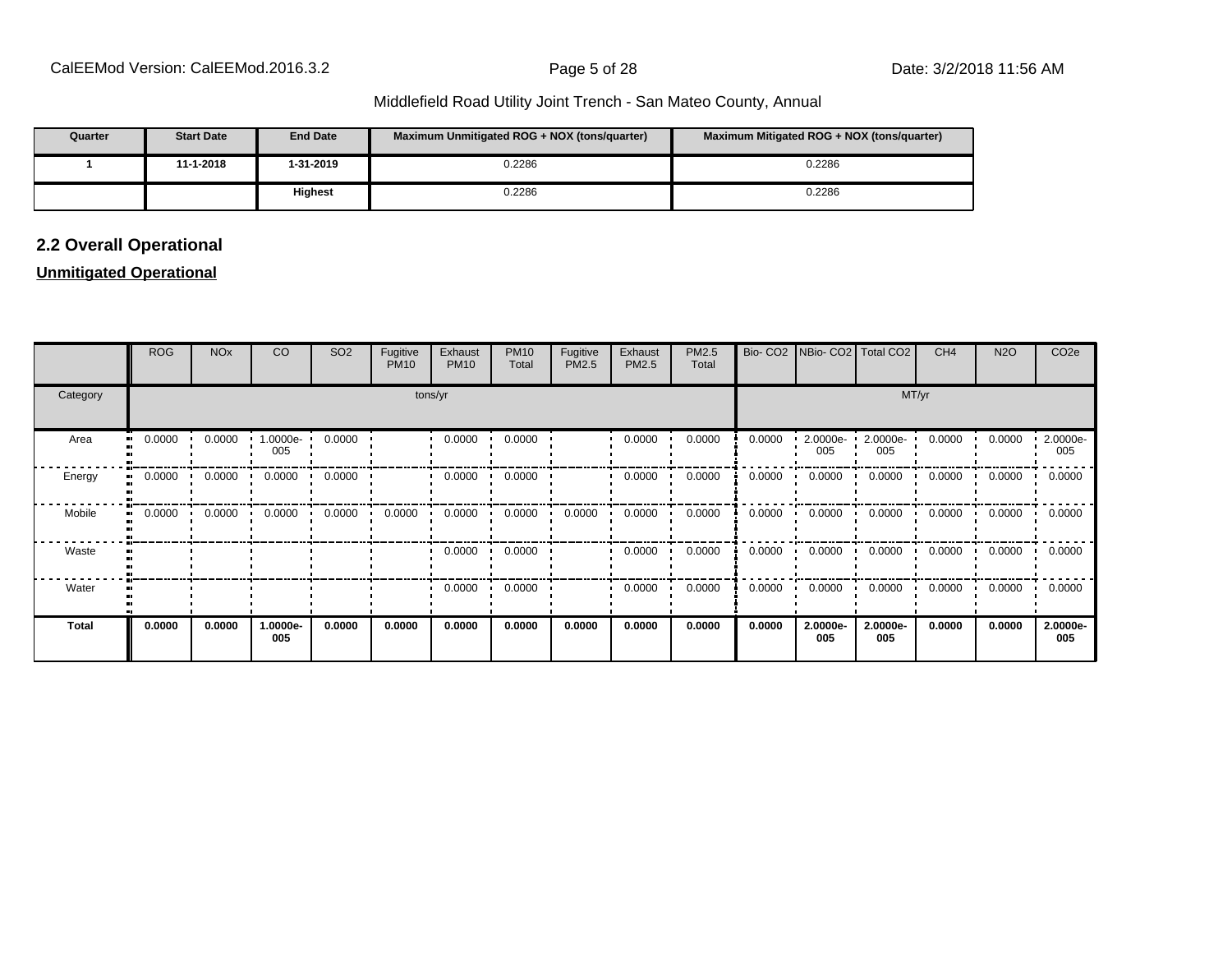### **2.2 Overall Operational**

### **Mitigated Operational**

|                             | <b>ROG</b>          | <b>NO<sub>x</sub></b> |                            | CO              | SO <sub>2</sub> | Fugitive<br><b>PM10</b> |                         | Exhaust<br><b>PM10</b> | <b>PM10</b><br>Total          | Fugitive                    | <b>PM2.5</b>                    | Exhaust<br>PM2.5 | PM2.5<br>Total                 |                              | Bio-CO <sub>2</sub> |                                 |                         | NBio- CO2   Total CO2 |      | CH <sub>4</sub> | <b>N2O</b>        |                 | CO <sub>2</sub> e |
|-----------------------------|---------------------|-----------------------|----------------------------|-----------------|-----------------|-------------------------|-------------------------|------------------------|-------------------------------|-----------------------------|---------------------------------|------------------|--------------------------------|------------------------------|---------------------|---------------------------------|-------------------------|-----------------------|------|-----------------|-------------------|-----------------|-------------------|
| Category                    |                     |                       |                            |                 |                 |                         | tons/yr                 |                        |                               |                             |                                 |                  |                                |                              | MT/yr               |                                 |                         |                       |      |                 |                   |                 |                   |
| Area                        | 0.0000<br>$\bullet$ | 0.0000                | $\blacksquare$             | 1.0000e-<br>005 | 0.0000          |                         |                         | 0.0000                 | 0.0000                        |                             |                                 | 0.0000           |                                | 0.0000                       | 0.0000              |                                 | $2.0000e - 1$<br>005    | 2.0000e-<br>005       |      | 0.0000          | 0.0000            | 2.0000e-        | 005               |
| Energy                      | 0.0000              | 0.0000                |                            | 0.0000<br>- 11  | 0.0000          |                         |                         | 0.0000                 | 0.0000                        |                             |                                 | 0.0000           | 0.0000                         |                              | 0.0000              |                                 | 0.0000                  | 0.0000                |      | 0.0000          | 0.0000            | 0.0000          |                   |
| Mobile                      | 0.0000              |                       | $0.0000$ $0.0000$ $0.0000$ |                 | 0.0000          | 0.0000                  |                         | 0.0000                 | 0.0000<br>$\cdot$             | 0.0000                      |                                 | 0.0000           | 0.0000                         |                              | 0.0000              |                                 | $0.0000$ $\blacksquare$ | 0.0000                |      |                 | $0.0000$ 0.0000   | 0.0000          |                   |
| Waste                       |                     |                       |                            |                 |                 |                         |                         | 0.0000                 | 0.0000<br>$\cdot$             |                             |                                 | 0.0000           |                                | 0.0000                       | 0.0000              |                                 | 0.0000                  | 0.0000                |      | 0.0000          | $0.0000$ $0.0000$ |                 |                   |
| Water                       |                     |                       |                            |                 |                 |                         |                         | 0.0000                 | 0.0000                        |                             |                                 | 0.0000           | 0.0000                         |                              | 0.0000              |                                 | 0.0000                  | 0.0000                |      | 0.0000          | 0.0000            | 0.0000          |                   |
| <b>Total</b>                | 0.0000              | 0.0000                |                            | 1.0000e-<br>005 | 0.0000          | 0.0000                  |                         | 0.0000                 | 0.0000                        |                             | 0.0000                          | 0.0000           |                                | 0.0000                       | 0.0000              |                                 | 2.0000e-<br>005         | 2.0000e-<br>005       |      | 0.0000          | 0.0000            | 2.0000e-<br>005 |                   |
|                             | <b>ROG</b>          |                       | <b>NOx</b>                 |                 | co              | <b>SO2</b>              | Fugitive<br><b>PM10</b> |                        | <b>Exhaust</b><br><b>PM10</b> | <b>PM10</b><br><b>Total</b> | <b>Fugitive</b><br><b>PM2.5</b> |                  | <b>Exhaust</b><br><b>PM2.5</b> | <b>PM2.5</b><br><b>Total</b> |                     | Bio- CO2   NBio-CO2   Total CO2 |                         |                       |      | CH4             |                   | <b>N20</b>      | CO <sub>2e</sub>  |
| Percent<br><b>Reduction</b> | 0.00                |                       | 0.00                       |                 | 0.00            | 0.00                    | 0.00                    |                        | 0.00                          | 0.00                        | 0.00                            |                  | 0.00                           | 0.00                         |                     | 0.00                            | 0.00                    |                       | 0.00 | 0.00            |                   | 0.00            | 0.00              |

# **3.0 Construction Detail**

**Construction Phase**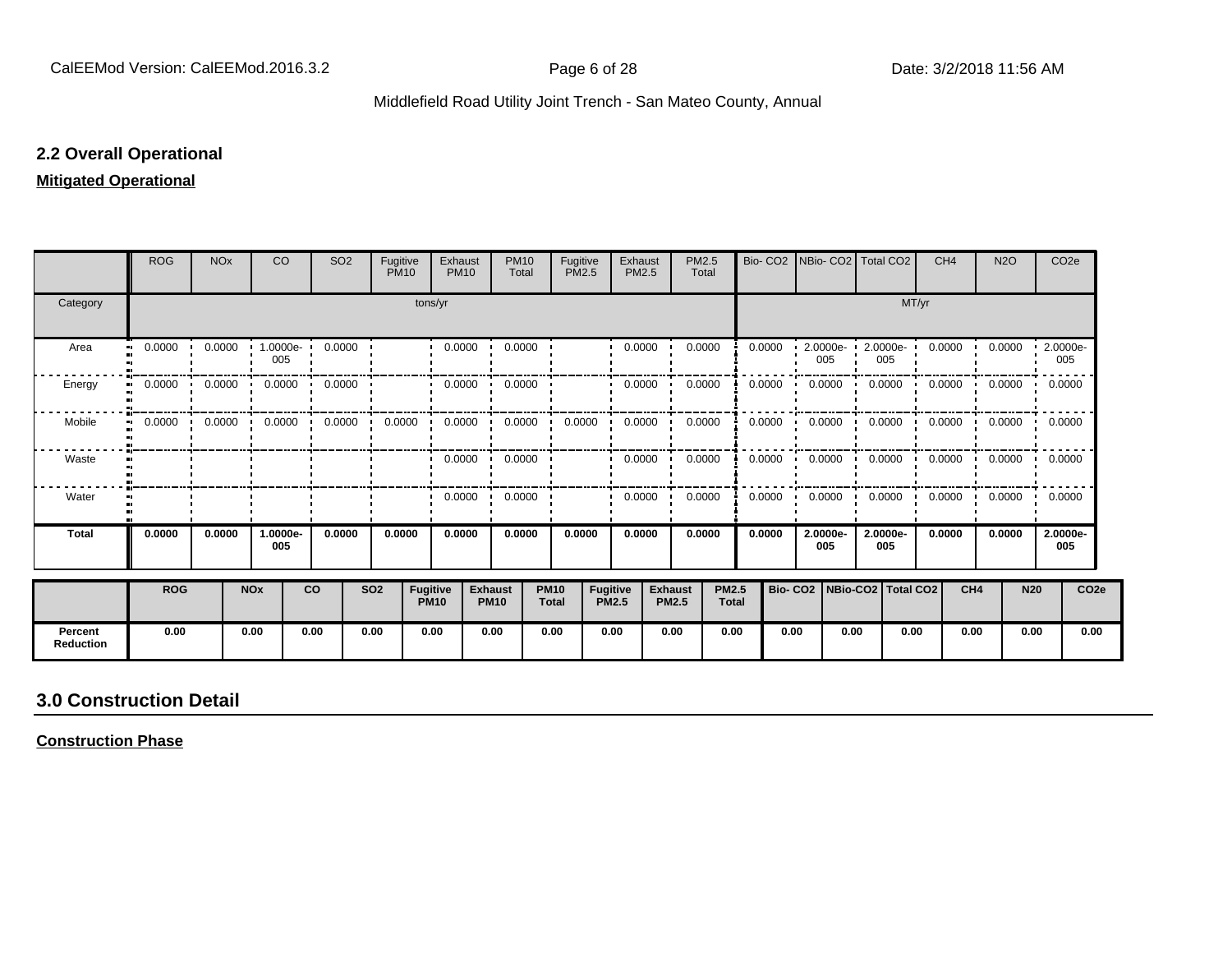CalEEMod Version: CalEEMod.2016.3.2 **Page 7 of 28** Page 7 of 28 Date: 3/2/2018 11:56 AM

#### Middlefield Road Utility Joint Trench - San Mateo County, Annual

| Phase<br><b>Number</b> | <b>Phase Name</b> | Phase Type         | <b>Start Date</b> | End Date    | Num Days Num Days<br>Week |     | <b>Phase Description</b> |
|------------------------|-------------------|--------------------|-------------------|-------------|---------------------------|-----|--------------------------|
|                        | Site Preparation  | • Site Preparation | 11/1/2018         | !11/6/2018  |                           |     |                          |
|                        | •Grading          | •Grading           | 11/8/2018         | !11/26/2018 |                           | 13! |                          |
|                        | •Trenching        | •Trenching         | 12/5/2018         | !12/19/2018 |                           |     |                          |
|                        | • Paving          | • Paving           | '12/27/2018       | 1/2/2019    |                           | π,  |                          |

**Acres of Grading (Site Preparation Phase): 2**

**Acres of Grading (Grading Phase): 0**

**Acres of Paving: 0**

**Residential Indoor: 0; Residential Outdoor: 0; Non-Residential Indoor: 0; Non-Residential Outdoor: 0; Striped Parking Area: 0 (Architectural Coating – sqft)**

**OffRoad Equipment**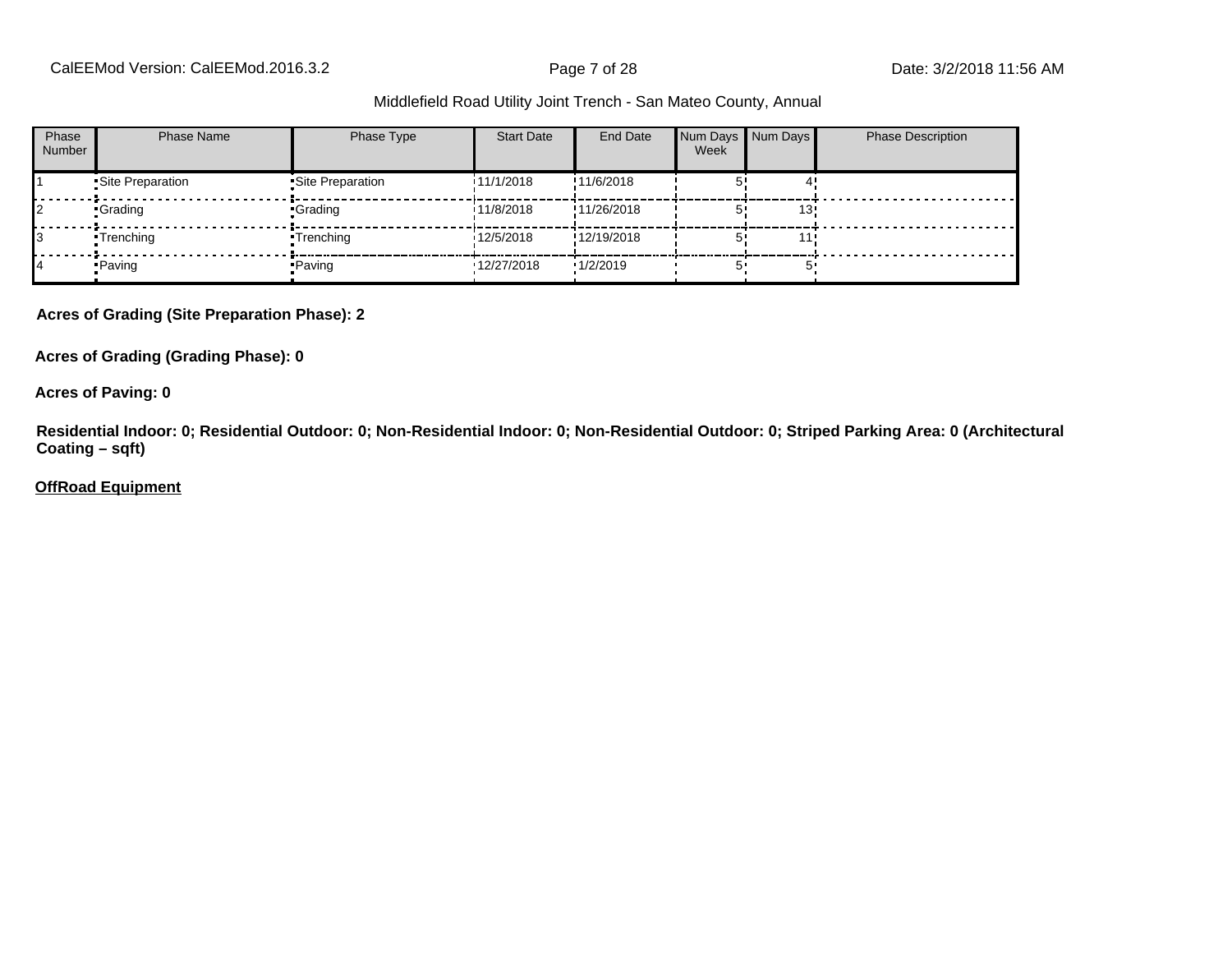| <b>Phase Name</b> | Offroad Equipment Type       | Amount | Usage Hours       | Horse Power     | Load Factor |
|-------------------|------------------------------|--------|-------------------|-----------------|-------------|
| Site Preparation  | <b>Craders</b>               |        | $6.00 -$          | 187!            | 0.41        |
| Site Preparation  | Tractors/Loaders/Backhoes    |        | $6.00 \cdot$      | 97'             | 0.37        |
| Grading           | Concrete/Industrial Saws     |        | $6.00 \cdot$      | 81'             | 0.73        |
| Grading           | Rubber Tired Dozers          |        | $1.00 -$          | 247!            | 0.40        |
| Grading           | "Tractors/Loaders/Backhoes   | 2      | 6.00 <sub>1</sub> | 97'             | 0.37        |
| Trenching         | Dumpers/Tenders              |        | 6.00 <sub>1</sub> | 16!             | 0.38        |
| Trenching         | Other Construction Equipment |        | 6.00:             | 172!            | 0.42        |
| Trenching         | Pumps                        |        | 6.00              | 84 <sup>1</sup> | 0.74        |
| Trenching         | Skid Steer Loaders           |        | 6.00:             | 65!             | 0.37        |
| Paving            | Cement and Mortar Mixers     | 4      | 6.00              | 9'              | 0.56        |
| Paving            | -Generator Sets              |        | 6.00 <sub>1</sub> | 84 <sub>1</sub> | 0.74        |
| Paving            | <b>Pavers</b>                |        | 6.00              | 130!            | 0.42        |
| Paving            | -Rollers                     |        | 6.00 <sub>1</sub> | 80              | 0.38        |
| Paving            | Tractors/Loaders/Backhoes    |        | $6.00 -$          | 97'             | 0.37        |

# **Trips and VMT**

| <b>Phase Name</b> | <b>Offroad Equipment</b><br>Count | <b>Worker Trip</b><br><b>Number</b> | Vendor Trip<br><b>Number</b> | Hauling Trip<br><b>Number</b> | <b>Worker Trip</b><br>Length | Vendor Trip<br>Length | <b>Hauling Trip</b><br>Length | <b>Worker Vehicle</b><br>Class | Vendor         | Hauling<br>Vehicle Class Vehicle Class |
|-------------------|-----------------------------------|-------------------------------------|------------------------------|-------------------------------|------------------------------|-----------------------|-------------------------------|--------------------------------|----------------|----------------------------------------|
| Site Preparation  |                                   | $0.00 \cdot$                        | 0.00                         | $0.00 \cdot$                  | 10.80i                       | 7.30!                 |                               | 20.00 LD Mix                   | <b>HDT Mix</b> | !HHDT                                  |
| Grading           |                                   | $0.00 -$                            | 0.00!                        | $324.00 \cdot$                | 10.80i                       | 7.30!                 |                               | 20.00 LD Mix                   | <b>HDT Mix</b> | !ННDТ                                  |
| Trenching         |                                   | $0.00 \cdot$                        | 0.00                         | $0.00 \cdot$                  | 10.80i                       | 7.30!                 |                               | $20.00$ <sup>i</sup> LD Mix    | <b>HDT Mix</b> | !ННDТ                                  |
| Paving            |                                   | $0.00 -$                            | $4.00 -$                     | $0.00 \cdot$                  | $10.80 -$                    | 7.30:                 |                               | 20.00 LD Mix                   | <b>HDT Mix</b> | <b>HHDT</b>                            |

### **3.1 Mitigation Measures Construction**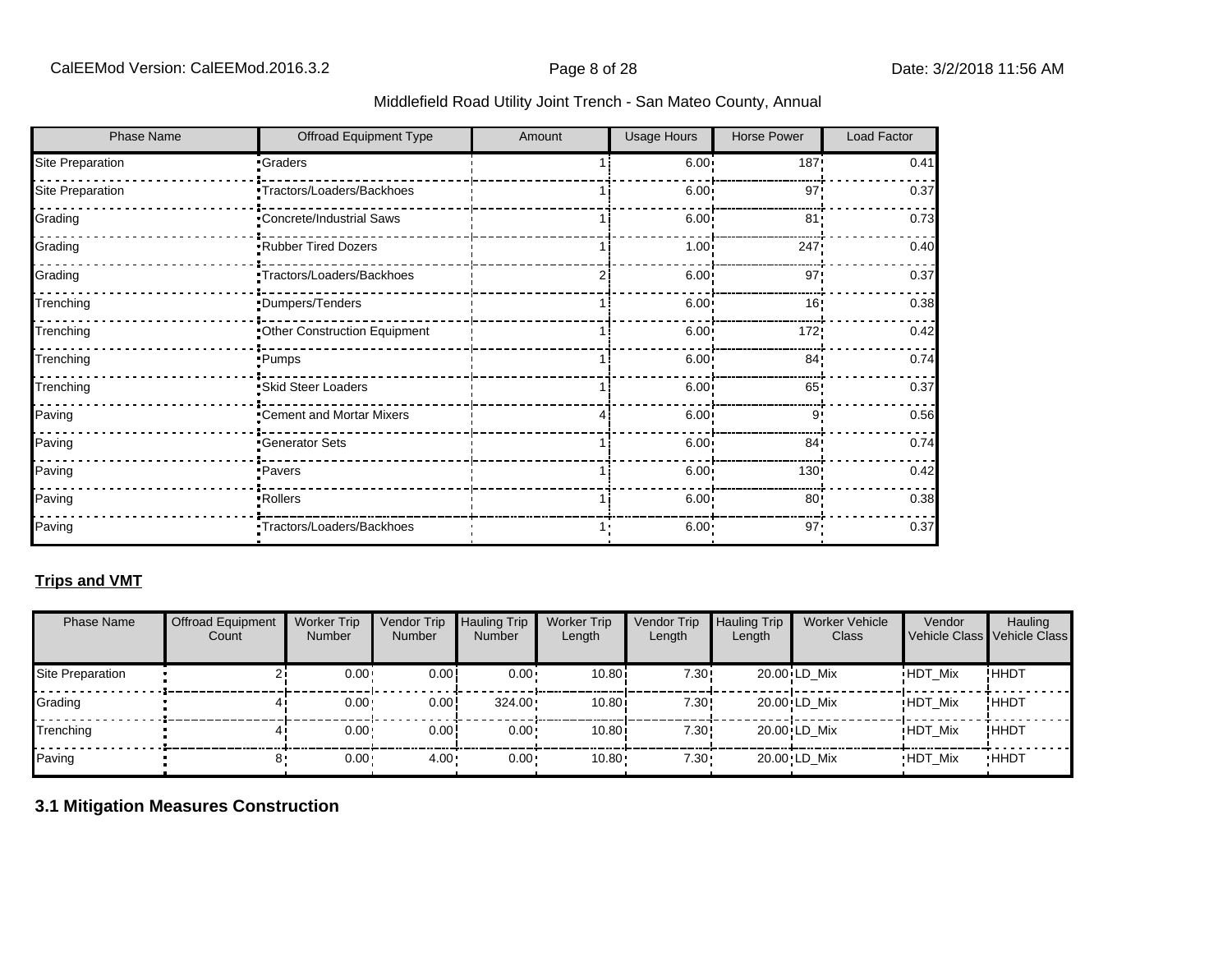### **3.2 Site Preparation - 2018**

# **Unmitigated Construction On-Site**

|                      | <b>ROG</b>          | <b>NO<sub>x</sub></b> | CO              | SO <sub>2</sub> | Fugitive<br><b>PM10</b> | Exhaust<br><b>PM10</b> | <b>PM10</b><br>Total | Fugitive<br><b>PM2.5</b> | Exhaust<br>PM2.5 | PM2.5<br>Total  |        | Bio- CO2   NBio- CO2   Total CO2 |        | CH <sub>4</sub> | <b>N2O</b> | CO <sub>2e</sub> |
|----------------------|---------------------|-----------------------|-----------------|-----------------|-------------------------|------------------------|----------------------|--------------------------|------------------|-----------------|--------|----------------------------------|--------|-----------------|------------|------------------|
| Category             |                     |                       |                 |                 | tons/yr                 |                        |                      |                          |                  |                 |        |                                  | MT/yr  |                 |            |                  |
| <b>Fugitive Dust</b> |                     |                       |                 |                 | 1.0600e-<br>003         | 0.0000                 | 1.0600e-<br>003      | .1000e-<br>004           | 0.0000           | 1.1000e-<br>004 | 0.0000 | 0.0000                           | 0.0000 | 0.0000          | 0.0000     | 0.0000           |
| Off-Road<br>п        | 1.1800e-<br><br>003 | 0.0146                | 6.3800e-<br>003 | 1.0000e-<br>005 |                         | 6.3000e-<br>004        | 6.3000e-<br>004      |                          | 5.8000e-<br>004  | 5.8000e-<br>004 | 0.0000 | 1.3373                           | 1.3373 | 4.2000e-<br>004 | 0.0000     | 1.3477           |
| <b>Total</b>         | 1.1800e-<br>003     | 0.0146                | 6.3800e-<br>003 | -.0000e<br>005  | 1.0600e-<br>003         | 6.3000e-<br>004        | 1.6900e-<br>003      | 1.1000e-<br>004          | 5.8000e-<br>004  | 6.9000e-<br>004 | 0.0000 | 1.3373                           | 1.3373 | 4.2000e-<br>004 | 0.0000     | 1.3477           |

### **Unmitigated Construction Off-Site**

|                        | <b>ROG</b>               | <b>NO<sub>x</sub></b> | CO     | SO <sub>2</sub> | Fugitive<br><b>PM10</b> | Exhaust<br><b>PM10</b> | <b>PM10</b><br>Total | Fugitive<br><b>PM2.5</b> | Exhaust<br>PM2.5 | PM2.5<br>Total |        | Bio- CO2   NBio- CO2   Total CO2 |        | CH <sub>4</sub> | <b>N2O</b> | CO <sub>2e</sub> |
|------------------------|--------------------------|-----------------------|--------|-----------------|-------------------------|------------------------|----------------------|--------------------------|------------------|----------------|--------|----------------------------------|--------|-----------------|------------|------------------|
| Category               |                          |                       |        |                 | tons/yr                 |                        |                      |                          |                  |                |        |                                  | MT/yr  |                 |            |                  |
| Hauling                | 0.0000<br>$\blacksquare$ | 0.0000                | 0.0000 | 0.0000          | 0.0000                  | 0.0000                 | 0.0000               | 0.0000                   | 0.0000           | 0.0000         | 0.0000 | 0.0000                           | 0.0000 | 0.0000          | 0.0000     | 0.0000           |
| Vendor<br>$\mathbf{u}$ | 0.0000                   | 0.0000                | 0.0000 | 0.0000          | 0.0000                  | 0.0000                 | 0.0000               | 0.0000                   | 0.0000           | 0.0000         | 0.0000 | 0.0000                           | 0.0000 | 0.0000          | 0.0000     | 0.0000           |
| Worker                 | 0.0000<br>$\bullet$      | 0.0000                | 0.0000 | 0.0000          | 0.0000                  | 0.0000                 | 0.0000               | 0.0000                   | 0.0000           | 0.0000         | 0.0000 | 0.0000                           | 0.0000 | 0.0000          | 0.0000     | 0.0000           |
| <b>Total</b>           | 0.0000                   | 0.0000                | 0.0000 | 0.0000          | 0.0000                  | 0.0000                 | 0.0000               | 0.0000                   | 0.0000           | 0.0000         | 0.0000 | 0.0000                           | 0.0000 | 0.0000          | 0.0000     | 0.0000           |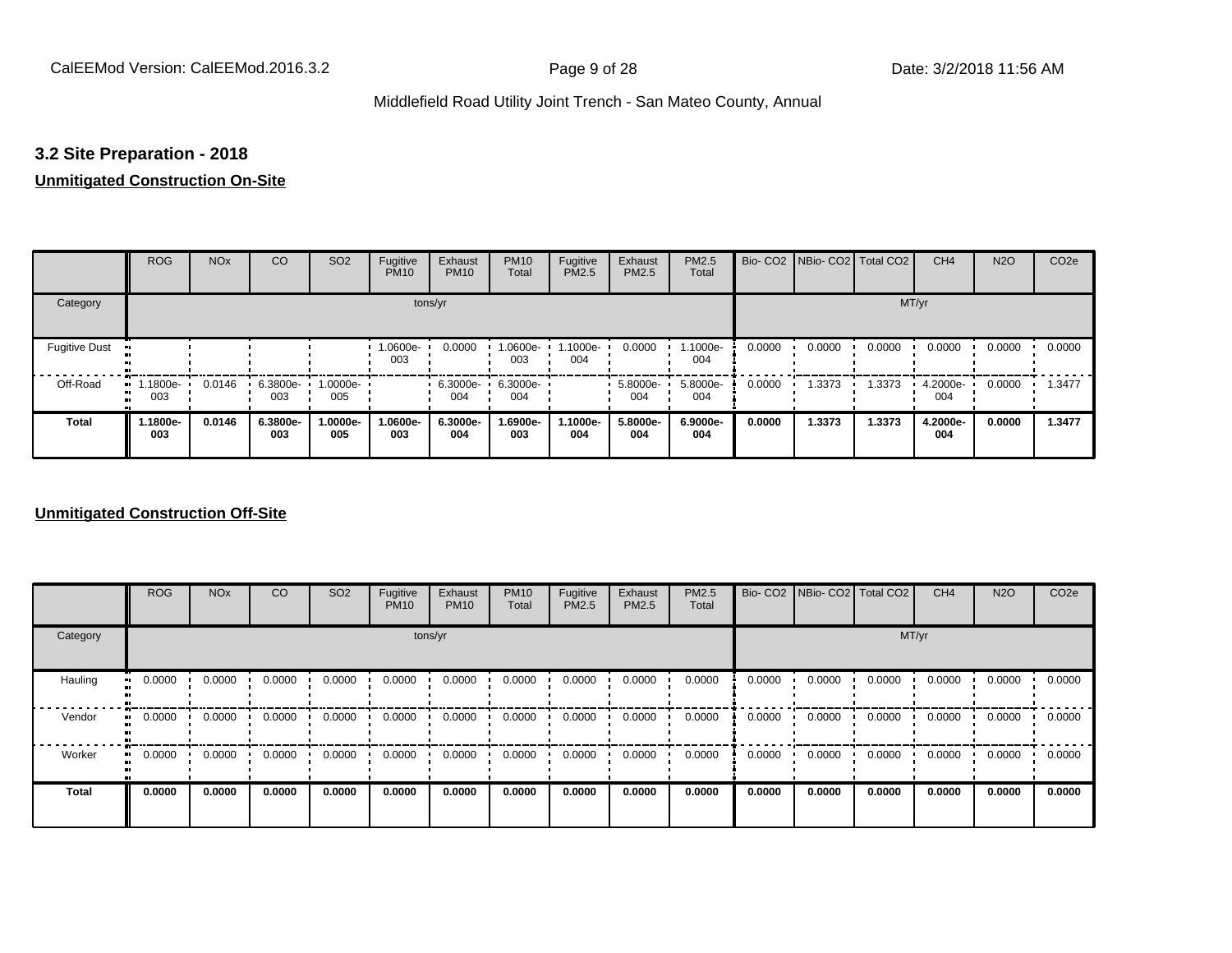### **3.2 Site Preparation - 2018**

### **Mitigated Construction On-Site**

|                           | <b>ROG</b>         | <b>NO<sub>x</sub></b> | CO              | SO <sub>2</sub> | Fugitive<br><b>PM10</b> | Exhaust<br><b>PM10</b> | <b>PM10</b><br>Total | Fugitive<br><b>PM2.5</b> | Exhaust<br>PM2.5 | PM2.5<br>Total  |        | Bio- CO2   NBio- CO2   Total CO2 |        | CH <sub>4</sub> | <b>N2O</b> | CO <sub>2e</sub> |
|---------------------------|--------------------|-----------------------|-----------------|-----------------|-------------------------|------------------------|----------------------|--------------------------|------------------|-----------------|--------|----------------------------------|--------|-----------------|------------|------------------|
| Category                  |                    |                       |                 |                 | tons/yr                 |                        |                      |                          |                  |                 |        |                                  | MT/yr  |                 |            |                  |
| <b>Fugitive Dust</b><br>Ð |                    |                       |                 |                 | 1.0600e-<br>003         | 0.0000                 | 1.0600e-<br>003      | 1.1000e-<br>004          | 0.0000           | 1.1000e-<br>004 | 0.0000 | 0.0000                           | 0.0000 | 0.0000          | 0.0000     | 0.0000           |
| Off-Road<br>п.            | $-1.1800e-$<br>003 | 0.0146                | 6.3800e-<br>003 | 1.0000e-<br>005 |                         | 6.3000e-<br>004        | 6.3000e-<br>004      |                          | 5.8000e-<br>004  | 5.8000e-<br>004 | 0.0000 | 1.3373                           | 1.3373 | 4.2000e-<br>004 | 0.0000     | 1.3477           |
| <b>Total</b>              | 1.1800e-<br>003    | 0.0146                | 6.3800e-<br>003 | -.0000e<br>005  | 1.0600e-<br>003         | 6.3000e-<br>004        | 1.6900e-<br>003      | 1.1000e-<br>004          | 5.8000e-<br>004  | 6.9000e-<br>004 | 0.0000 | 1.3373                           | 1.3373 | 4.2000e-<br>004 | 0.0000     | 1.3477           |

### **Mitigated Construction Off-Site**

|                        | <b>ROG</b>               | <b>NO<sub>x</sub></b> | CO     | SO <sub>2</sub> | Fugitive<br><b>PM10</b> | Exhaust<br><b>PM10</b> | <b>PM10</b><br>Total | Fugitive<br><b>PM2.5</b> | Exhaust<br>PM2.5 | PM2.5<br>Total |        | Bio- CO2   NBio- CO2   Total CO2 |        | CH <sub>4</sub> | <b>N2O</b> | CO <sub>2e</sub> |
|------------------------|--------------------------|-----------------------|--------|-----------------|-------------------------|------------------------|----------------------|--------------------------|------------------|----------------|--------|----------------------------------|--------|-----------------|------------|------------------|
| Category               |                          |                       |        |                 | tons/yr                 |                        |                      |                          |                  |                |        |                                  | MT/yr  |                 |            |                  |
| Hauling                | 0.0000<br>$\blacksquare$ | 0.0000                | 0.0000 | 0.0000          | 0.0000                  | 0.0000                 | 0.0000               | 0.0000                   | 0.0000           | 0.0000         | 0.0000 | 0.0000                           | 0.0000 | 0.0000          | 0.0000     | 0.0000           |
| Vendor<br>$\mathbf{u}$ | 0.0000                   | 0.0000                | 0.0000 | 0.0000          | 0.0000                  | 0.0000                 | 0.0000               | 0.0000                   | 0.0000           | 0.0000         | 0.0000 | 0.0000                           | 0.0000 | 0.0000          | 0.0000     | 0.0000           |
| Worker                 | 0.0000<br>$\bullet$      | 0.0000                | 0.0000 | 0.0000          | 0.0000                  | 0.0000                 | 0.0000               | 0.0000                   | 0.0000           | 0.0000         | 0.0000 | 0.0000                           | 0.0000 | 0.0000          | 0.0000     | 0.0000           |
| <b>Total</b>           | 0.0000                   | 0.0000                | 0.0000 | 0.0000          | 0.0000                  | 0.0000                 | 0.0000               | 0.0000                   | 0.0000           | 0.0000         | 0.0000 | 0.0000                           | 0.0000 | 0.0000          | 0.0000     | 0.0000           |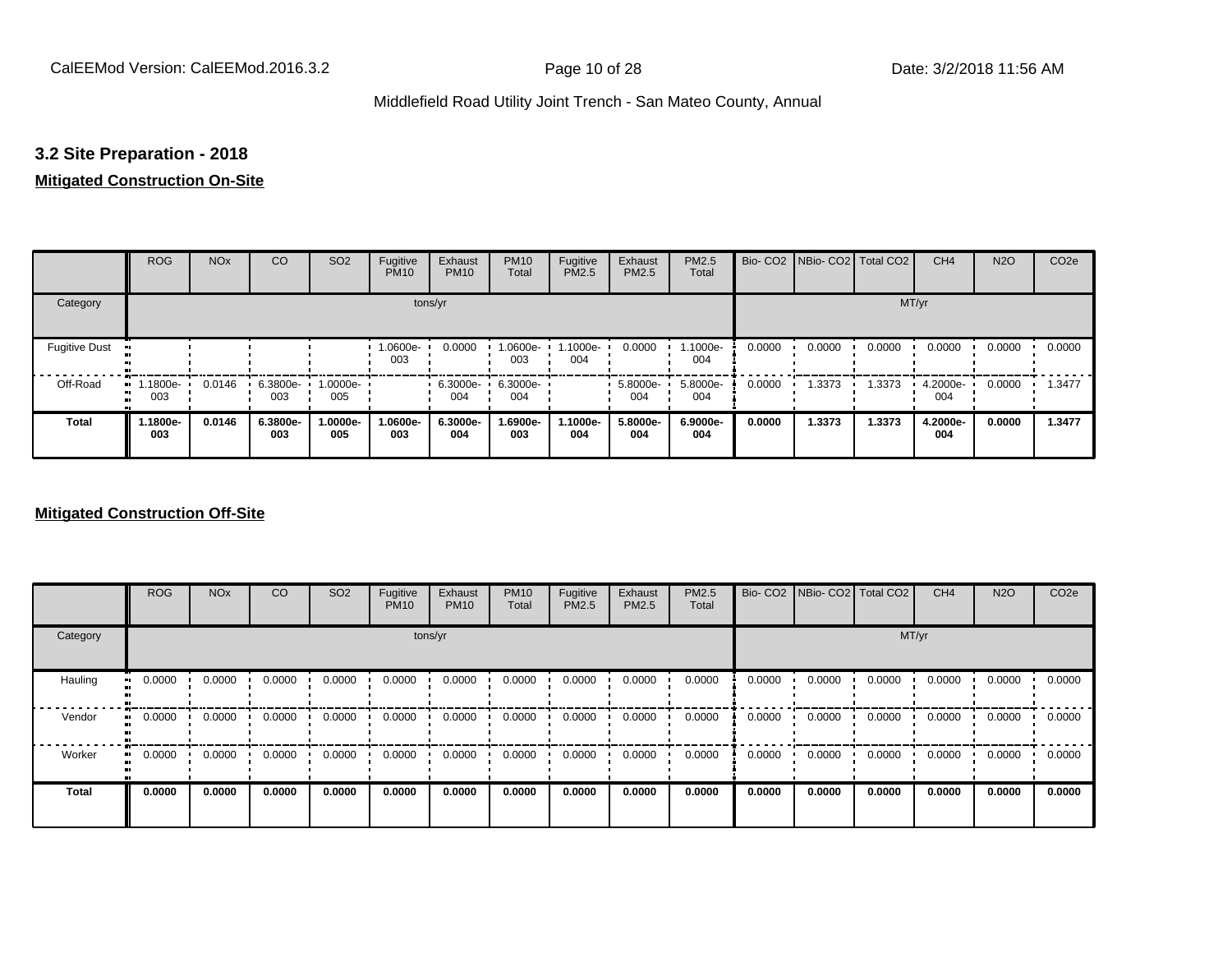### **3.3 Grading - 2018**

### **Unmitigated Construction On-Site**

|                                  | <b>ROG</b>         | <b>NO<sub>x</sub></b> | CO     | SO <sub>2</sub> | Fugitive<br><b>PM10</b> | Exhaust<br><b>PM10</b> | <b>PM10</b><br>Total | Fugitive<br><b>PM2.5</b> | Exhaust<br>PM2.5 | PM2.5<br>Total  |        | Bio- CO2   NBio- CO2   Total CO2 |        | CH <sub>4</sub> | <b>N2O</b> | CO <sub>2e</sub> |
|----------------------------------|--------------------|-----------------------|--------|-----------------|-------------------------|------------------------|----------------------|--------------------------|------------------|-----------------|--------|----------------------------------|--------|-----------------|------------|------------------|
| Category                         |                    |                       |        |                 | tons/yr                 |                        |                      |                          |                  |                 |        |                                  | MT/yr  |                 |            |                  |
| <b>Fugitive Dust</b>             |                    |                       |        |                 | 4.9900e-<br>003         | 0.0000                 | 4.9900e-<br>003      | 2.7000e-<br>003          | 0.0000           | 2.7000e-<br>003 | 0.0000 | 0.0000                           | 0.0000 | 0.0000          | 0.0000     | 0.0000           |
| Off-Road<br>п.<br>$\blacksquare$ | $-6.0700e-$<br>003 | 0.0549                | 0.0445 | 7.0000e-<br>005 |                         | 3.6100e-<br>003        | 3.6100e-<br>003      |                          | 3.4300e-<br>003  | 3.4300e-<br>003 | 0.0000 | 6.0216                           | 6.0216 | -2600e-<br>003  | 0.0000     | 6.0532           |
| <b>Total</b>                     | 6.0700e-<br>003    | 0.0549                | 0.0445 | 7.0000e-<br>005 | 4.9900e-<br>003         | 3.6100e-<br>003        | 8.6000e-<br>003      | 2.7000e-<br>003          | 3.4300e-<br>003  | 6.1300e-<br>003 | 0.0000 | 6.0216                           | 6.0216 | 1.2600e-<br>003 | 0.0000     | 6.0532           |

### **Unmitigated Construction Off-Site**

|              | <b>ROG</b>          | <b>NO<sub>x</sub></b> | CO     | SO <sub>2</sub>   | Fugitive<br><b>PM10</b> | Exhaust<br><b>PM10</b> | <b>PM10</b><br>Total | Fugitive<br><b>PM2.5</b> | Exhaust<br>PM2.5 | <b>PM2.5</b><br>Total |        | Bio- CO2   NBio- CO2   Total CO2 |         | CH <sub>4</sub> | <b>N2O</b> | CO <sub>2e</sub> |
|--------------|---------------------|-----------------------|--------|-------------------|-------------------------|------------------------|----------------------|--------------------------|------------------|-----------------------|--------|----------------------------------|---------|-----------------|------------|------------------|
| Category     |                     |                       |        |                   |                         | tons/yr                |                      |                          |                  |                       |        |                                  |         | MT/yr           |            |                  |
| Hauling      | 1.7200e-<br>003     | 0.0598                | 0.0216 | 1.4000e- ∙<br>004 | 2.7100e-<br>003         | 2.5000e-<br>004        | 2.9600e-<br>003      | 7.4000e-<br>004          | 2.4000e-<br>004  | 9.8000e-<br>004       | 0.0000 | 13.9246                          | 13.9246 | 1.6600e-<br>003 | 0.0000     | 13.9660          |
| Vendor       | 0.0000              | 0.0000                | 0.0000 | 0.0000            | 0.0000                  | 0.0000                 | 0.0000               | 0.0000                   | 0.0000           | 0.0000                | 0.0000 | 0.0000                           | 0.0000  | 0.0000          | 0.0000     | 0.0000           |
| Worker       | 0.0000<br>$\bullet$ | 0.0000                | 0.0000 | 0.0000            | 0.0000                  | 0.0000                 | 0.0000               | 0.0000                   | 0.0000           | 0.0000                | 0.0000 | 0.0000                           | 0.0000  | 0.0000          | 0.0000     | 0.0000           |
| <b>Total</b> | 1.7200e-<br>003     | 0.0598                | 0.0216 | -.4000e<br>004    | 2.7100e-<br>003         | 2.5000e-<br>004        | 2.9600e-<br>003      | 7.4000e-<br>004          | 2.4000e-<br>004  | 9.8000e-<br>004       | 0.0000 | 13.9246                          | 13.9246 | 1.6600e-<br>003 | 0.0000     | 13.9660          |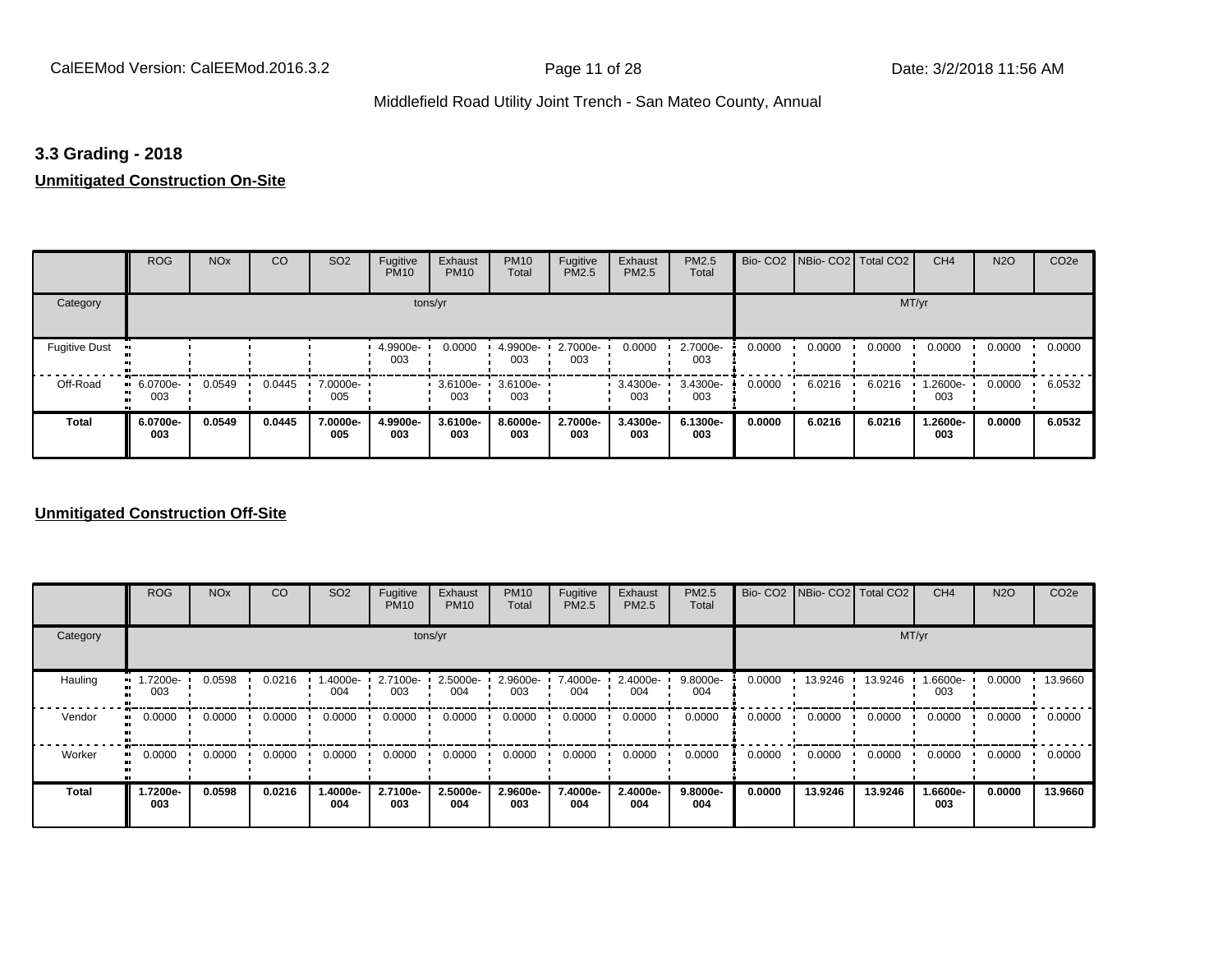### **3.3 Grading - 2018**

### **Mitigated Construction On-Site**

|                      | <b>ROG</b>            | <b>NO<sub>x</sub></b> | CO     | SO <sub>2</sub> | Fugitive<br><b>PM10</b> | Exhaust<br><b>PM10</b> | <b>PM10</b><br>Total | Fugitive<br>PM2.5 | Exhaust<br>PM2.5 | PM2.5<br>Total  |        | Bio- CO2   NBio- CO2   Total CO2 |        | CH <sub>4</sub> | <b>N2O</b> | CO <sub>2e</sub> |
|----------------------|-----------------------|-----------------------|--------|-----------------|-------------------------|------------------------|----------------------|-------------------|------------------|-----------------|--------|----------------------------------|--------|-----------------|------------|------------------|
| Category             |                       |                       |        |                 | tons/yr                 |                        |                      |                   |                  |                 |        |                                  | MT/yr  |                 |            |                  |
| <b>Fugitive Dust</b> |                       |                       |        |                 | 4.9900e-<br>003         | 0.0000                 | 4.9900e-<br>003      | 2.7000e-<br>003   | 0.0000           | 2.7000e-<br>003 | 0.0000 | 0.0000                           | 0.0000 | 0.0000          | 0.0000     | 0.0000           |
| Off-Road             | 6.0700e-<br>ш.<br>003 | 0.0549                | 0.0445 | 7.0000e-<br>005 |                         | 3.6100e-<br>003        | 3.6100e-<br>003      |                   | 3.4300e-<br>003  | 3.4300e-<br>003 | 0.0000 | 6.0216                           | 6.0216 | 1.2600e-<br>003 | 0.0000     | 6.0532           |
| <b>Total</b>         | 6.0700e-<br>003       | 0.0549                | 0.0445 | 7.0000e-<br>005 | 4.9900e-<br>003         | 3.6100e-<br>003        | 8.6000e-<br>003      | 2.7000e-<br>003   | 3.4300e-<br>003  | 6.1300e-<br>003 | 0.0000 | 6.0216                           | 6.0216 | 1.2600e-<br>003 | 0.0000     | 6.0532           |

### **Mitigated Construction Off-Site**

|                     | <b>ROG</b>      | <b>NO<sub>x</sub></b> | CO     | SO <sub>2</sub> | Fugitive<br><b>PM10</b> | Exhaust<br><b>PM10</b> | <b>PM10</b><br>Total | Fugitive<br><b>PM2.5</b> | Exhaust<br>PM2.5 | PM2.5<br>Total  |        | Bio- CO2   NBio- CO2   Total CO2 |         | CH <sub>4</sub> | <b>N2O</b> | CO <sub>2e</sub> |
|---------------------|-----------------|-----------------------|--------|-----------------|-------------------------|------------------------|----------------------|--------------------------|------------------|-----------------|--------|----------------------------------|---------|-----------------|------------|------------------|
| Category            |                 |                       |        |                 | tons/yr                 |                        |                      |                          |                  |                 |        |                                  | MT/yr   |                 |            |                  |
| Hauling             | -7200e<br>003   | 0.0598                | 0.0216 | .4000e-<br>004  | 2.7100e-<br>003         | 2.5000e-<br>004        | 2.9600e-<br>003      | 7.4000e-<br>004          | 2.4000e-<br>004  | 9.8000e-<br>004 | 0.0000 | 13.9246                          | 13.9246 | 1.6600e-<br>003 | 0.0000     | 13.9660          |
| Vendor<br>$\bullet$ | 0.0000          | 0.0000                | 0.0000 | 0.0000          | 0.0000                  | 0.0000                 | 0.0000               | 0.0000                   | 0.0000           | 0.0000          | 0.0000 | 0.0000                           | 0.0000  | 0.0000          | 0.0000     | 0.0000           |
| Worker<br>$\bullet$ | 0.0000          | 0.0000                | 0.0000 | 0.0000          | 0.0000                  | 0.0000                 | 0.0000               | 0.0000                   | 0.0000           | 0.0000          | 0.0000 | 0.0000                           | 0.0000  | 0.0000          | 0.0000     | 0.0000           |
| <b>Total</b>        | 1.7200e-<br>003 | 0.0598                | 0.0216 | 1.4000e-<br>004 | 2.7100e-<br>003         | 2.5000e-<br>004        | 2.9600e-<br>003      | 7.4000e-<br>004          | 2.4000e-<br>004  | 9.8000e-<br>004 | 0.0000 | 13.9246                          | 13.9246 | 1.6600e-<br>003 | 0.0000     | 13.9660          |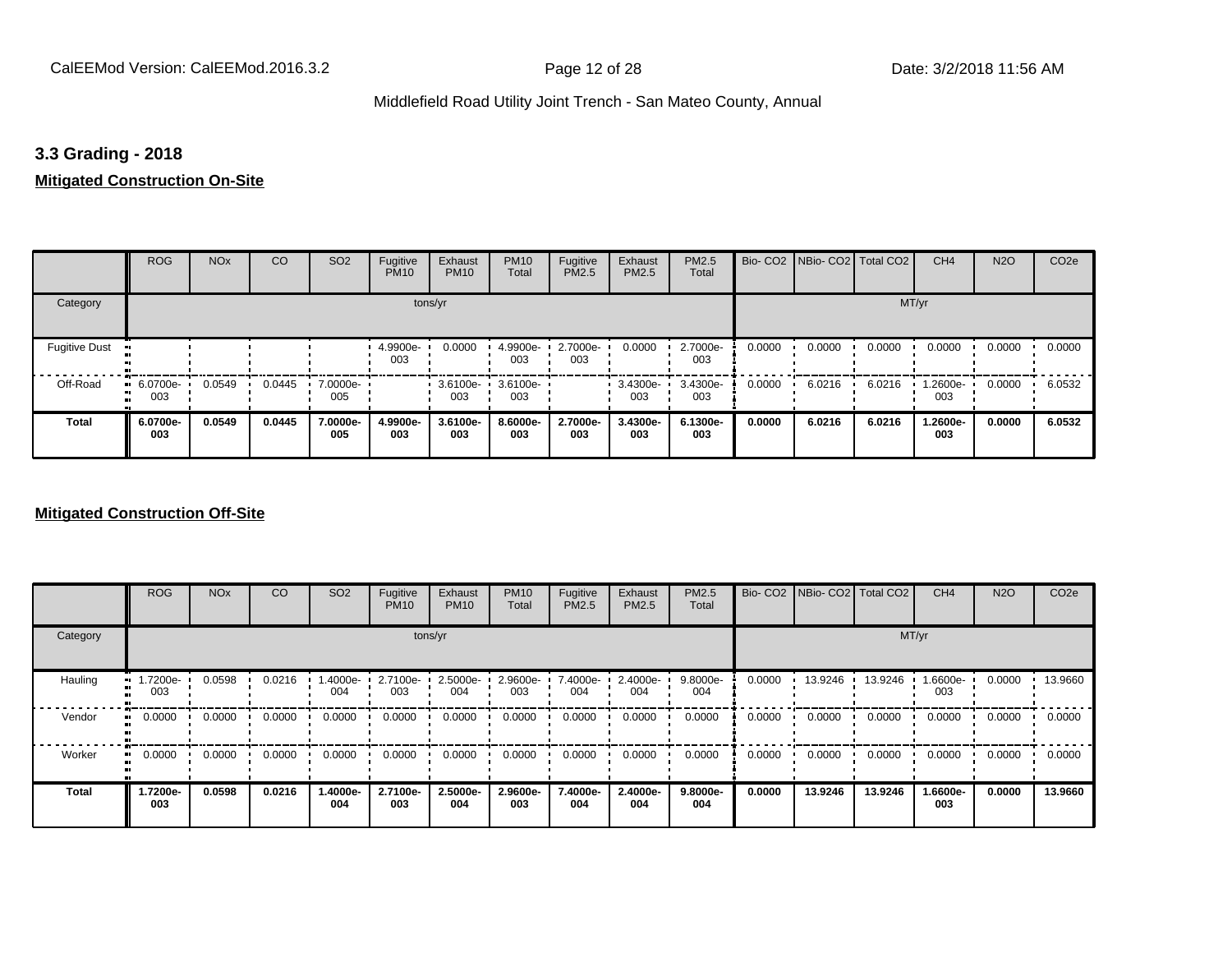# **3.4 Trenching - 2018**

# **Unmitigated Construction On-Site**

|              | <b>ROG</b>                          | <b>NO<sub>x</sub></b> | CO     | SO <sub>2</sub> | Fugitive<br><b>PM10</b> | Exhaust<br><b>PM10</b> | <b>PM10</b><br>Total | Fugitive<br>PM2.5 | Exhaust<br>PM2.5 | <b>PM2.5</b><br>Total |        | Bio- CO2   NBio- CO2   Total CO2 |        | CH <sub>4</sub> | <b>N2O</b> | CO <sub>2e</sub> |
|--------------|-------------------------------------|-----------------------|--------|-----------------|-------------------------|------------------------|----------------------|-------------------|------------------|-----------------------|--------|----------------------------------|--------|-----------------|------------|------------------|
| Category     |                                     |                       |        |                 |                         | tons/yr                |                      |                   |                  |                       |        |                                  | MT/yr  |                 |            |                  |
| Off-Road     | $\blacksquare$ 5.1700e-<br>003<br>m | 0.0491                | 0.0396 | 6.0000e-<br>005 |                         | $-2.7700e-$<br>003     | 2.7700e-<br>003      |                   | 2.6500e-<br>003  | 2.6500e-<br>003       | 0.0000 | 5.6641                           | 5.6641 | 1.1700e-<br>003 | 0.0000     | 5.6933           |
| <b>Total</b> | 5.1700e-<br>003                     | 0.0491                | 0.0396 | 6.0000e-<br>005 |                         | 2.7700e-<br>003        | 2.7700e-<br>003      |                   | 2.6500e-<br>003  | 2.6500e-<br>003       | 0.0000 | 5.6641                           | 5.6641 | 1.1700e-<br>003 | 0.0000     | 5.6933           |

### **Unmitigated Construction Off-Site**

|                        | <b>ROG</b>               | <b>NO<sub>x</sub></b> | CO     | SO <sub>2</sub> | Fugitive<br><b>PM10</b> | Exhaust<br><b>PM10</b> | <b>PM10</b><br>Total | Fugitive<br><b>PM2.5</b> | Exhaust<br>PM2.5 | PM2.5<br>Total |        | Bio- CO2   NBio- CO2   Total CO2 |        | CH <sub>4</sub> | <b>N2O</b> | CO <sub>2e</sub> |
|------------------------|--------------------------|-----------------------|--------|-----------------|-------------------------|------------------------|----------------------|--------------------------|------------------|----------------|--------|----------------------------------|--------|-----------------|------------|------------------|
| Category               |                          |                       |        |                 | tons/yr                 |                        |                      |                          |                  |                |        |                                  | MT/yr  |                 |            |                  |
| Hauling                | 0.0000<br>$\blacksquare$ | 0.0000                | 0.0000 | 0.0000          | 0.0000                  | 0.0000                 | 0.0000               | 0.0000                   | 0.0000           | 0.0000         | 0.0000 | 0.0000                           | 0.0000 | 0.0000          | 0.0000     | 0.0000           |
| Vendor<br>$\mathbf{u}$ | 0.0000                   | 0.0000                | 0.0000 | 0.0000          | 0.0000                  | 0.0000                 | 0.0000               | 0.0000                   | 0.0000           | 0.0000         | 0.0000 | 0.0000                           | 0.0000 | 0.0000          | 0.0000     | 0.0000           |
| Worker                 | 0.0000<br>$\bullet$      | 0.0000                | 0.0000 | 0.0000          | 0.0000                  | 0.0000                 | 0.0000               | 0.0000                   | 0.0000           | 0.0000         | 0.0000 | 0.0000                           | 0.0000 | 0.0000          | 0.0000     | 0.0000           |
| <b>Total</b>           | 0.0000                   | 0.0000                | 0.0000 | 0.0000          | 0.0000                  | 0.0000                 | 0.0000               | 0.0000                   | 0.0000           | 0.0000         | 0.0000 | 0.0000                           | 0.0000 | 0.0000          | 0.0000     | 0.0000           |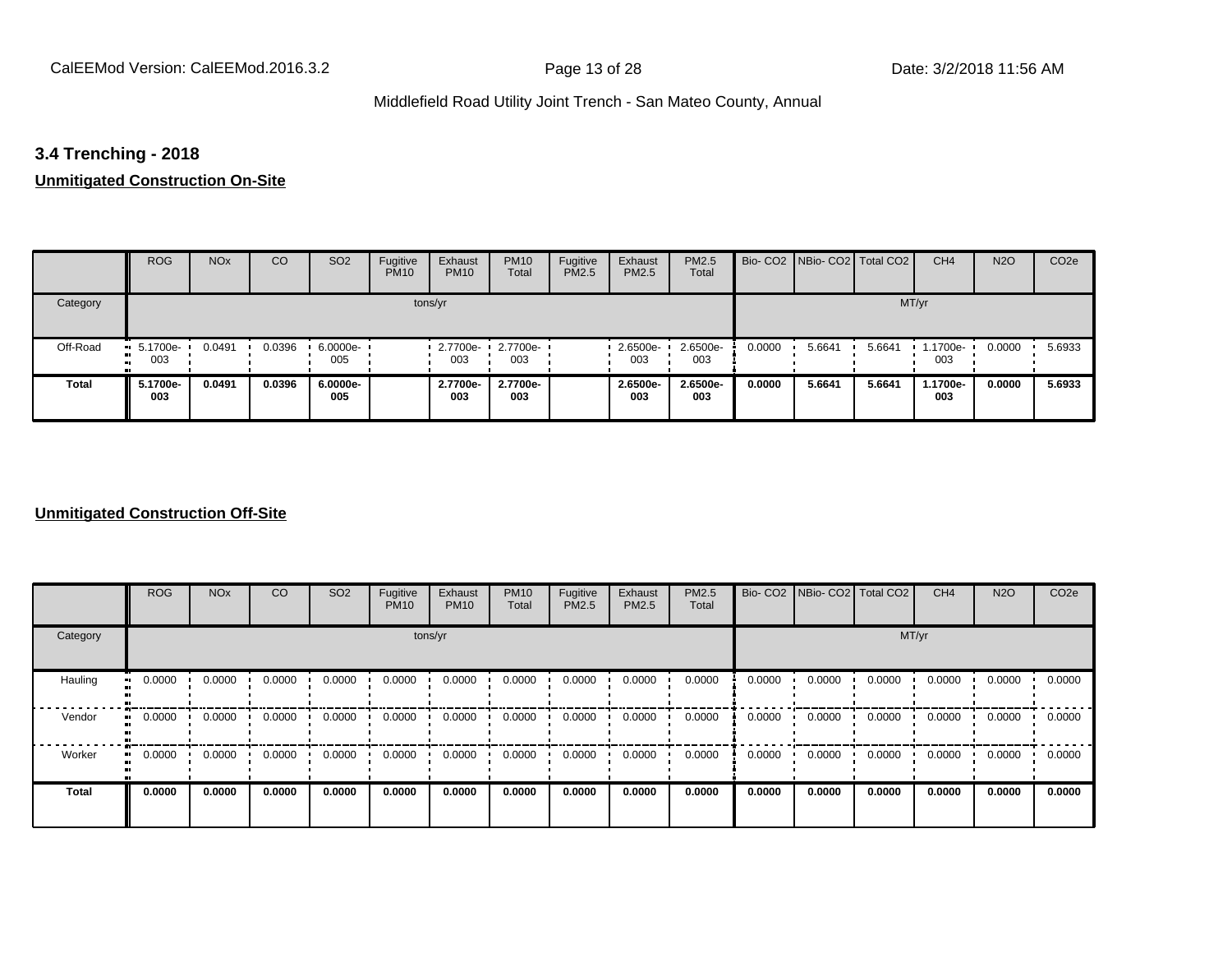# **3.4 Trenching - 2018**

# **Mitigated Construction On-Site**

|              | <b>ROG</b>         | <b>NO<sub>x</sub></b> | CO     | SO <sub>2</sub>   | Fugitive<br><b>PM10</b> | Exhaust<br><b>PM10</b> | <b>PM10</b><br>Total | Fugitive<br>PM2.5 | Exhaust<br>PM2.5 | <b>PM2.5</b><br>Total |        | Bio- CO2 NBio- CO2 Total CO2 |        | CH <sub>4</sub> | <b>N2O</b> | CO <sub>2e</sub> |
|--------------|--------------------|-----------------------|--------|-------------------|-------------------------|------------------------|----------------------|-------------------|------------------|-----------------------|--------|------------------------------|--------|-----------------|------------|------------------|
| Category     |                    |                       |        |                   |                         | tons/yr                |                      |                   |                  |                       |        |                              | MT/yr  |                 |            |                  |
| Off-Road     | $-5.1700e-$<br>003 | 0.0491                | 0.0396 | $6.0000e-$<br>005 |                         | $-2.7700e-$<br>003     | 2.7700e-<br>003      |                   | 2.6500e-<br>003  | 2.6500e-<br>003       | 0.0000 | 5.6641                       | 5.6641 | 1.1700e-<br>003 | 0.0000     | 5.6933           |
| <b>Total</b> | 5.1700e-<br>003    | 0.0491                | 0.0396 | 6.0000e-<br>005   |                         | 2.7700e-<br>003        | 2.7700e-<br>003      |                   | 2.6500e-<br>003  | 2.6500e-<br>003       | 0.0000 | 5.6641                       | 5.6641 | 1.1700e-<br>003 | 0.0000     | 5.6933           |

### **Mitigated Construction Off-Site**

|                            | <b>ROG</b> | <b>NO<sub>x</sub></b> | CO     | SO <sub>2</sub> | Fugitive<br><b>PM10</b> | Exhaust<br><b>PM10</b> | <b>PM10</b><br>Total | Fugitive<br><b>PM2.5</b> | Exhaust<br>PM2.5 | PM2.5<br>Total |        | Bio- CO2   NBio- CO2   Total CO2 |        | CH <sub>4</sub> | <b>N2O</b> | CO <sub>2e</sub> |
|----------------------------|------------|-----------------------|--------|-----------------|-------------------------|------------------------|----------------------|--------------------------|------------------|----------------|--------|----------------------------------|--------|-----------------|------------|------------------|
| Category                   |            |                       |        |                 | tons/yr                 |                        |                      |                          |                  |                |        |                                  | MT/yr  |                 |            |                  |
| Hauling<br>$\bullet$       | 0.0000     | 0.0000                | 0.0000 | 0.0000          | 0.0000                  | 0.0000                 | 0.0000               | 0.0000                   | 0.0000           | 0.0000         | 0.0000 | 0.0000                           | 0.0000 | 0.0000          | 0.0000     | 0.0000           |
| Vendor<br>$\bullet\bullet$ | 0.0000     | 0.0000                | 0.0000 | 0.0000          | 0.0000                  | 0.0000                 | 0.0000               | 0.0000                   | 0.0000           | 0.0000         | 0.0000 | 0.0000                           | 0.0000 | 0.0000          | 0.0000     | 0.0000           |
| Worker<br>$\bullet$        | 0.0000     | 0.0000                | 0.0000 | 0.0000          | 0.0000                  | 0.0000                 | 0.0000               | 0.0000                   | 0.0000           | 0.0000         | 0.0000 | 0.0000                           | 0.0000 | 0.0000          | 0.0000     | 0.0000           |
| <b>Total</b>               | 0.0000     | 0.0000                | 0.0000 | 0.0000          | 0.0000                  | 0.0000                 | 0.0000               | 0.0000                   | 0.0000           | 0.0000         | 0.0000 | 0.0000                           | 0.0000 | 0.0000          | 0.0000     | 0.0000           |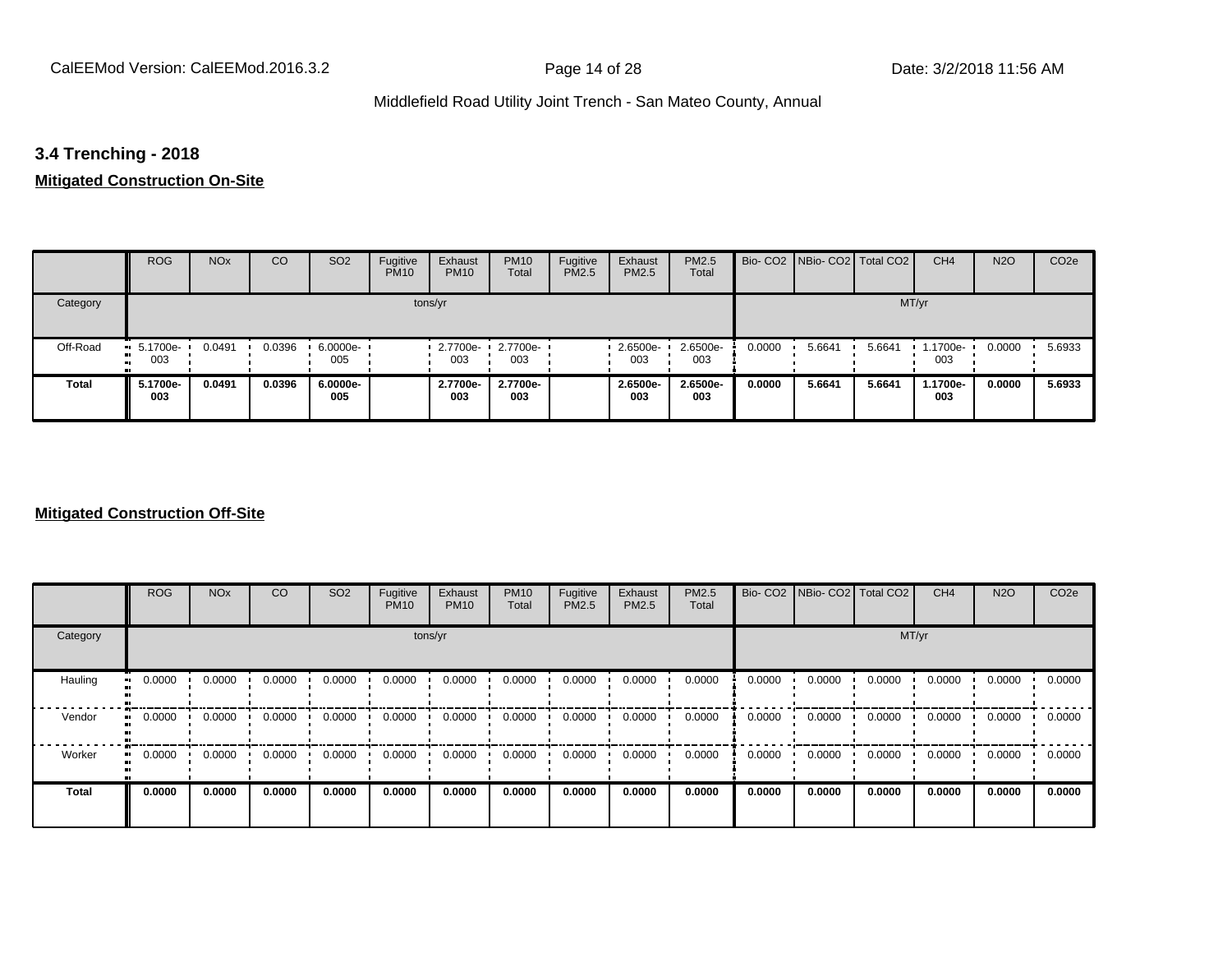# **3.5 Paving - 2018**

### **Unmitigated Construction On-Site**

|                 | <b>ROG</b>      | <b>NO<sub>x</sub></b> | CO     | SO <sub>2</sub> | Fugitive<br><b>PM10</b> | Exhaust<br><b>PM10</b> | <b>PM10</b><br>Total | Fugitive<br>PM2.5 | Exhaust<br>PM2.5 | PM2.5<br>Total  |        | Bio- CO2   NBio- CO2   Total CO2 |        | CH <sub>4</sub> | <b>N2O</b> | CO <sub>2e</sub> |
|-----------------|-----------------|-----------------------|--------|-----------------|-------------------------|------------------------|----------------------|-------------------|------------------|-----------------|--------|----------------------------------|--------|-----------------|------------|------------------|
| Category        |                 |                       |        |                 | tons/yr                 |                        |                      |                   |                  |                 |        |                                  | MT/yr  |                 |            |                  |
| Off-Road<br>. . | 1.7900e-<br>003 | 0.0161                | 0.0137 | 2.0000e-<br>005 |                         | $9.6000e -$<br>004     | 9.6000e-<br>004      |                   | 9.1000e-<br>004  | 9.1000e-<br>004 | 0.0000 | 1.9135                           | 1.9135 | 4.0000e-<br>004 | 0.0000     | 1.9235           |
| Paving          | 0.0000<br>ш.    |                       |        |                 |                         | 0.0000                 | 0.0000               |                   | 0.0000           | 0.0000          | 0.0000 | 0.0000                           | 0.0000 | 0.0000          | 0.0000     | 0.0000           |
| <b>Total</b>    | 1.7900e-<br>003 | 0.0161                | 0.0137 | 2.0000e-<br>005 |                         | 9.6000e-<br>004        | 9.6000e-<br>004      |                   | 9.1000e-<br>004  | 9.1000e-<br>004 | 0.0000 | 1.9135                           | 1.9135 | 4.0000e-<br>004 | 0.0000     | 1.9235           |

### **Unmitigated Construction Off-Site**

|          | <b>ROG</b>      | <b>NO<sub>x</sub></b> | CO              | SO <sub>2</sub> | Fugitive<br><b>PM10</b> | Exhaust<br><b>PM10</b> | <b>PM10</b><br>Total | Fugitive<br><b>PM2.5</b> | Exhaust<br>PM2.5 | <b>PM2.5</b><br>Total | Bio-CO <sub>2</sub> | NBio-CO2 Total CO2 |        | CH <sub>4</sub> | <b>N2O</b> | CO <sub>2e</sub> |
|----------|-----------------|-----------------------|-----------------|-----------------|-------------------------|------------------------|----------------------|--------------------------|------------------|-----------------------|---------------------|--------------------|--------|-----------------|------------|------------------|
| Category |                 |                       |                 |                 |                         | tons/yr                |                      |                          |                  |                       |                     |                    | MT/yr  |                 |            |                  |
| Hauling  | 0.0000          | 0.0000                | 0.0000          | 0.0000          | 0.0000                  | 0.0000                 | 0.0000               | 0.0000                   | 0.0000           | 0.0000                | 0.0000              | 0.0000             | 0.0000 | 0.0000          | 0.0000     | 0.0000           |
| Vendor   | 3.0000e-<br>005 | 8.2000e-<br>004       | 3.1000e-<br>004 | 0.0000          | 4.0000e-<br>005         | 1.0000e-<br>005        | 5.0000e-<br>005      | 1.0000e-<br>005          | -:0000e<br>005   | 2.0000e-<br>005       | 0.0000              | 0.1622             | 0.1622 | 1.0000e-<br>005 | 0.0000     | 0.1626           |
| Worker   | 0.0000          | 0.0000                | 0.0000          | 0.0000          | 0.0000                  | 0.0000                 | 0.0000               | 0.0000                   | 0.0000           | 0.0000                | 0.0000              | 0.0000             | 0.0000 | 0.0000          | 0.0000     | 0.0000           |
| Total    | 3.0000e-<br>005 | 8.2000e-<br>004       | 3.1000e-<br>004 | 0.0000          | 4.0000e-<br>005         | 1.0000e-<br>005        | 5.0000e-<br>005      | 1.0000e-<br>005          | 1.0000e-<br>005  | 2.0000e-<br>005       | 0.0000              | 0.1622             | 0.1622 | 1.0000e-<br>005 | 0.0000     | 0.1626           |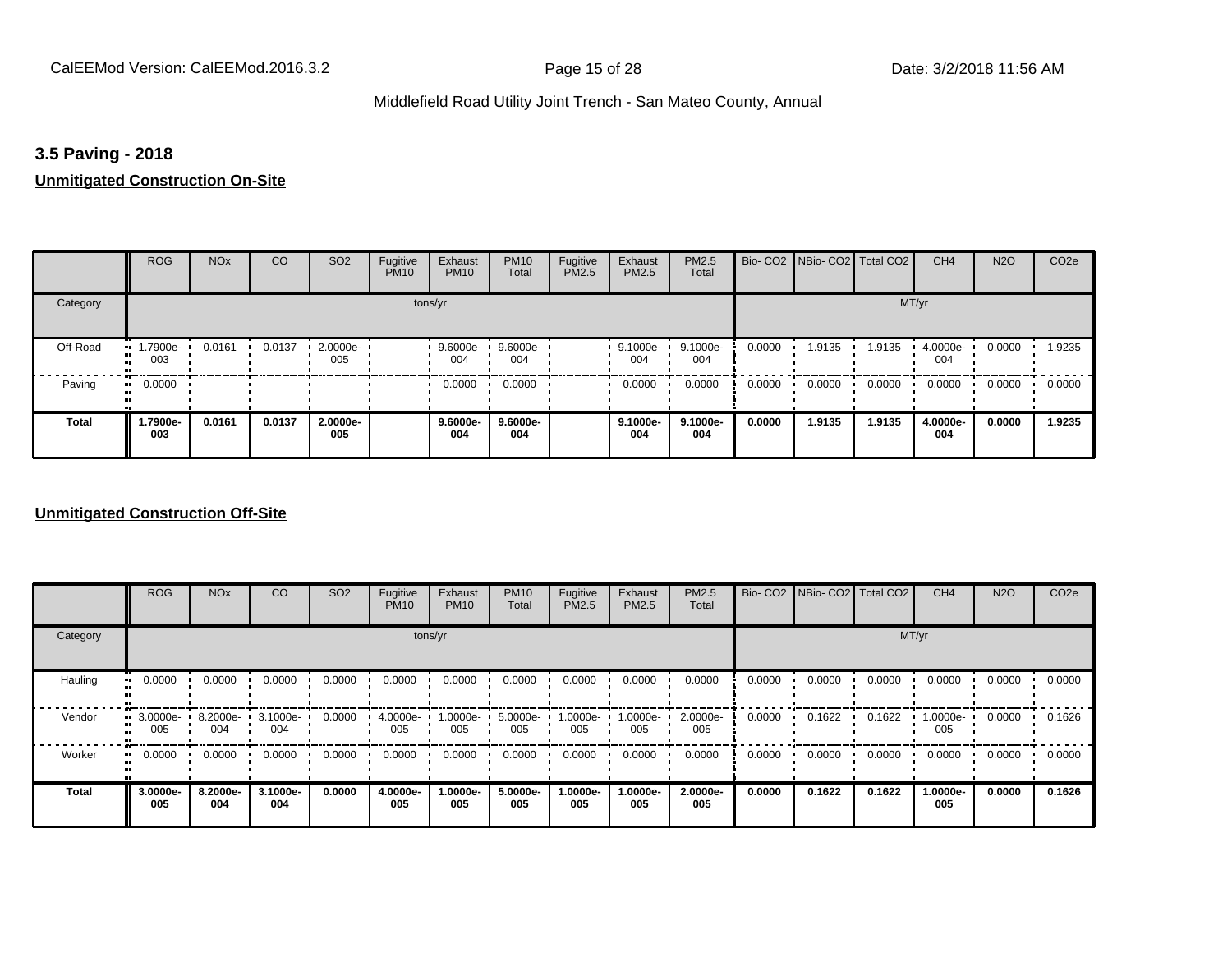# **3.5 Paving - 2018**

## **Mitigated Construction On-Site**

|              | <b>ROG</b>         | <b>NO<sub>x</sub></b> | CO     | SO <sub>2</sub> | Fugitive<br><b>PM10</b> | Exhaust<br><b>PM10</b> | <b>PM10</b><br>Total | Fugitive<br>PM2.5 | Exhaust<br>PM2.5 | PM2.5<br>Total    |        | Bio- CO2   NBio- CO2   Total CO2 |        | CH <sub>4</sub> | <b>N2O</b> | CO <sub>2e</sub> |
|--------------|--------------------|-----------------------|--------|-----------------|-------------------------|------------------------|----------------------|-------------------|------------------|-------------------|--------|----------------------------------|--------|-----------------|------------|------------------|
| Category     |                    |                       |        |                 | tons/yr                 |                        |                      |                   |                  |                   |        |                                  | MT/yr  |                 |            |                  |
| Off-Road     | -.7900e<br><br>003 | 0.0161                | 0.0137 | 2.0000e-<br>005 |                         | 9.6000e-<br>004        | 9.6000e-<br>004      |                   | 9.1000e-<br>004  | 9.1000e-<br>004   | 0.0000 | 1.9135                           | 1.9135 | 4.0000e-<br>004 | 0.0000     | 1.9235           |
| Paving       | 0.0000<br>ш.       |                       |        |                 |                         | 0.0000                 | 0.0000               |                   | 0.0000           | 0.0000            | 0.0000 | 0.0000                           | 0.0000 | 0.0000          | 0.0000     | 0.0000           |
| <b>Total</b> | 1.7900e-<br>003    | 0.0161                | 0.0137 | 2.0000e-<br>005 |                         | $9.6000e-$<br>004      | $9.6000e-$<br>004    |                   | 9.1000e-<br>004  | $9.1000e-$<br>004 | 0.0000 | 1.9135                           | 1.9135 | 4.0000e-<br>004 | 0.0000     | 1.9235           |

### **Mitigated Construction Off-Site**

|                           | <b>ROG</b>      | <b>NO<sub>x</sub></b> | CO              | SO <sub>2</sub> | Fugitive<br><b>PM10</b> | Exhaust<br><b>PM10</b> | <b>PM10</b><br>Total | Fugitive<br><b>PM2.5</b> | Exhaust<br>PM2.5 | <b>PM2.5</b><br>Total |        | Bio- CO2   NBio- CO2   Total CO2 |        | CH <sub>4</sub> | <b>N2O</b> | CO <sub>2e</sub> |
|---------------------------|-----------------|-----------------------|-----------------|-----------------|-------------------------|------------------------|----------------------|--------------------------|------------------|-----------------------|--------|----------------------------------|--------|-----------------|------------|------------------|
| Category                  |                 |                       |                 |                 |                         | tons/yr                |                      |                          |                  |                       |        |                                  |        | MT/yr           |            |                  |
| Hauling<br>$\blacksquare$ | 0.0000          | 0.0000                | 0.0000          | 0.0000          | 0.0000                  | 0.0000                 | 0.0000               | 0.0000                   | 0.0000           | 0.0000                | 0.0000 | 0.0000                           | 0.0000 | 0.0000          | 0.0000     | 0.0000           |
| Vendor<br>œ               | 3.0000e-<br>005 | 8.2000e-<br>004       | 3.1000e-<br>004 | 0.0000          | 4.0000e-<br>005         | 1.0000e-<br>005        | 5.0000e-<br>005      | 1.0000e-<br>005          | 1.0000e-<br>005  | 2.0000e-<br>005       | 0.0000 | 0.1622                           | 0.1622 | 1.0000e-<br>005 | 0.0000     | 0.1626           |
| Worker<br>$\bullet$       | 0.0000          | 0.0000                | 0.0000          | 0.0000          | 0.0000                  | 0.0000                 | 0.0000               | 0.0000                   | 0.0000           | 0.0000                | 0.0000 | 0.0000                           | 0.0000 | 0.0000          | 0.0000     | 0.0000           |
| <b>Total</b>              | 3.0000e-<br>005 | 8.2000e-<br>004       | 3.1000e-<br>004 | 0.0000          | 4.0000e-<br>005         | 1.0000e-<br>005        | 5.0000e-<br>005      | 1.0000e-<br>005          | 1.0000e-<br>005  | 2.0000e-<br>005       | 0.0000 | 0.1622                           | 0.1622 | 1.0000e-<br>005 | 0.0000     | 0.1626           |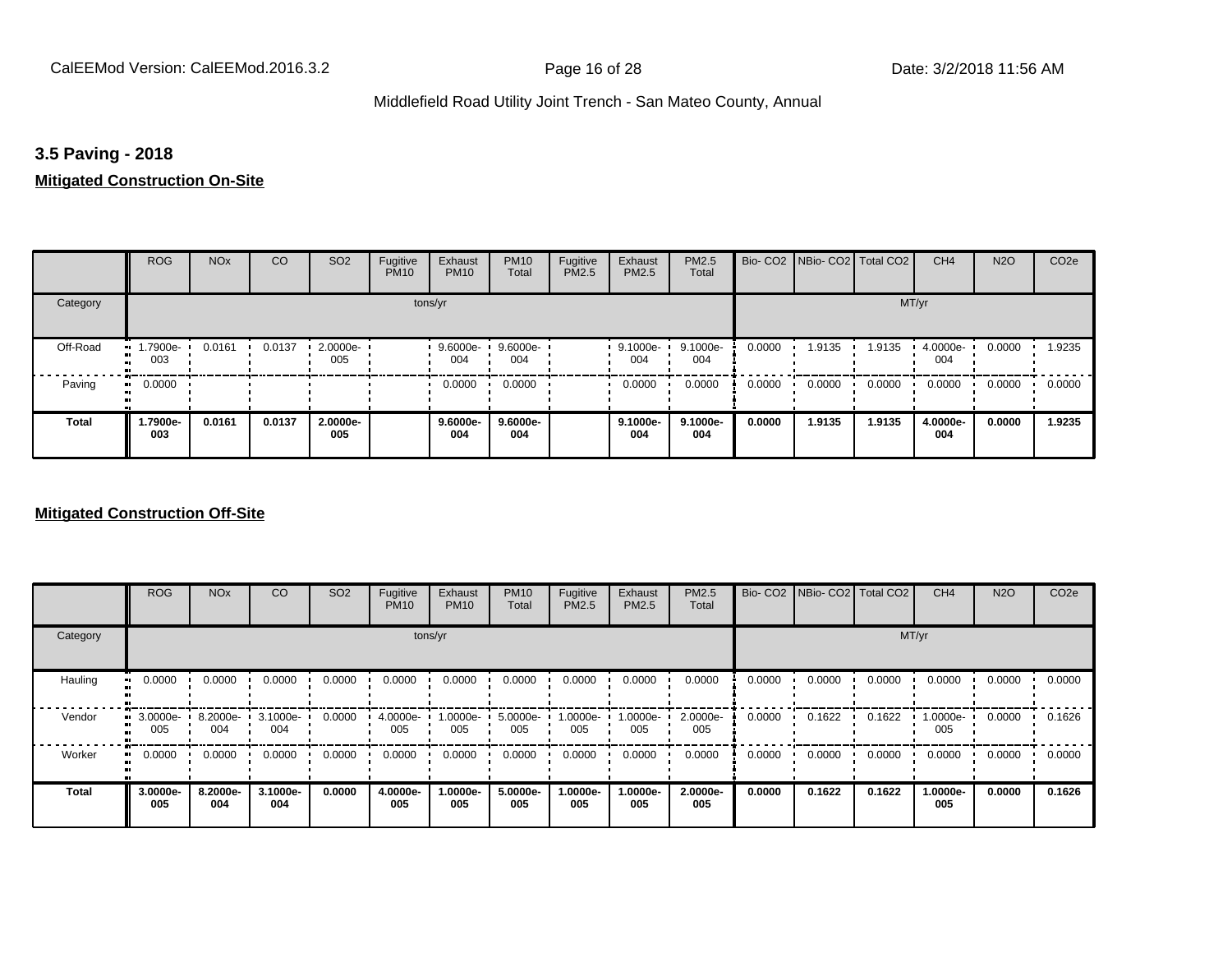### **3.5 Paving - 2019**

### **Unmitigated Construction On-Site**

|              | <b>ROG</b>         | <b>NO<sub>x</sub></b> | CO              | SO <sub>2</sub> | Fugitive<br><b>PM10</b> | Exhaust<br><b>PM10</b> | <b>PM10</b><br>Total | Fugitive<br>PM2.5 | Exhaust<br>PM2.5 | PM2.5<br>Total  |        | Bio- CO2   NBio- CO2   Total CO2 |        | CH <sub>4</sub> | <b>N2O</b> | CO <sub>2e</sub> |
|--------------|--------------------|-----------------------|-----------------|-----------------|-------------------------|------------------------|----------------------|-------------------|------------------|-----------------|--------|----------------------------------|--------|-----------------|------------|------------------|
| Category     |                    |                       |                 |                 | tons/yr                 |                        |                      |                   |                  |                 |        |                                  | MT/yr  |                 |            |                  |
| Off-Road     | .0700e-<br><br>003 | 9.7200e-<br>003       | 9.0500e-<br>003 | 1.0000e-<br>005 |                         | 5.5000e-<br>004        | 5.5000e-<br>004      |                   | 5.3000e-<br>004  | 5.3000e-<br>004 | 0.0000 | 1.2640                           | 1.2640 | 2.6000e-<br>004 | 0.0000     | 1.2706           |
| Paving       | 0.0000<br>ш.       |                       |                 |                 |                         | 0.0000                 | 0.0000               |                   | 0.0000           | 0.0000          | 0.0000 | 0.0000                           | 0.0000 | 0.0000          | 0.0000     | 0.0000           |
| <b>Total</b> | -0700e-<br>003     | 9.7200e-<br>003       | 9.0500e-<br>003 | 1.0000e-<br>005 |                         | 5.5000e-<br>004        | 5.5000e-<br>004      |                   | 5.3000e-<br>004  | 5.3000e-<br>004 | 0.0000 | 1.2640                           | 1.2640 | 2.6000e-<br>004 | 0.0000     | 1.2706           |

### **Unmitigated Construction Off-Site**

|              | <b>ROG</b>            | <b>NO<sub>x</sub></b> | CO              | SO <sub>2</sub> | Fugitive<br><b>PM10</b> | Exhaust<br><b>PM10</b> | <b>PM10</b><br>Total | Fugitive<br><b>PM2.5</b> | Exhaust<br>PM2.5 | <b>PM2.5</b><br>Total |        | Bio- CO2   NBio- CO2   Total CO2 |        | CH <sub>4</sub> | <b>N2O</b> | CO <sub>2e</sub> |
|--------------|-----------------------|-----------------------|-----------------|-----------------|-------------------------|------------------------|----------------------|--------------------------|------------------|-----------------------|--------|----------------------------------|--------|-----------------|------------|------------------|
| Category     |                       |                       |                 |                 |                         | tons/yr                |                      |                          |                  |                       |        |                                  |        | MT/yr           |            |                  |
| Hauling      | 0.0000                | 0.0000                | 0.0000          | 0.0000          | 0.0000                  | 0.0000                 | 0.0000               | 0.0000                   | 0.0000           | 0.0000                | 0.0000 | 0.0000                           | 0.0000 | 0.0000          | 0.0000     | 0.0000           |
| Vendor       | 2.0000e-<br>ш.<br>005 | 5.1000e-<br>004       | 2.0000e-<br>004 | 0.0000          | 3.0000e-<br>005         | 0.0000                 | 3.0000e-<br>005      | 1.0000e-<br>005          | 0.0000           | 1.0000e-<br>005       | 0.0000 | 0.1070                           | 0.1070 | 1.0000e-<br>005 | 0.0000     | 0.1072           |
| Worker       | 0.0000<br>ш.          | 0.0000                | 0.0000          | 0.0000          | 0.0000                  | 0.0000                 | 0.0000               | 0.0000                   | 0.0000           | 0.0000                | 0.0000 | 0.0000                           | 0.0000 | 0.0000          | 0.0000     | 0.0000           |
| <b>Total</b> | 2.0000e-<br>005       | 5.1000e-<br>004       | 2.0000e-<br>004 | 0.0000          | 3.0000e-<br>005         | 0.0000                 | 3.0000e-<br>005      | 1.0000e-<br>005          | 0.0000           | 1.0000e-<br>005       | 0.0000 | 0.1070                           | 0.1070 | 1.0000e-<br>005 | 0.0000     | 0.1072           |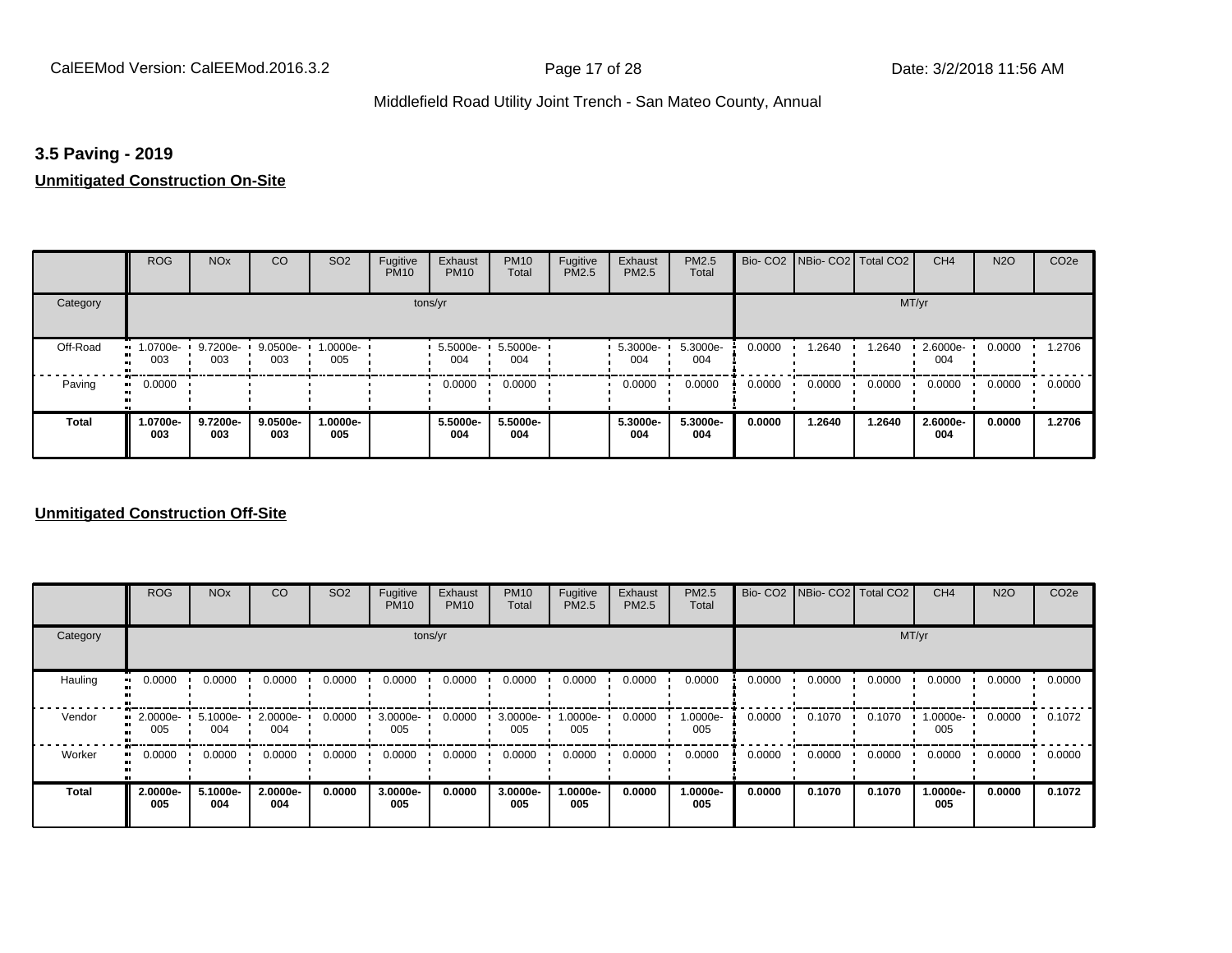## **3.5 Paving - 2019**

### **Mitigated Construction On-Site**

|              | <b>ROG</b>      | <b>NO<sub>x</sub></b> | CO                 | SO <sub>2</sub>    | Fugitive<br><b>PM10</b> | Exhaust<br><b>PM10</b> | <b>PM10</b><br>Total | Fugitive<br>PM2.5 | Exhaust<br>PM2.5 | PM2.5<br>Total  |        | Bio- CO2   NBio- CO2   Total CO2 |        | CH <sub>4</sub> | <b>N2O</b> | CO <sub>2e</sub> |
|--------------|-----------------|-----------------------|--------------------|--------------------|-------------------------|------------------------|----------------------|-------------------|------------------|-----------------|--------|----------------------------------|--------|-----------------|------------|------------------|
| Category     |                 |                       |                    |                    | tons/yr                 |                        |                      |                   |                  |                 |        |                                  | MT/yr  |                 |            |                  |
| Off-Road     | 1.0700e-<br>003 | 9.7200e-<br>003       | $9.0500e -$<br>003 | $1.0000e -$<br>005 |                         | 5.5000e-<br>004        | 5.5000e-<br>004      |                   | 5.3000e-<br>004  | 5.3000e-<br>004 | 0.0000 | 1.2640                           | 1.2640 | 2.6000e-<br>004 | 0.0000     | 1.2706           |
| Paving       | 0.0000<br>ш.    |                       |                    |                    |                         | 0.0000                 | 0.0000               |                   | 0.0000           | 0.0000          | 0.0000 | 0.0000                           | 0.0000 | 0.0000          | 0.0000     | 0.0000           |
| <b>Total</b> | -0700e.<br>003  | 9.7200e-<br>003       | $9.0500e-$<br>003  | -.0000e<br>005     |                         | 5.5000e-<br>004        | 5.5000e-<br>004      |                   | 5.3000e-<br>004  | 5.3000e-<br>004 | 0.0000 | 1.2640                           | 1.2640 | 2.6000e-<br>004 | 0.0000     | 1.2706           |

### **Mitigated Construction Off-Site**

|              | <b>ROG</b>      | <b>NO<sub>x</sub></b> | CO              | SO <sub>2</sub> | Fugitive<br><b>PM10</b> | Exhaust<br><b>PM10</b> | <b>PM10</b><br>Total | Fugitive<br><b>PM2.5</b> | Exhaust<br>PM2.5 | <b>PM2.5</b><br>Total |        | Bio- CO2   NBio- CO2   Total CO2 |        | CH <sub>4</sub> | <b>N2O</b> | CO <sub>2e</sub> |
|--------------|-----------------|-----------------------|-----------------|-----------------|-------------------------|------------------------|----------------------|--------------------------|------------------|-----------------------|--------|----------------------------------|--------|-----------------|------------|------------------|
| Category     |                 |                       |                 |                 |                         | tons/yr                |                      |                          |                  |                       |        |                                  | MT/yr  |                 |            |                  |
| Hauling      | 0.0000          | 0.0000                | 0.0000          | 0.0000          | 0.0000                  | 0.0000                 | 0.0000               | 0.0000                   | 0.0000           | 0.0000                | 0.0000 | 0.0000                           | 0.0000 | 0.0000          | 0.0000     | 0.0000           |
| Vendor       | 2.0000e-<br>005 | 5.1000e-<br>004       | 2.0000e-<br>004 | 0.0000          | 3.0000e-<br>005         | 0.0000                 | 3.0000e-<br>005      | 1.0000e-<br>005          | 0.0000           | 1.0000e-<br>005       | 0.0000 | 0.1070                           | 0.1070 | 1.0000e-<br>005 | 0.0000     | 0.1072           |
| Worker       | 0.0000          | 0.0000                | 0.0000          | 0.0000          | 0.0000                  | 0.0000                 | 0.0000               | 0.0000                   | 0.0000           | 0.0000                | 0.0000 | 0.0000                           | 0.0000 | 0.0000          | 0.0000     | 0.0000           |
| <b>Total</b> | 2.0000e-<br>005 | 5.1000e-<br>004       | 2.0000e-<br>004 | 0.0000          | 3.0000e-<br>005         | 0.0000                 | 3.0000e-<br>005      | 1.0000e-<br>005          | 0.0000           | 1.0000e-<br>005       | 0.0000 | 0.1070                           | 0.1070 | 1.0000e-<br>005 | 0.0000     | 0.1072           |

# **4.0 Operational Detail - Mobile**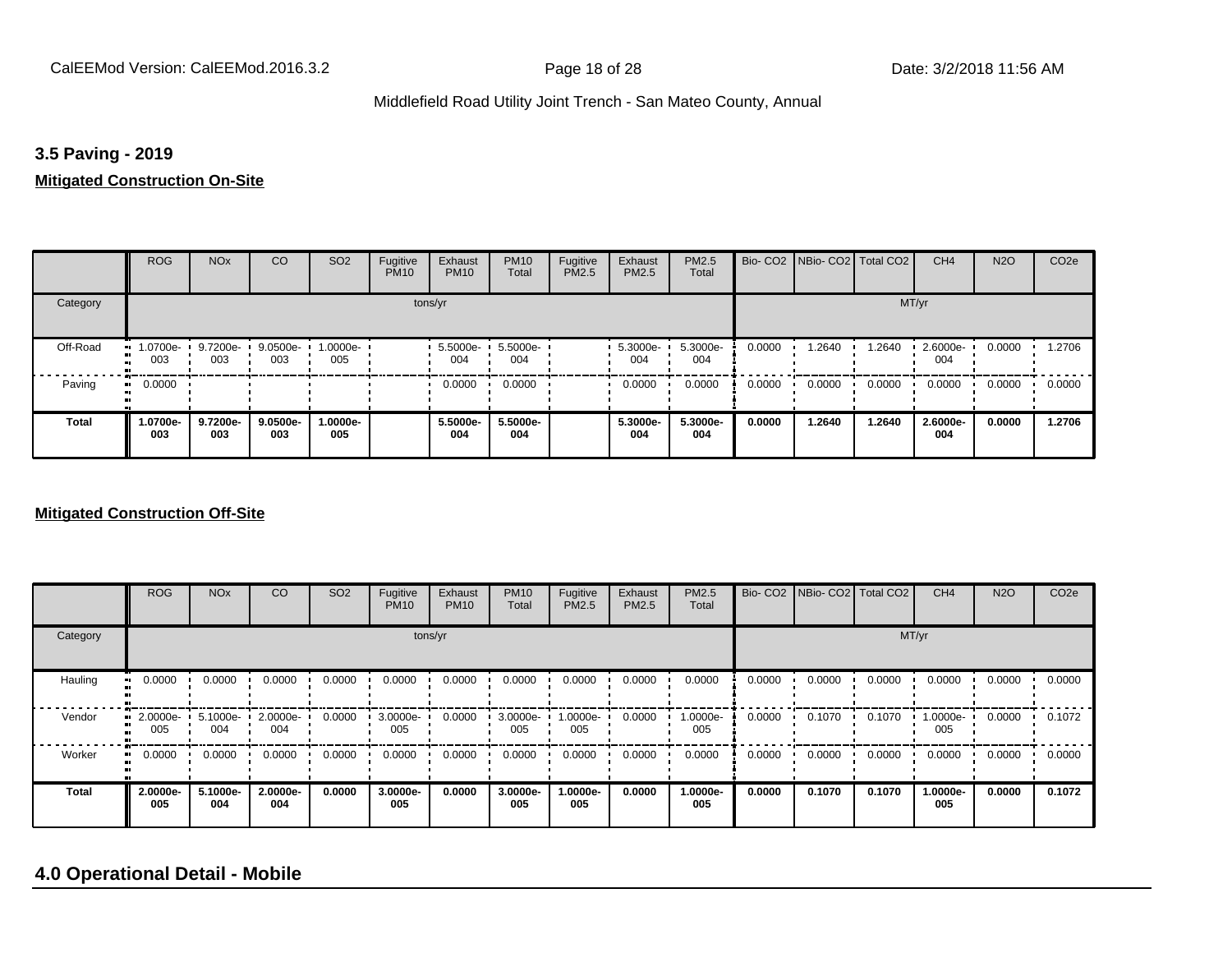### **4.1 Mitigation Measures Mobile**

|             | <b>ROG</b>            | <b>NO<sub>x</sub></b> | CO     | SO <sub>2</sub> | Fugitive<br><b>PM10</b> | Exhaust<br><b>PM10</b> | <b>PM10</b><br>Total | Fugitive<br>PM2.5 | Exhaust<br>PM2.5 | <b>PM2.5</b><br>Total |        |        | Bio- CO2 NBio- CO2 Total CO2 | CH <sub>4</sub> | <b>N2O</b> | CO <sub>2</sub> e |
|-------------|-----------------------|-----------------------|--------|-----------------|-------------------------|------------------------|----------------------|-------------------|------------------|-----------------------|--------|--------|------------------------------|-----------------|------------|-------------------|
| Category    |                       |                       |        |                 | tons/yr                 |                        |                      |                   |                  |                       |        |        | MT/yr                        |                 |            |                   |
| Mitigated   | $\blacksquare$ 0.0000 | 0.0000                | 0.0000 | 0.0000          | 0.0000                  | 0.0000                 | 0.0000               | 0.0000            | 0.0000           | 0.0000                | 0.0000 | 0.0000 | 0.0000                       | 0.0000          | 0.0000     | 0.0000            |
| Unmitigated | $\blacksquare$ 0.0000 | 0.0000                | 0.0000 | 0.0000          | 0.0000                  | 0.0000                 | 0.0000               | 0.0000            | 0.0000           | 0.0000                | 0.0000 | 0.0000 | 0.0000                       | 0.0000          | 0.0000     | 0.0000            |

### **4.2 Trip Summary Information**

|                         |         | <b>Average Daily Trip Rate</b> |        | Unmitigated       | Mitigated         |
|-------------------------|---------|--------------------------------|--------|-------------------|-------------------|
| Land Use                | Weekday | Saturday                       | Sunday | <b>Annual VMT</b> | <b>Annual VMT</b> |
| User Defined Industrial | 0.00    | 0.00                           | 0.00   |                   |                   |
| Total                   | 0.00    | 0.00                           | 0.00   |                   |                   |

# **4.3 Trip Type Information**

|                         |            | <b>Miles</b> |                                                            |      | Trip % |      |         | Trip Purpose %  |         |
|-------------------------|------------|--------------|------------------------------------------------------------|------|--------|------|---------|-----------------|---------|
| Land Use                | H-W or C-W |              | H-S or C-C H + O or C-NW H-W or C-W H-S or C-C H-O or C-NW |      |        |      | Primary | <b>Diverted</b> | Pass-by |
| User Defined Industrial | 9.50       | 7.30         | 7.30                                                       | 0.00 | 0.00   | 0.00 |         |                 |         |

# **4.4 Fleet Mix**

| Land Use                | LDA      | $\_DT^{\prime}$ | DT <sub>2</sub> | <b>MDV</b> | LHD <sub>1</sub> | LHD <sub>2</sub> | MHD      | HHD      | <b>OBUS</b> | UBUS     | <b>MCY</b> | <b>SBUS</b> | MH       |
|-------------------------|----------|-----------------|-----------------|------------|------------------|------------------|----------|----------|-------------|----------|------------|-------------|----------|
| User Defined Industrial | 0.490452 | 0.049742        | 0.253638        | J.136789   | 0.017926         | 0.006526         | 0.021436 | 0.006323 | 0.003943    | 0.003278 | 0.008771   | 0.000435    | 0.000741 |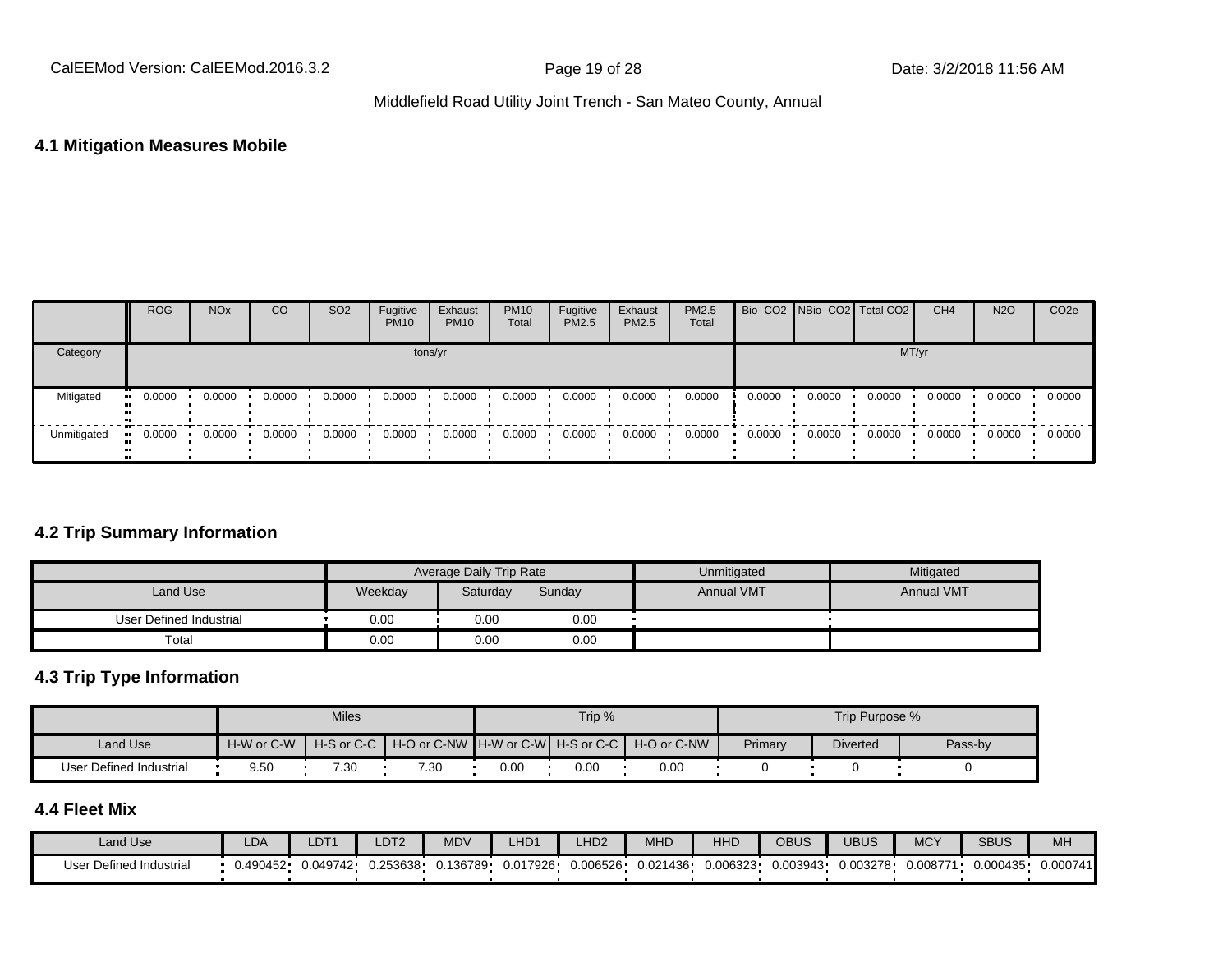# **5.0 Energy Detail**

Historical Energy Use: N

# **5.1 Mitigation Measures Energy**

|                                  | <b>ROG</b> | <b>NO<sub>x</sub></b> | CO     | SO <sub>2</sub> | Fugitive<br><b>PM10</b> | Exhaust<br><b>PM10</b> | <b>PM10</b><br>Total | Fugitive<br>PM2.5 | Exhaust<br>PM2.5 | PM2.5<br>Total | Bio-CO <sub>2</sub> | NBio- CO2   Total CO2 |        | CH <sub>4</sub> | <b>N2O</b> | CO <sub>2e</sub> |
|----------------------------------|------------|-----------------------|--------|-----------------|-------------------------|------------------------|----------------------|-------------------|------------------|----------------|---------------------|-----------------------|--------|-----------------|------------|------------------|
| Category                         |            | tons/yr               |        |                 |                         |                        |                      |                   |                  |                |                     |                       | MT/yr  |                 |            |                  |
| Electricity<br>Mitigated         |            |                       |        |                 |                         | 0.0000                 | 0.0000               |                   | 0.0000           | 0.0000         | 0.0000              | 0.0000                | 0.0000 | 0.0000          | 0.0000     | 0.0000           |
| Electricity<br>Unmitigated       |            |                       |        |                 |                         | 0.0000                 | 0.0000               |                   | 0.0000           | 0.0000         | 0.0000              | 0.0000                | 0.0000 | 0.0000          | 0.0000     | 0.0000           |
| <b>NaturalGas</b><br>Mitigated   | 0.0000     | 0.0000                | 0.0000 | 0.0000          |                         | 0.0000                 | 0.0000               |                   | 0.0000           | 0.0000         | 0.0000              | 0.0000                | 0.0000 | 0.0000          | 0.0000     | 0.0000           |
| <b>NaturalGas</b><br>Unmitigated | 0.0000     | 0.0000                | 0.0000 | 0.0000          |                         | 0.0000                 | 0.0000               |                   | 0.0000           | 0.0000         | 0.0000              | 0.0000                | 0.0000 | 0.0000          | 0.0000     | 0.0000           |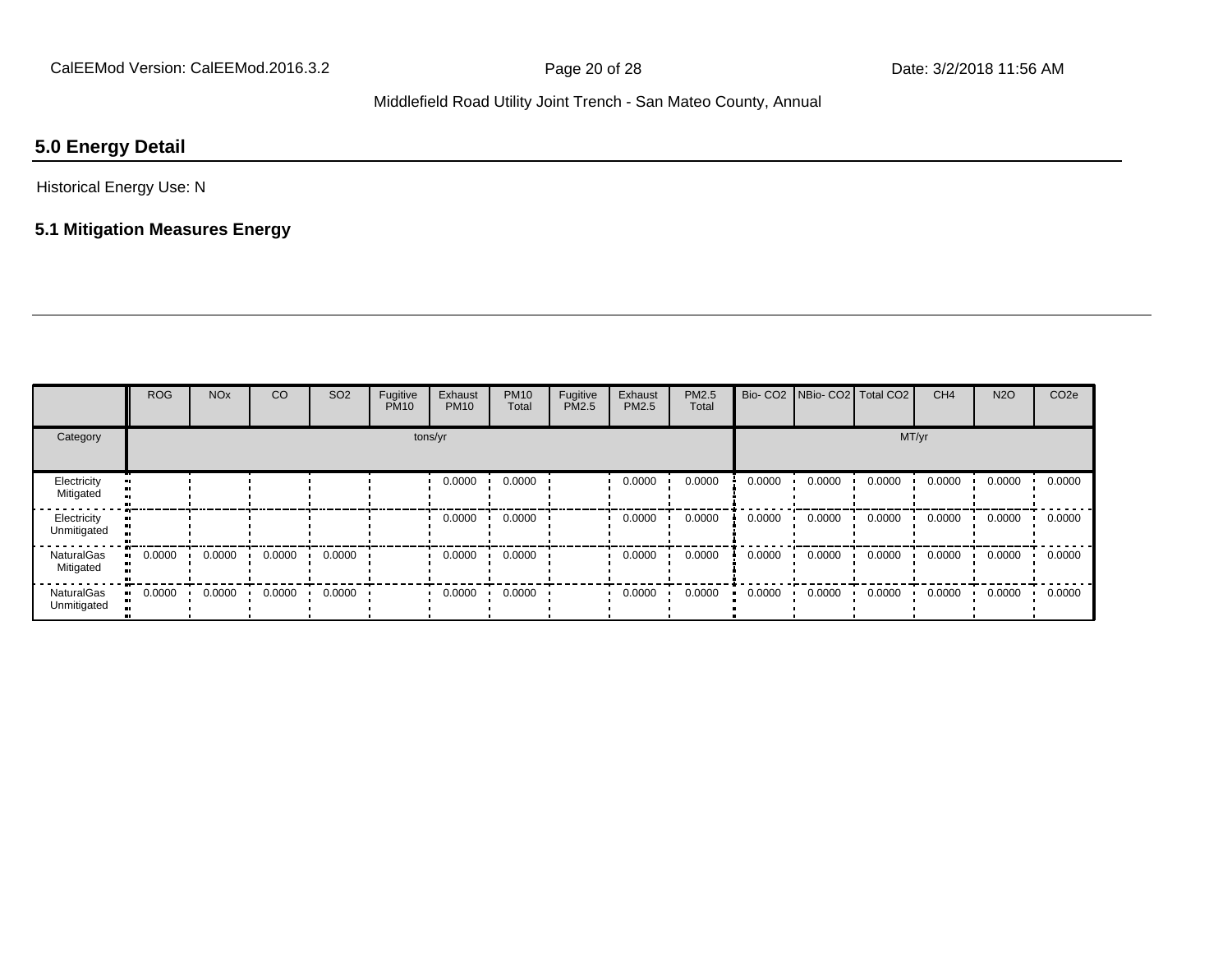CalEEMod Version: CalEEMod.2016.3.2 **Page 21 of 28** Page 21 of 28 Date: 3/2/2018 11:56 AM

# Middlefield Road Utility Joint Trench - San Mateo County, Annual

# **5.2 Energy by Land Use - NaturalGas**

# **Unmitigated**

|                                   | NaturalGa<br>s Use | <b>ROG</b> | <b>NO<sub>x</sub></b> | CO     | SO <sub>2</sub> | Fugitive<br><b>PM10</b> | Exhaust<br><b>PM10</b> | <b>PM10</b><br>Total | Fugitive<br>PM2.5 | Exhaust<br>PM2.5 | PM2.5<br>Total |        | Bio- CO2   NBio- CO2   Total CO2 |        | CH <sub>4</sub> | <b>N2O</b> | CO <sub>2e</sub> |
|-----------------------------------|--------------------|------------|-----------------------|--------|-----------------|-------------------------|------------------------|----------------------|-------------------|------------------|----------------|--------|----------------------------------|--------|-----------------|------------|------------------|
| Land Use                          | kBTU/yr            |            |                       |        |                 |                         | tons/yr                |                      |                   |                  |                |        |                                  |        | MT/yr           |            |                  |
| <b>User Defined</b><br>Industrial | $\Omega$           | 0.0000     | 0.0000                | 0.0000 | 0.0000          |                         | 0.0000                 | 0.0000               |                   | 0.0000           | 0.0000         | 0.0000 | 0.0000                           | 0.0000 | 0.0000          | 0.0000     | 0.0000           |
| <b>Total</b>                      |                    | 0.0000     | 0.0000                | 0.0000 | 0.0000          |                         | 0.0000                 | 0.0000               |                   | 0.0000           | 0.0000         | 0.0000 | 0.0000                           | 0.0000 | 0.0000          | 0.0000     | 0.0000           |

### **Mitigated**

|                            | NaturalGa<br>s Use | <b>ROG</b> | <b>NO<sub>x</sub></b> | CO     | SO <sub>2</sub> | Fugitive<br><b>PM10</b> | Exhaust<br><b>PM10</b> | <b>PM10</b><br>Total | Fugitive<br><b>PM2.5</b> | Exhaust<br>PM2.5 | PM2.5<br>Total |        | Bio- CO2 NBio- CO2 Total CO2 |        | CH <sub>4</sub> | <b>N2O</b> | CO <sub>2e</sub> |
|----------------------------|--------------------|------------|-----------------------|--------|-----------------|-------------------------|------------------------|----------------------|--------------------------|------------------|----------------|--------|------------------------------|--------|-----------------|------------|------------------|
| Land Use                   | kBTU/yr            |            |                       |        |                 |                         | tons/yr                |                      |                          |                  |                |        |                              | MT/yr  |                 |            |                  |
| User Defined<br>Industrial | $\Omega$<br>ш.     | 0.0000     | 0.0000                | 0.0000 | 0.0000          |                         | 0.0000                 | 0.0000               |                          | 0.0000           | 0.0000         | 0.0000 | 0.0000                       | 0.0000 | 0.0000          | 0.0000     | 0.0000           |
| Total                      |                    | 0.0000     | 0.0000                | 0.0000 | 0.0000          |                         | 0.0000                 | 0.0000               |                          | 0.0000           | 0.0000         | 0.0000 | 0.0000                       | 0.0000 | 0.0000          | 0.0000     | 0.0000           |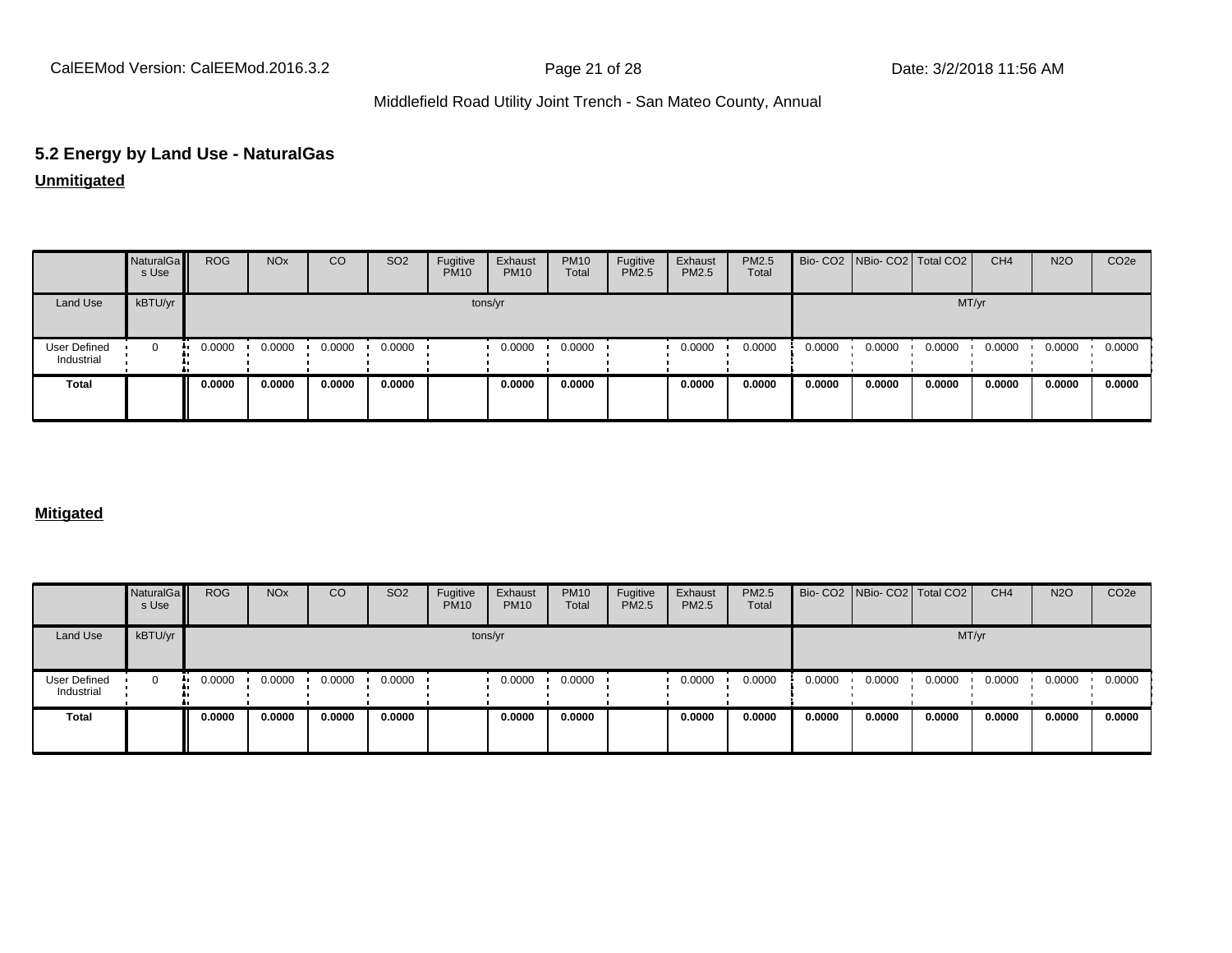CalEEMod Version: CalEEMod.2016.3.2 **Page 22 of 28** Page 22 of 28 Date: 3/2/2018 11:56 AM

# Middlefield Road Utility Joint Trench - San Mateo County, Annual

# **5.3 Energy by Land Use - Electricity Unmitigated**

|                                   | Electricity<br>Use | Total CO <sub>2</sub> | CH <sub>4</sub> | <b>N2O</b> | CO <sub>2e</sub> |
|-----------------------------------|--------------------|-----------------------|-----------------|------------|------------------|
| Land Use                          | kWh/yr             |                       | MT/yr           |            |                  |
| <b>User Defined</b><br>Industrial | $\Omega$<br>٠.     | 0.0000                | 0.0000          | 0.0000     | 0.0000           |
| <b>Total</b>                      |                    | 0.0000                | 0.0000          | 0.0000     | 0.0000           |

### **Mitigated**

|                            | Electricity<br><b>Use</b> | Total CO <sub>2</sub> | CH <sub>4</sub> | <b>N2O</b> | CO <sub>2e</sub> |
|----------------------------|---------------------------|-----------------------|-----------------|------------|------------------|
| Land Use                   | kWh/yr                    |                       | MT/yr           |            |                  |
| User Defined<br>Industrial | $\Omega$                  | 0.0000<br>ā ı         | 0.0000          | 0.0000     | 0.0000           |
| <b>Total</b>               |                           | 0.0000                | 0.0000          | 0.0000     | 0.0000           |

# **6.0 Area Detail**

**6.1 Mitigation Measures Area**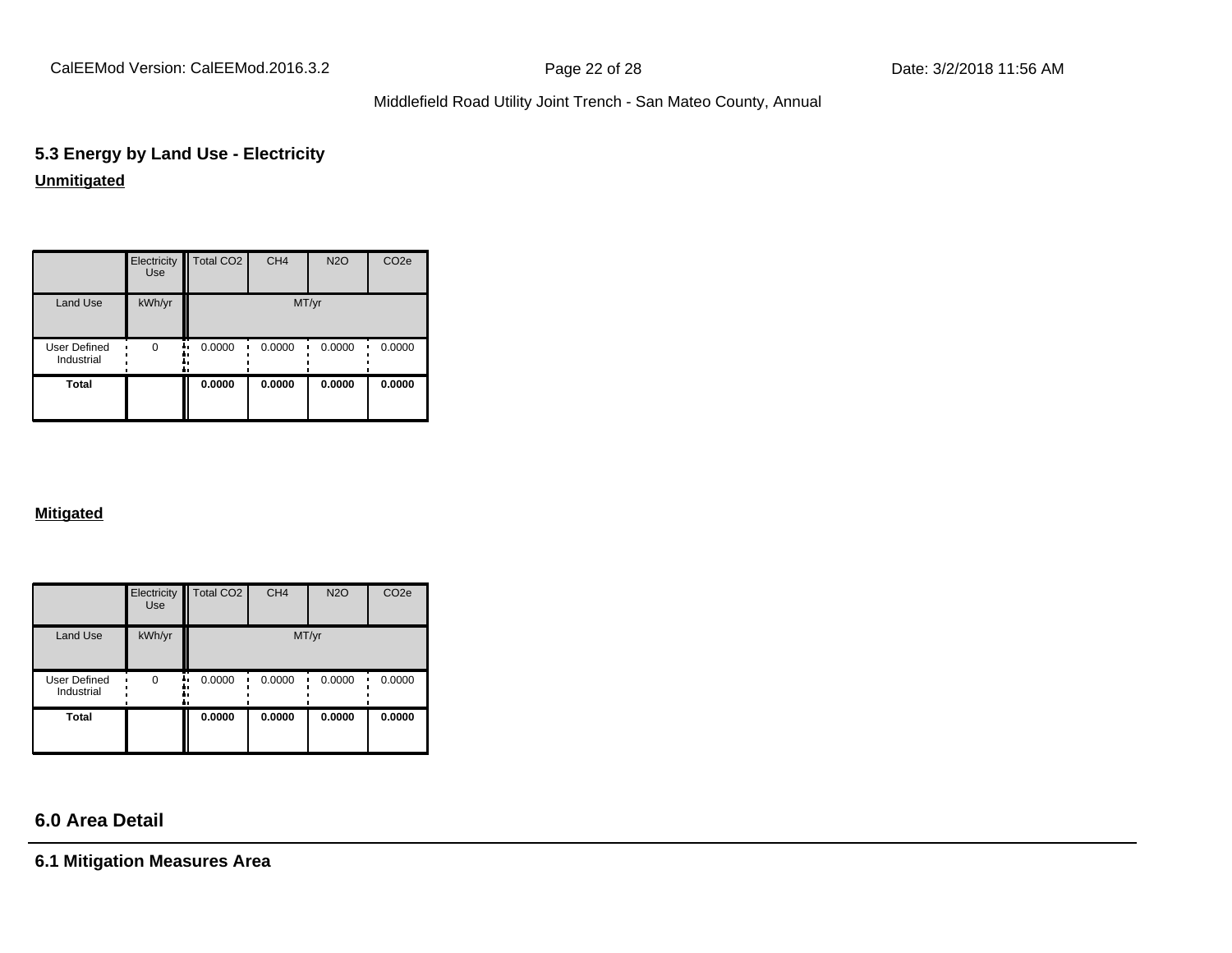|             | <b>ROG</b> | <b>NO<sub>x</sub></b> | CO              | SO <sub>2</sub> | Fugitive<br><b>PM10</b> | Exhaust<br><b>PM10</b> | <b>PM10</b><br>Total | Fugitive<br><b>PM2.5</b> | Exhaust<br><b>PM2.5</b> | <b>PM2.5</b><br>Total |        |                                 | Bio- CO2   NBio- CO2   Total CO2 | CH <sub>4</sub> | <b>N2O</b> | CO <sub>2</sub> e  |
|-------------|------------|-----------------------|-----------------|-----------------|-------------------------|------------------------|----------------------|--------------------------|-------------------------|-----------------------|--------|---------------------------------|----------------------------------|-----------------|------------|--------------------|
| Category    |            |                       |                 |                 |                         | tons/yr                |                      |                          |                         |                       |        |                                 |                                  | MT/yr           |            |                    |
| Mitigated   | 0.0000     | 0.0000                | 1.0000e-<br>005 | 0.0000          |                         | 0.0000                 | 0.0000               |                          | 0.0000                  | 0.0000                | 0.0000 | 2.0000e-<br>005                 | 2.0000e-<br>005                  | 0.0000          | 0.0000     | 2.0000e-<br>005    |
| Unmitigated | 0.0000     | 0.0000                | 1.0000e-<br>005 | 0.0000          |                         | 0.0000                 | 0.0000               |                          | 0.0000                  | 0.0000                | 0.0000 | $\cdot$ 2.0000e- $\cdot$<br>005 | 2.0000e-<br>005                  | 0.0000          | 0.0000     | $-2.0000e-$<br>005 |

### **6.2 Area by SubCategory**

**Unmitigated**

|                          | <b>ROG</b> | <b>NO<sub>x</sub></b> | CO              | SO <sub>2</sub> | Fugitive<br><b>PM10</b> | Exhaust<br><b>PM10</b> | <b>PM10</b><br>Total | Fugitive<br>PM2.5 | Exhaust<br>PM2.5 | PM2.5<br>Total |        | Bio- CO2   NBio- CO2   Total CO2 |                 | CH <sub>4</sub> | <b>N2O</b> | CO <sub>2</sub> e |
|--------------------------|------------|-----------------------|-----------------|-----------------|-------------------------|------------------------|----------------------|-------------------|------------------|----------------|--------|----------------------------------|-----------------|-----------------|------------|-------------------|
| SubCategory              |            |                       |                 |                 | tons/yr                 |                        |                      |                   |                  |                |        |                                  | MT/yr           |                 |            |                   |
| Architectural<br>Coating | 0.0000     |                       |                 |                 |                         | 0.0000                 | 0.0000               |                   | 0.0000           | 0.0000         | 0.0000 | 0.0000                           | 0.0000          | 0.0000          | 0.0000     | 0.0000            |
| Consumer<br>Products     | 0.0000     |                       |                 |                 |                         | 0.0000                 | 0.0000               |                   | 0.0000           | 0.0000         | 0.0000 | 0.0000                           | 0.0000          | 0.0000          | 0.0000     | 0.0000            |
| Landscaping              | 0.0000     | 0.0000                | 1.0000e-<br>005 | 0.0000          |                         | 0.0000                 | 0.0000               |                   | 0.0000           | 0.0000         | 0.0000 | 2.0000e-<br>005                  | 2.0000e-<br>005 | 0.0000          | 0.0000     | 2.0000e-<br>005   |
| <b>Total</b>             | 0.0000     | 0.0000                | 1.0000e-<br>005 | 0.0000          |                         | 0.0000                 | 0.0000               |                   | 0.0000           | 0.0000         | 0.0000 | 2.0000e-<br>005                  | 2.0000e-<br>005 | 0.0000          | 0.0000     | 2.0000e-<br>005   |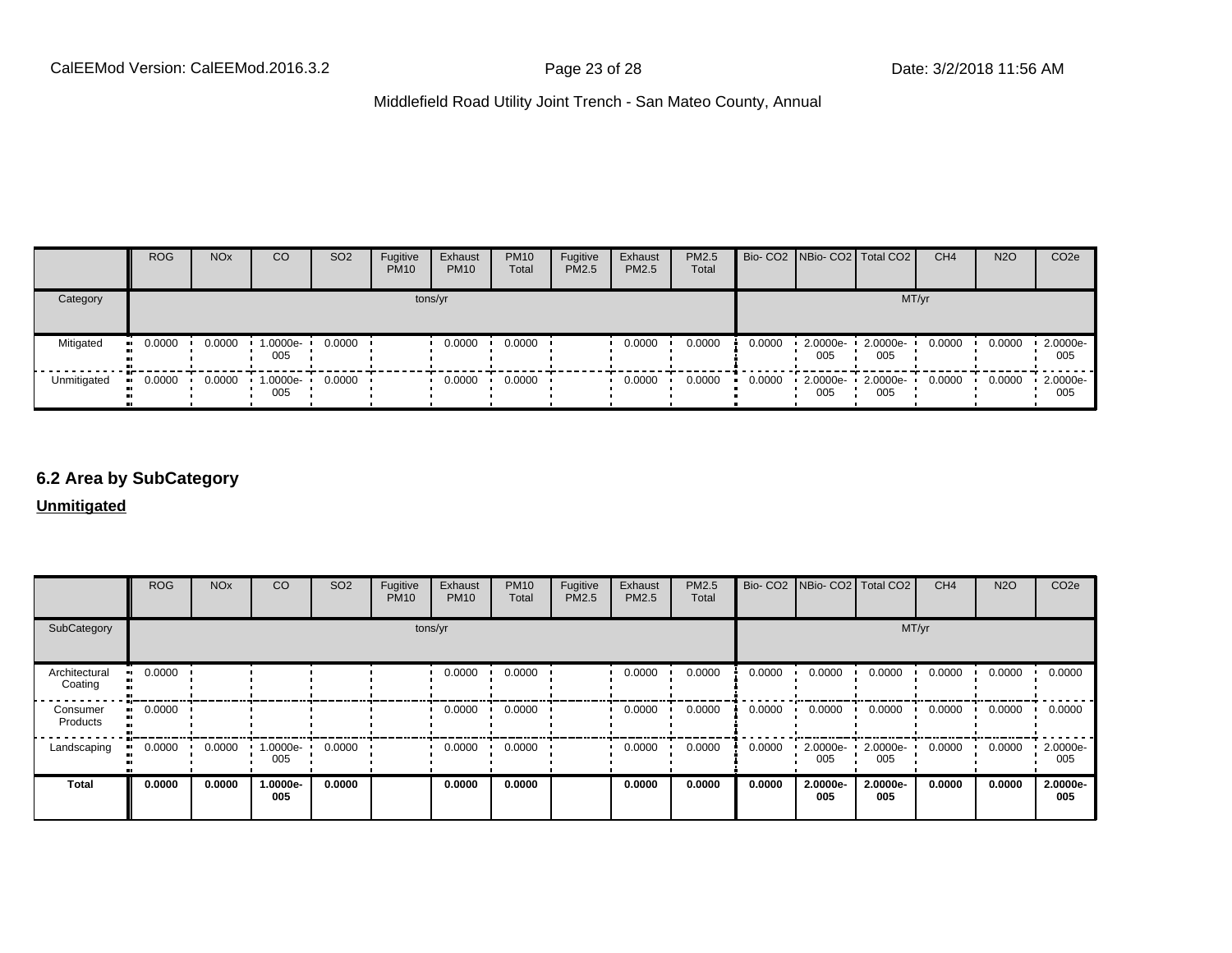# **6.2 Area by SubCategory**

**Mitigated**

|                          | <b>ROG</b>            | <b>NO<sub>x</sub></b> | CO              | SO <sub>2</sub> | Fugitive<br><b>PM10</b> | Exhaust<br><b>PM10</b> | <b>PM10</b><br>Total | Fugitive<br>PM2.5 | Exhaust<br><b>PM2.5</b> | PM2.5<br>Total | Bio-CO <sub>2</sub> | NBio- CO2   Total CO2 |                 | CH <sub>4</sub> | <b>N2O</b> | CO <sub>2e</sub> |
|--------------------------|-----------------------|-----------------------|-----------------|-----------------|-------------------------|------------------------|----------------------|-------------------|-------------------------|----------------|---------------------|-----------------------|-----------------|-----------------|------------|------------------|
| SubCategory              |                       |                       |                 |                 |                         | tons/yr                |                      |                   |                         |                |                     |                       | MT/yr           |                 |            |                  |
| Architectural<br>Coating | $\blacksquare$ 0.0000 |                       |                 |                 |                         | 0.0000                 | 0.0000               |                   | 0.0000                  | 0.0000         | 0.0000              | 0.0000                | 0.0000          | 0.0000          | 0.0000     | 0.0000           |
| Consumer<br>Products     | $\blacksquare$ 0.0000 |                       |                 |                 |                         | 0.0000                 | 0.0000               |                   | 0.0000                  | 0.0000         | 0.0000              | 0.0000                | 0.0000          | 0.0000          | 0.0000     | 0.0000           |
| Landscaping              | 0.0000                | 0.0000                | 1.0000e-<br>005 | 0.0000          |                         | 0.0000                 | 0.0000               |                   | 0.0000                  | 0.0000         | 0.0000              | 2.0000e-<br>005       | 2.0000e-<br>005 | 0.0000          | 0.0000     | 2.0000e-<br>005  |
| <b>Total</b>             | 0.0000                | 0.0000                | 1.0000e-<br>005 | 0.0000          |                         | 0.0000                 | 0.0000               |                   | 0.0000                  | 0.0000         | 0.0000              | 2.0000e-<br>005       | 2.0000e-<br>005 | 0.0000          | 0.0000     | 2.0000e-<br>005  |

# **7.0 Water Detail**

**7.1 Mitigation Measures Water**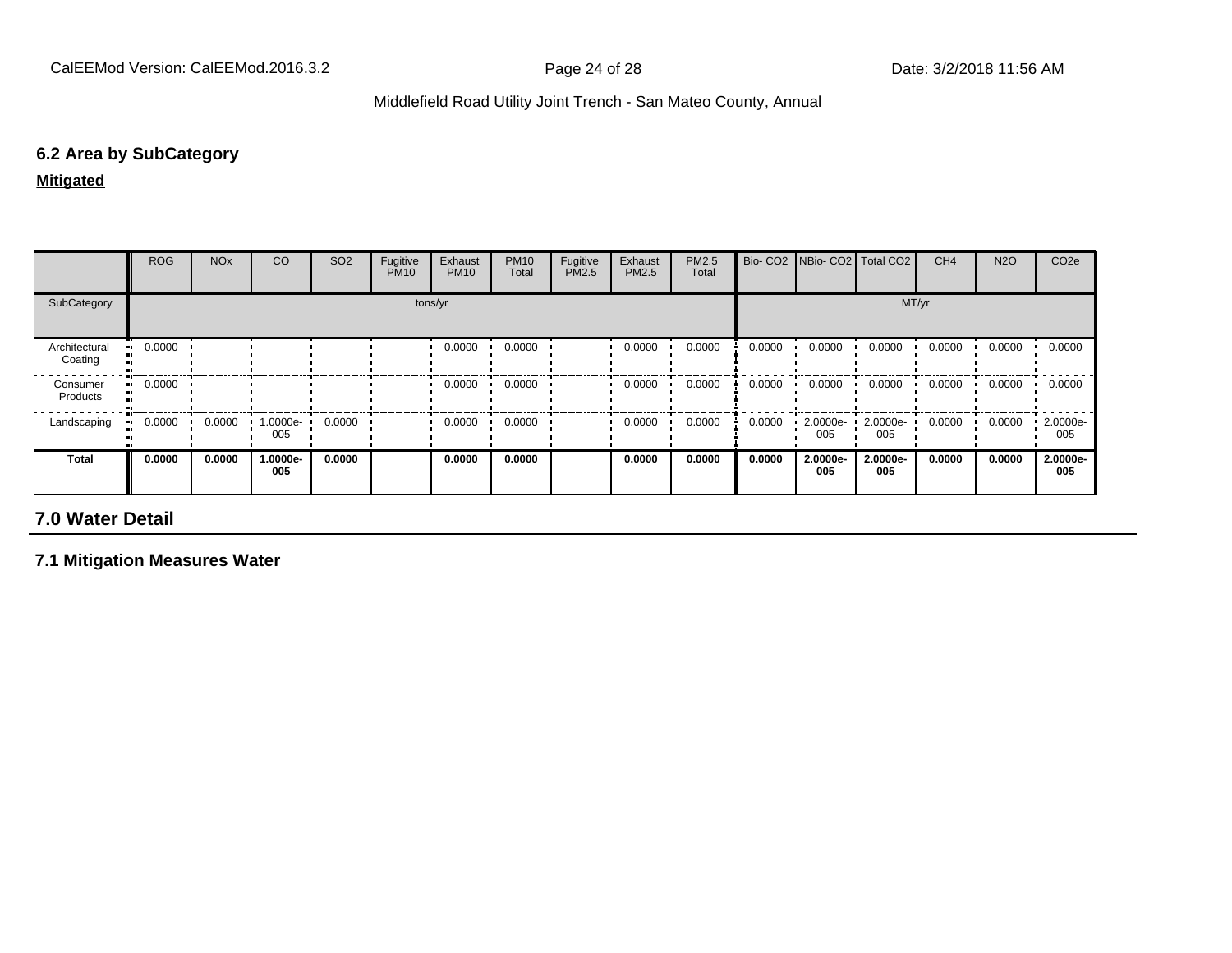|             | Total CO <sub>2</sub>    | CH <sub>4</sub> | <b>N2O</b> | CO <sub>2e</sub> |
|-------------|--------------------------|-----------------|------------|------------------|
| Category    |                          |                 | MT/yr      |                  |
| Mitigated   | 0.0000<br>ш,<br><br><br> | 0.0000          | 0.0000     | 0.0000           |
| Unmitigated | 0.0000<br>ш,<br><br><br> | 0.0000          | 0.0000     | 0.0000           |

# **7.2 Water by Land Use**

**Unmitigated**

|                            | door Use  | Indoor/Out Total CO2 | CH <sub>4</sub> | <b>N2O</b> | CO <sub>2e</sub> |
|----------------------------|-----------|----------------------|-----------------|------------|------------------|
| <b>Land Use</b>            | Mgal      | MT/yr                |                 |            |                  |
| User Defined<br>Industrial | 0/0<br>., | 0.0000               | 0.0000          | 0.0000     | 0.0000           |
| <b>Total</b>               |           | 0.0000               | 0.0000          | 0.0000     | 0.0000           |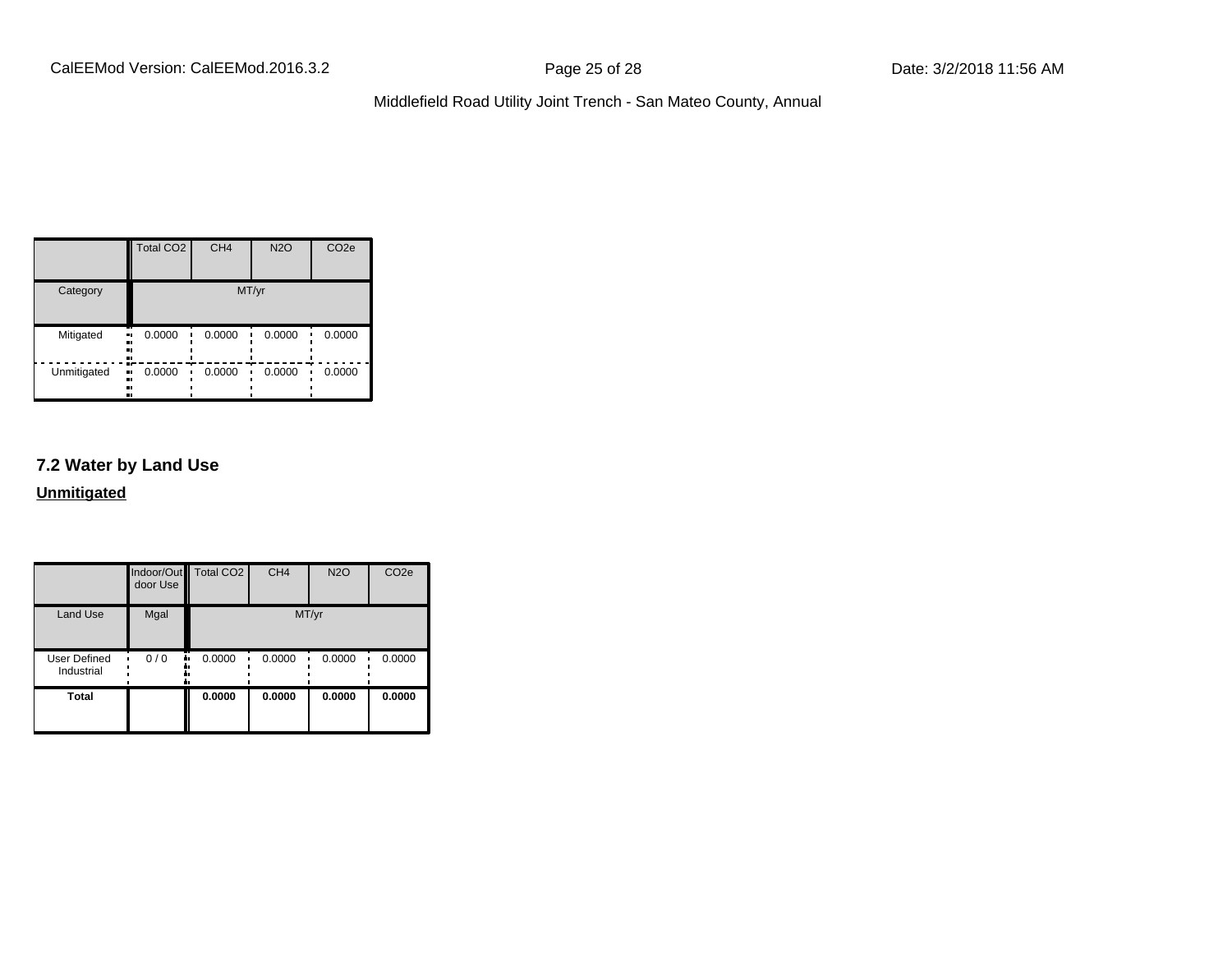CalEEMod Version: CalEEMod.2016.3.2 **Page 26 of 28** Page 26 of 28 Date: 3/2/2018 11:56 AM

# Middlefield Road Utility Joint Trench - San Mateo County, Annual

### **7.2 Water by Land Use**

### **Mitigated**

|                            | door Use  | Indoor/Out Total CO2 | CH <sub>4</sub> | <b>N2O</b> | CO <sub>2e</sub> |
|----------------------------|-----------|----------------------|-----------------|------------|------------------|
| Land Use                   | Mgal      | MT/yr                |                 |            |                  |
| User Defined<br>Industrial | 0/0<br>٠. | 0.0000               | 0.0000          | 0.0000     | 0.0000           |
| <b>Total</b>               |           | 0.0000               | 0.0000          | 0.0000     | 0.0000           |

# **8.0 Waste Detail**

### **8.1 Mitigation Measures Waste**

### **Category/Year**

|             | Total CO <sub>2</sub>         | CH <sub>4</sub> | <b>N2O</b> | CO <sub>2e</sub> |
|-------------|-------------------------------|-----------------|------------|------------------|
|             | MT/yr                         |                 |            |                  |
| Mitigated   | 0.0000<br>.,<br><br>.,<br>    | 0.0000          | 0.0000     | 0.0000           |
| Unmitigated | m<br>0.0000<br>.,<br><br><br> | 0.0000          | 0.0000     | 0.0000           |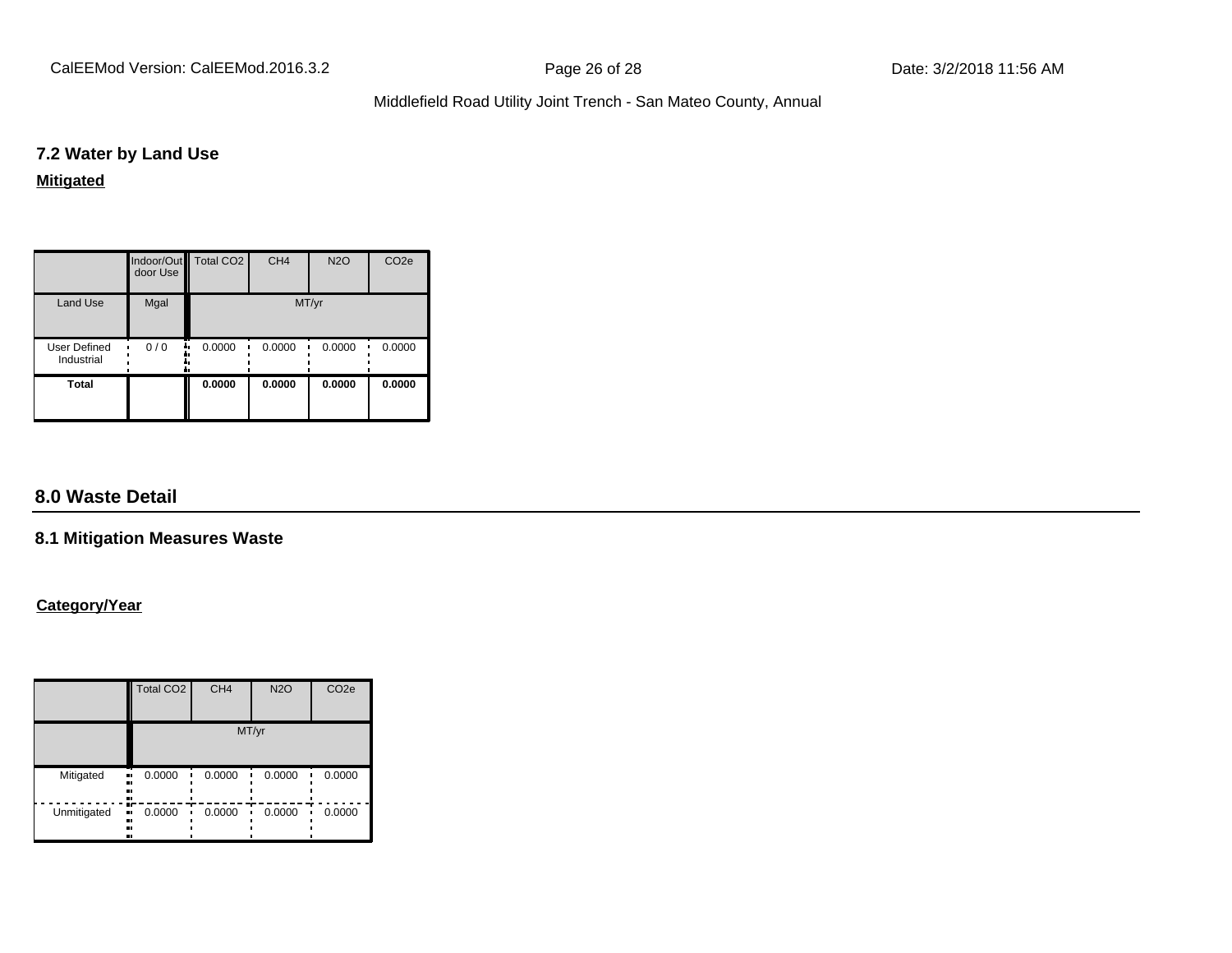CalEEMod Version: CalEEMod.2016.3.2 **Page 27 of 28** Page 27 of 28 Date: 3/2/2018 11:56 AM

# Middlefield Road Utility Joint Trench - San Mateo County, Annual

# **8.2 Waste by Land Use**

### **Unmitigated**

|                                   | Waste<br>Disposed | Total CO <sub>2</sub> | CH <sub>4</sub> | <b>N2O</b> | CO <sub>2e</sub> |
|-----------------------------------|-------------------|-----------------------|-----------------|------------|------------------|
| <b>Land Use</b>                   | tons              | MT/yr                 |                 |            |                  |
| <b>User Defined</b><br>Industrial | $\Omega$          | 0.0000                | 0.0000          | 0.0000     | 0.0000           |
| <b>Total</b>                      |                   | 0.0000                | 0.0000          | 0.0000     | 0.0000           |

### **Mitigated**

|                                   | Waste<br>Disposed | Total CO <sub>2</sub> | CH <sub>4</sub> | <b>N2O</b> | CO <sub>2e</sub> |
|-----------------------------------|-------------------|-----------------------|-----------------|------------|------------------|
| <b>Land Use</b>                   | tons              | MT/yr                 |                 |            |                  |
| <b>User Defined</b><br>Industrial | $\Omega$          | 0.0000                | 0.0000          | 0.0000     | 0.0000           |
| <b>Total</b>                      |                   | 0.0000                | 0.0000          | 0.0000     | 0.0000           |

# **9.0 Operational Offroad**

| Equipment Type | Number | Hours/Day | Days/Year | <b>Horse Power</b> | <b>Load Factor</b> | <b>Fuel Type</b> |
|----------------|--------|-----------|-----------|--------------------|--------------------|------------------|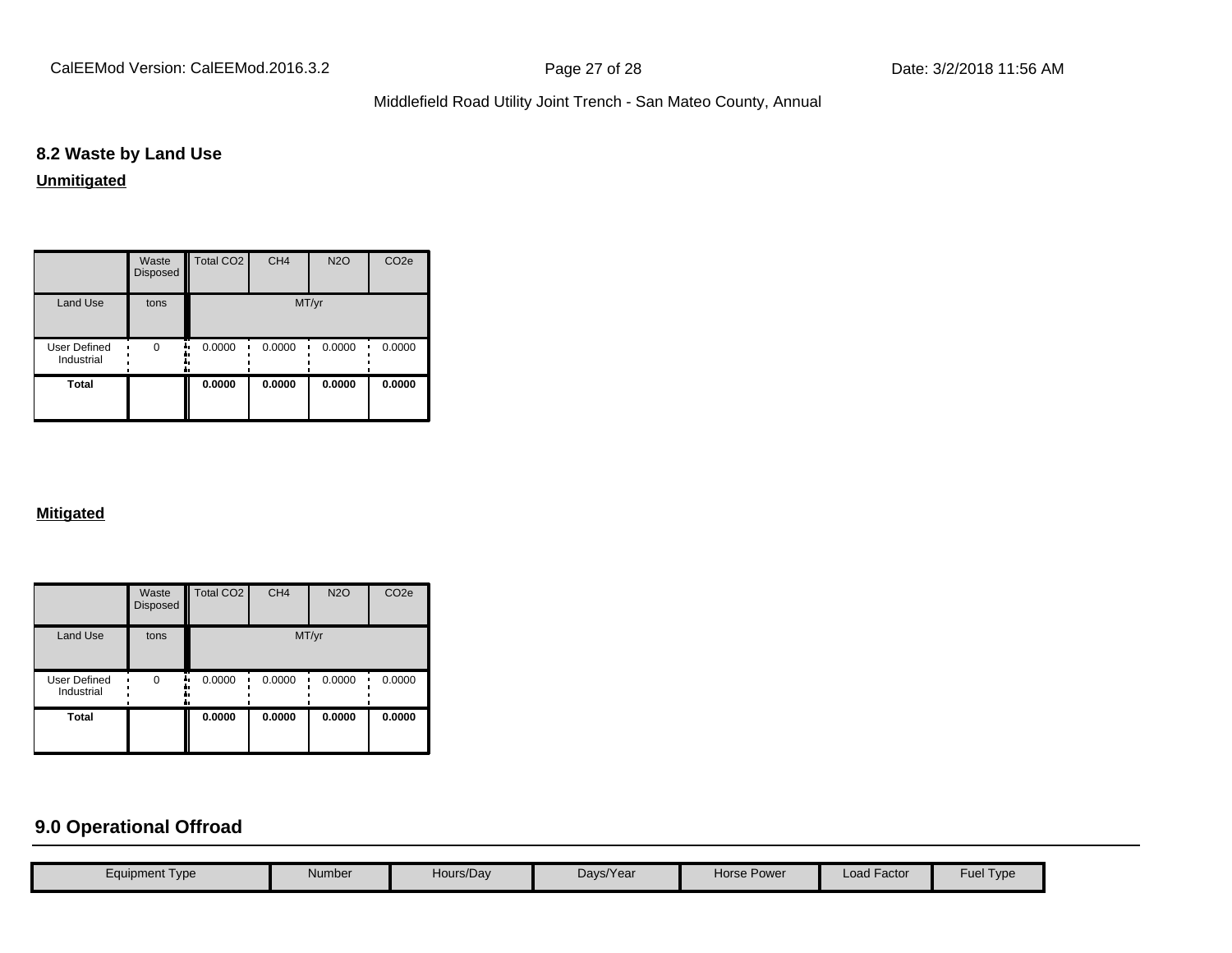# **10.0 Stationary Equipment**

### **Fire Pumps and Emergency Generators**

| <b>Equipment Type</b>         | Number        | Hours/Day      | Hours/Year      | Horse Power          | Load Factor | Fuel Type |
|-------------------------------|---------------|----------------|-----------------|----------------------|-------------|-----------|
| <b>Boilers</b>                |               |                |                 |                      |             |           |
| <b>Equipment Type</b>         | <b>Number</b> | Heat Input/Day | Heat Input/Year | <b>Boiler Rating</b> | Fuel Type   |           |
| <b>User Defined Equipment</b> |               |                |                 |                      |             |           |

Equipment Type Number

# **11.0 Vegetation**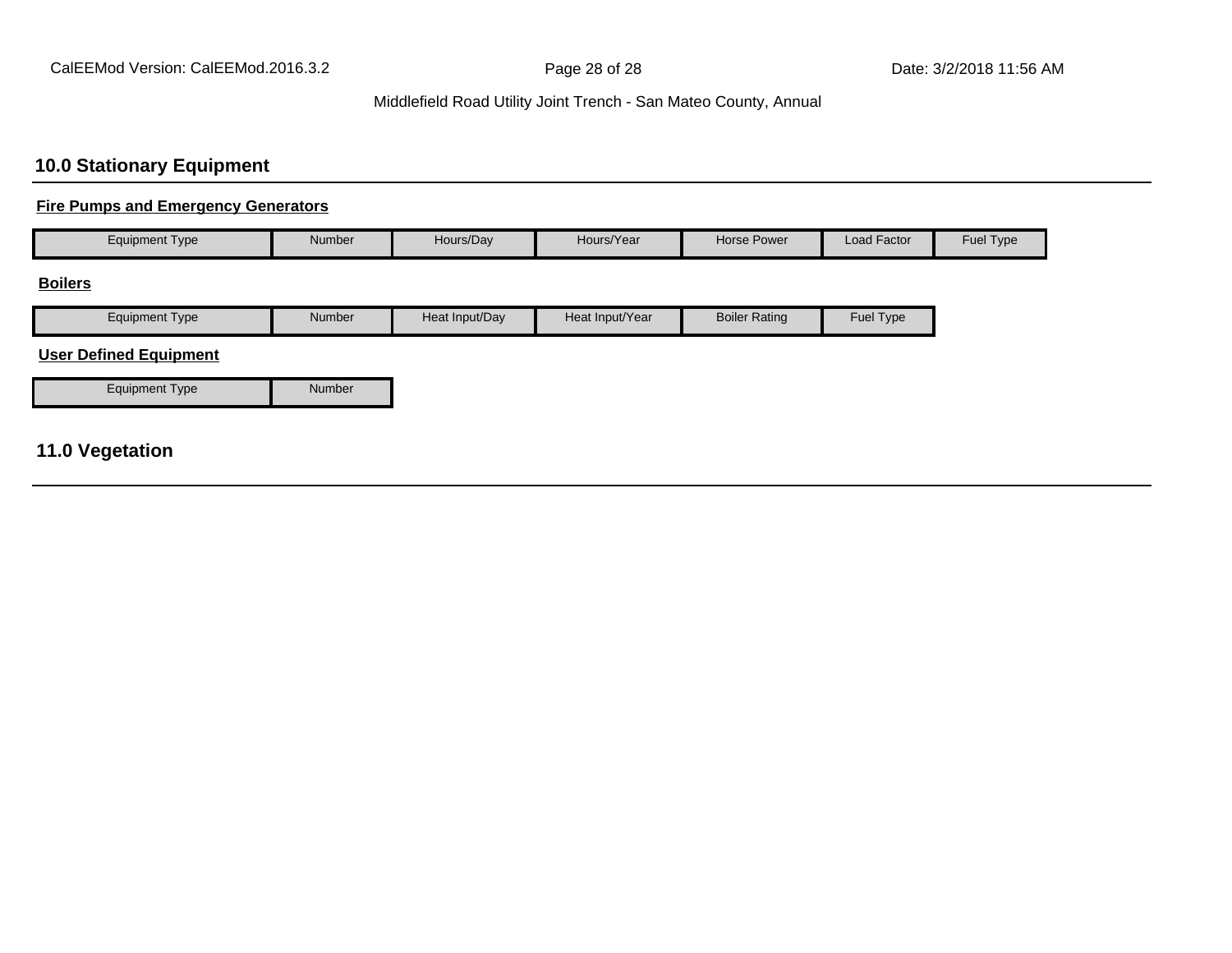# **Middlefield Road Roadway Renovation**

**San Mateo County, Annual**

# **1.0 Project Characteristics**

### **1.1 Land Usage**

| <b>Land Uses</b>           | Size | Metric                 | Lot Acreage | Floor Surface Area | Population |
|----------------------------|------|------------------------|-------------|--------------------|------------|
| Defined Industrial<br>User | 1.00 | Defined Unit<br>Jser ' | . .         | 0.00               |            |

### **1.2 Other Project Characteristics**

| <b>Urbanization</b>               | Urban                          | Wind Speed (m/s)                  | 2.2   | <b>Precipitation Freg (Days)</b>        |       |
|-----------------------------------|--------------------------------|-----------------------------------|-------|-----------------------------------------|-------|
| <b>Climate Zone</b>               | 5                              |                                   |       | <b>Operational Year</b>                 | 2020  |
| <b>Utility Company</b>            | Pacific Gas & Electric Company |                                   |       |                                         |       |
| <b>CO2 Intensity</b><br>(lb/MWhr) | 641.35                         | <b>CH4 Intensity</b><br>(lb/MWhr) | 0.029 | N <sub>2</sub> O Intensity<br>(lb/MWhr) | 0.006 |

# **1.3 User Entered Comments & Non-Default Data**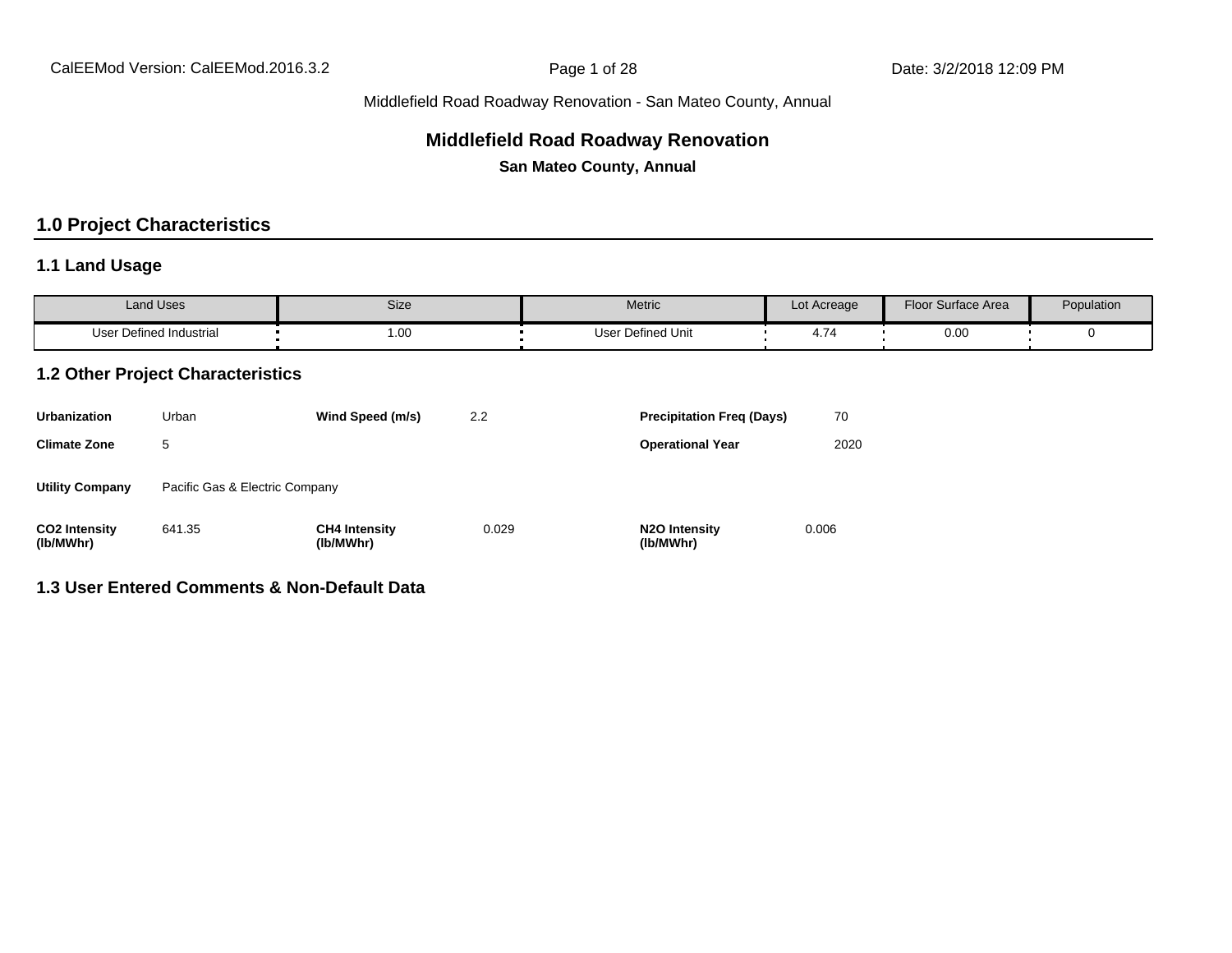Project Characteristics - Construction emissions for roadway renovation activities.

Land Use - Acreage based on roadway: 2,400 linear ft x 86 ft wide.

Construction Phase - Schedule based on total 12 months using SMAQMD Road Emissions Model Data Entry Worksheet (2016).

Off-road Equipment - Project specific info.

Off-road Equipment - Project specific info.

Off-road Equipment - Project specific info.

Off-road Equipment - Based on typical work crew in Air Quality Calcs spreadsheet. Other construction equipment to account for jackhammer

Trips and VMT - Based on crew of 31 workers. Haul truck trips assumed 10 cy capacity trucks. Daily vendor trips during paving to account for concrete truck trips.

Grading - Default acres graded. Import quantity based on 119 cy imported daily for 96 days. 7,568 cy exported total

Energy Use -

| <b>Table Name</b>    | <b>Column Name</b>         | Default Value | <b>New Value</b>      |
|----------------------|----------------------------|---------------|-----------------------|
| tblConstructionPhase | NumDays                    | 8.00          | 106.00                |
| tblConstructionPhase | NumDays                    | 18.00         | 40.00                 |
| tblConstructionPhase | NumDays                    | 5.00          | 26.00                 |
| tblGrading           | MaterialExported           | 0.00          | 7,568.00              |
| tblGrading           | MaterialImported           | 0.00          | 11,424.00             |
| tblLandUse           | LotAcreage                 | 0.00          | 4.74                  |
| tblOffRoadEquipment  | OffRoadEquipmentType       |               | <b>Generator Sets</b> |
| tblOffRoadEquipment  | OffRoadEquipmentUnitAmount | 0.00          | 1.00                  |
| tblOffRoadEquipment  | OffRoadEquipmentUnitAmount | 0.00          | 1.00                  |
| tblOffRoadEquipment  | OffRoadEquipmentUnitAmount | 0.00          | 1.00                  |
| tblOffRoadEquipment  | OffRoadEquipmentUnitAmount | 0.00          | 1.00                  |
| tblOffRoadEquipment  | OffRoadEquipmentUnitAmount | 0.00          | 1.00                  |
| tblOffRoadEquipment  | PhaseName                  |               | Grading               |
| tblOffRoadEquipment  | PhaseName                  |               | Trenching             |
| tblOffRoadEquipment  | PhaseName                  |               | Trenching             |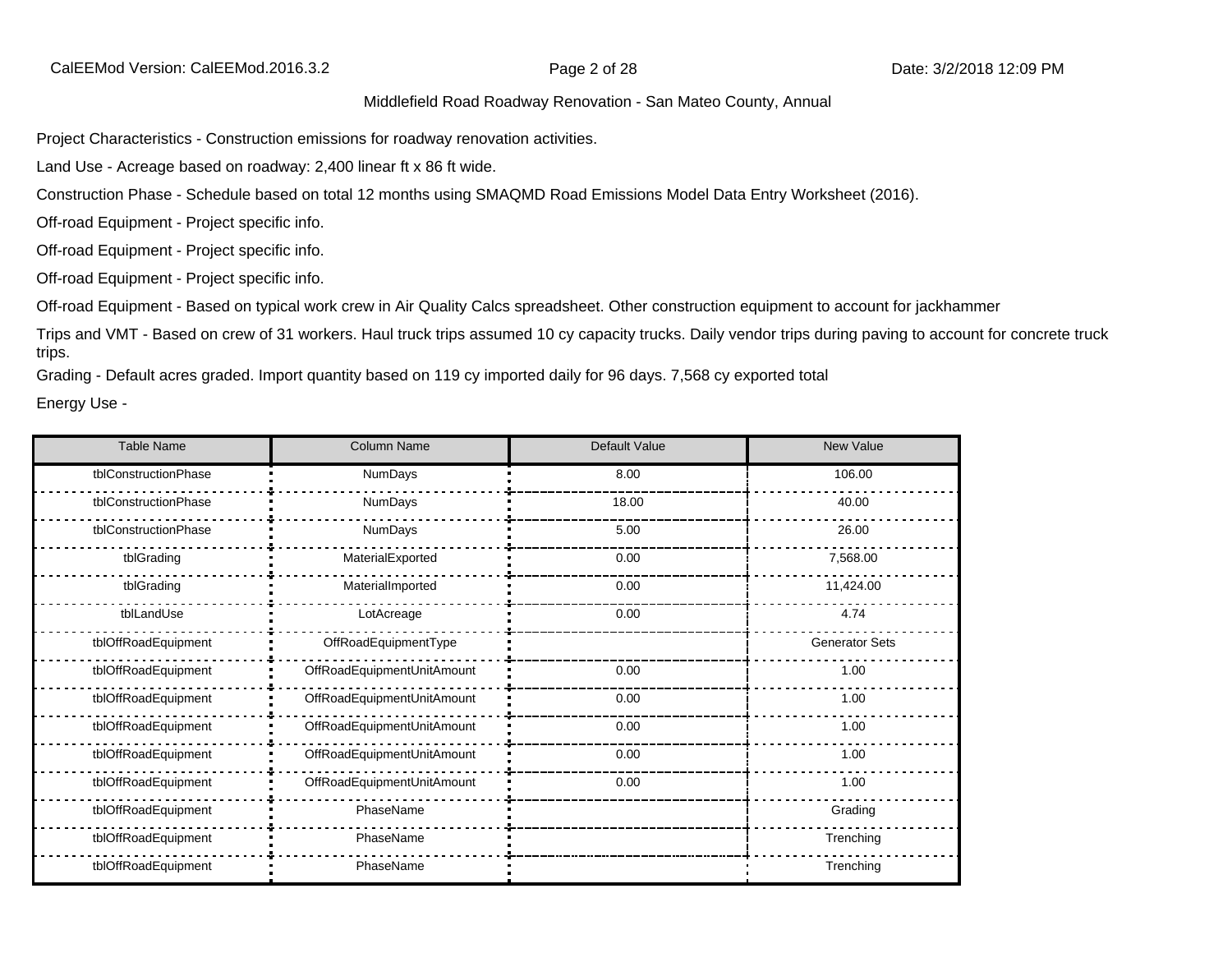| Middlefield Road Roadway Renovation - San Mateo County, Annual |  |  |
|----------------------------------------------------------------|--|--|
|----------------------------------------------------------------|--|--|

| tblOffRoadEquipment | PhaseName         |          | Trenching |
|---------------------|-------------------|----------|-----------|
| tblOffRoadEquipment | PhaseName         |          | Trenching |
| tblOffRoadEquipment | PhaseName         |          | Paving    |
| tblOffRoadEquipment | UsageHours        | 8.00     | 6.00      |
| tblOffRoadEquipment | UsageHours        | 8.00     | 6.00      |
| tblOffRoadEquipment | UsageHours        | 8.00     | 6.00      |
| tblOffRoadEquipment | UsageHours        | 8.00     | 6.00      |
| tblOffRoadEquipment | UsageHours        | 8.00     | 6.00      |
| tblOffRoadEquipment | UsageHours        | 8.00     | 6.00      |
| tblOffRoadEquipment | UsageHours        | 8.00     | 6.00      |
| tblOffRoadEquipment | UsageHours        | 8.00     | 6.00      |
| tblTripsAndVMT      | HaulingTripNumber | 2,374.00 | 3,807.00  |
| tblTripsAndVMT      | VendorTripNumber  | 0.00     | 48.00     |
| tblTripsAndVMT      | WorkerTripNumber  | 18.00    | 62.00     |
| tblTripsAndVMT      | WorkerTripNumber  | 18.00    | 62.00     |
| tblTripsAndVMT      | WorkerTripNumber  | 10.00    | 62.00     |
| tblTripsAndVMT      | WorkerTripNumber  | 20.00    | 62.00     |

# **2.0 Emissions Summary**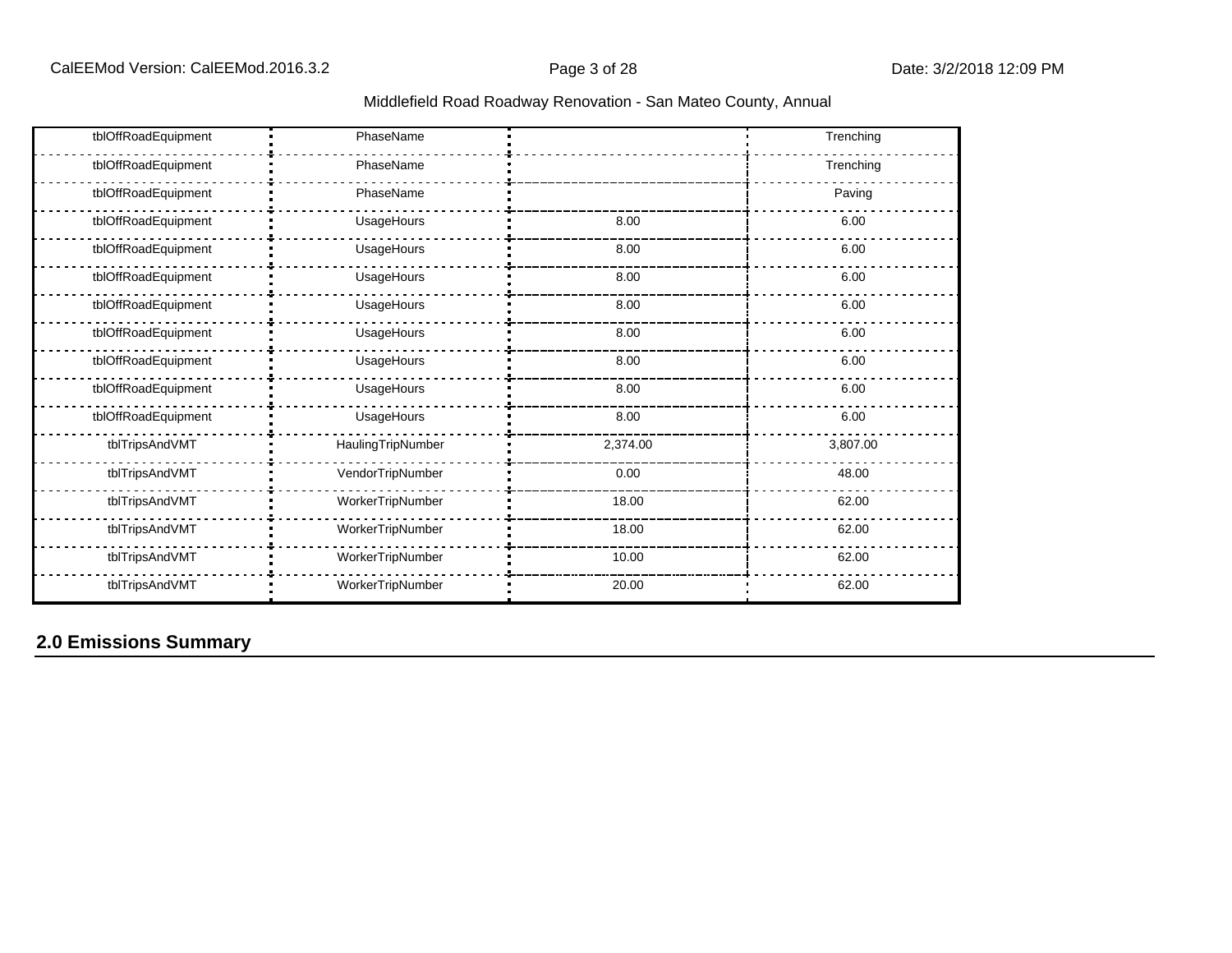### **2.1 Overall Construction**

# **Unmitigated Construction**

|                | <b>ROG</b> | <b>NO<sub>x</sub></b> | CO     | SO <sub>2</sub> | Fugitive<br><b>PM10</b> | Exhaust<br><b>PM10</b> | <b>PM10</b><br>Total | Fugitive<br>PM2.5 | Exhaust<br>PM2.5 | PM2.5<br>Total |        | Bio- CO2   NBio- CO2   Total CO2 |          | CH <sub>4</sub> | <b>N2O</b> | CO <sub>2e</sub> |
|----------------|------------|-----------------------|--------|-----------------|-------------------------|------------------------|----------------------|-------------------|------------------|----------------|--------|----------------------------------|----------|-----------------|------------|------------------|
| Year           |            |                       |        |                 |                         | tons/yr                |                      |                   |                  |                |        |                                  | MT/yr    |                 |            |                  |
| 2018           | 0.0731     | 0.8063                | 0.4213 | 9.6000e<br>004  | 0.2724                  | 0.0373                 | 0.3097               | 0.1295            | 0.0344           | 0.1639         | 0.0000 | 90.1538                          | 90.1538  | 0.0195          | 0.0000     | 90.6422          |
| 2019           | 0.2116<br> | 2.4275                | .6823  | 4.2700e-<br>003 | 0.3139                  | 0.0948                 | 0.4087               | 0.1374            | 0.0890           | 0.2263         | 0.0000 | 399.7140 399.7140                |          | 0.0685          | 0.0000     | 401.4264         |
| <b>Maximum</b> | 0.2116     | 2.4275                | 1.6823 | 4.2700e-<br>003 | 0.3139                  | 0.0948                 | 0.4087               | 0.1374            | 0.0890           | 0.2263         | 0.0000 | 399.7140                         | 399.7140 | 0.0685          | 0.0000     | 401.4264         |

### **Mitigated Construction**

|                  | <b>ROG</b> | <b>NO<sub>x</sub></b> | CO     | SO <sub>2</sub>    | Fugitive<br><b>PM10</b>        | Exhaust<br><b>PM10</b>        | <b>PM10</b><br>Total        | Fugitive<br>PM2.5        | Exhaust<br>PM2.5               | PM2.5<br>Total               |                                 |                           | Bio- CO2   NBio- CO2   Total CO2 | CH <sub>4</sub> | <b>N2O</b> | CO <sub>2e</sub> |  |  |  |  |
|------------------|------------|-----------------------|--------|--------------------|--------------------------------|-------------------------------|-----------------------------|--------------------------|--------------------------------|------------------------------|---------------------------------|---------------------------|----------------------------------|-----------------|------------|------------------|--|--|--|--|
| Year             |            | tons/yr               |        |                    |                                |                               |                             |                          |                                |                              |                                 |                           | MT/yr                            |                 |            |                  |  |  |  |  |
| 2018             | 0.0731     | 0.8063                | 0.4213 | $9.6000e -$<br>004 | 0.2724                         | 0.0373                        | 0.3097                      | 0.1295                   | 0.0344                         | 0.1639                       | 0.0000                          | 90.1538<br>$\blacksquare$ | 90.1538                          | 0.0195          | 0.0000     | 90.6422          |  |  |  |  |
| 2019             | 0.2116     | 2.3708                | 1.6823 | 4.2700e-<br>003    | 0.3139                         | 0.0948                        | 0.4087                      | 0.1374                   | 0.0890                         | 0.2263                       | 0.0000                          |                           | $-399.7138 - 399.7138$           | 0.0685          | 0.0000     | .401.4262        |  |  |  |  |
| <b>Maximum</b>   | 0.2116     | 2.3708                | 1.6823 | 4.2700e-<br>003    | 0.3139                         | 0.0948                        | 0.4087                      | 0.1374                   | 0.0890                         | 0.2263                       | 0.0000                          | 399.7138                  | 399.7138                         | 0.0685          | 0.0000     | 401.4262         |  |  |  |  |
|                  | <b>ROG</b> | <b>NO<sub>x</sub></b> | co     | <b>SO2</b>         | <b>Fugitive</b><br><b>PM10</b> | <b>Exhaust</b><br><b>PM10</b> | <b>PM10</b><br><b>Total</b> | Fugitive<br><b>PM2.5</b> | <b>Exhaust</b><br><b>PM2.5</b> | <b>PM2.5</b><br><b>Total</b> | Bio- CO2   NBio-CO2   Total CO2 |                           |                                  | CH4             | <b>N20</b> | CO <sub>2e</sub> |  |  |  |  |
| Percent          | 0.00       | 1.75                  | 0.00   | 0.00               | 0.00                           | 0.00                          | 0.00                        | 0.00                     | 0.00                           | 0.00                         | 0.00                            | 0.00                      | 0.00                             | 0.00            | 0.00       | 0.00             |  |  |  |  |
| <b>Reduction</b> |            |                       |        |                    |                                |                               |                             |                          |                                |                              |                                 |                           |                                  |                 |            |                  |  |  |  |  |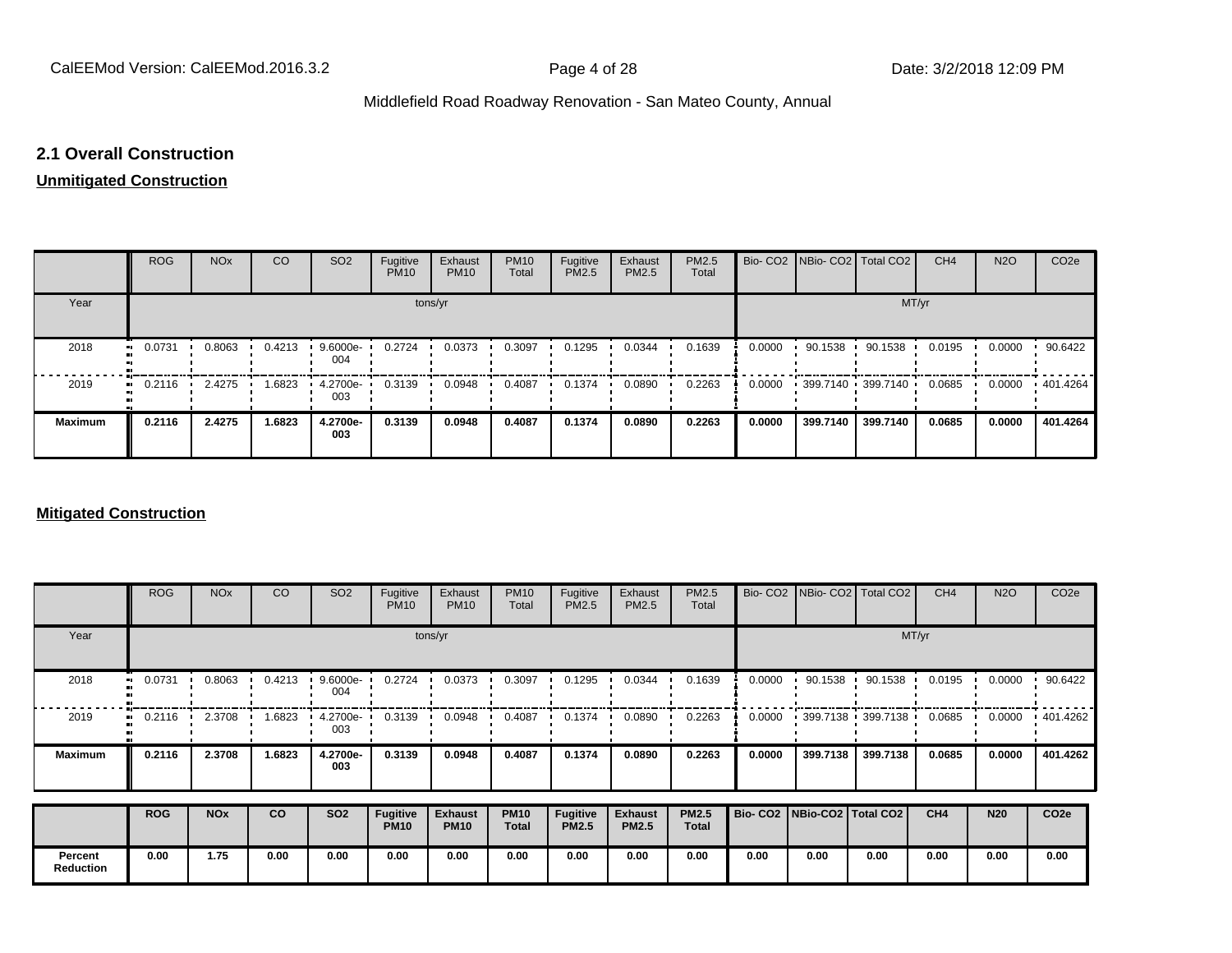| Quarter | <b>Start Date</b> | <b>End Date</b> | Maximum Unmitigated ROG + NOX (tons/quarter) | Maximum Mitigated ROG + NOX (tons/quarter) |
|---------|-------------------|-----------------|----------------------------------------------|--------------------------------------------|
|         | 11-1-2018         | 1-31-2019       | 1.3315                                       | 1.3315                                     |
|         | $2 - 1 - 2019$    | 4-30-2019       | 1.2530                                       | 1.2530                                     |
|         | $5 - 1 - 2019$    | 7-31-2019       | 0.3429                                       | 0.3429                                     |
|         | 8-1-2019          | 9-30-2019       | 0.2976                                       | 0.2774                                     |
|         |                   | Highest         | 1.3315                                       | 1.3315                                     |

# **2.2 Overall Operational**

### **Unmitigated Operational**

|                        | <b>ROG</b> | <b>NO<sub>x</sub></b> | CO              | SO <sub>2</sub> | Fugitive<br><b>PM10</b> | Exhaust<br><b>PM10</b> | <b>PM10</b><br>Total | Fugitive<br>PM2.5 | Exhaust<br>PM2.5 | PM2.5<br>Total |        | Bio- CO2   NBio- CO2   Total CO2 |                 | CH <sub>4</sub> | <b>N2O</b> | CO <sub>2e</sub> |
|------------------------|------------|-----------------------|-----------------|-----------------|-------------------------|------------------------|----------------------|-------------------|------------------|----------------|--------|----------------------------------|-----------------|-----------------|------------|------------------|
| Category               | tons/yr    |                       |                 |                 |                         |                        |                      |                   |                  |                |        |                                  | MT/yr           |                 |            |                  |
| Area                   | 0.0000     | 0.0000                | 1.0000e-<br>005 | 0.0000          |                         | 0.0000                 | 0.0000               |                   | 0.0000           | 0.0000         | 0.0000 | $2.0000e -$<br>005               | 2.0000e-<br>005 | 0.0000          | 0.0000     | 2.0000e-<br>005  |
| Energy                 | 0.0000     | 0.0000                | 0.0000          | 0.0000          |                         | 0.0000                 | 0.0000               |                   | 0.0000           | 0.0000         | 0.0000 | 0.0000                           | 0.0000          | 0.0000          | 0.0000     | 0.0000           |
| Mobile<br>$\mathbf{u}$ | 0.0000     | 0.0000                | 0.0000          | 0.0000          | 0.0000                  | 0.0000                 | 0.0000               | 0.0000            | 0.0000           | 0.0000         | 0.0000 | 0.0000                           | 0.0000          | 0.0000          | 0.0000     | 0.0000           |
| Waste                  |            |                       |                 |                 |                         | 0.0000                 | 0.0000               |                   | 0.0000           | 0.0000         | 0.0000 | 0.0000                           | 0.0000          | 0.0000          | 0.0000     | 0.0000           |
| Water                  |            |                       |                 |                 |                         | 0.0000                 | 0.0000               |                   | 0.0000           | 0.0000         | 0.0000 | 0.0000                           | 0.0000          | 0.0000          | 0.0000     | 0.0000           |
| <b>Total</b>           | 0.0000     | 0.0000                | 1.0000e-<br>005 | 0.0000          | 0.0000                  | 0.0000                 | 0.0000               | 0.0000            | 0.0000           | 0.0000         | 0.0000 | 2.0000e-<br>005                  | 2.0000e-<br>005 | 0.0000          | 0.0000     | 2.0000e-<br>005  |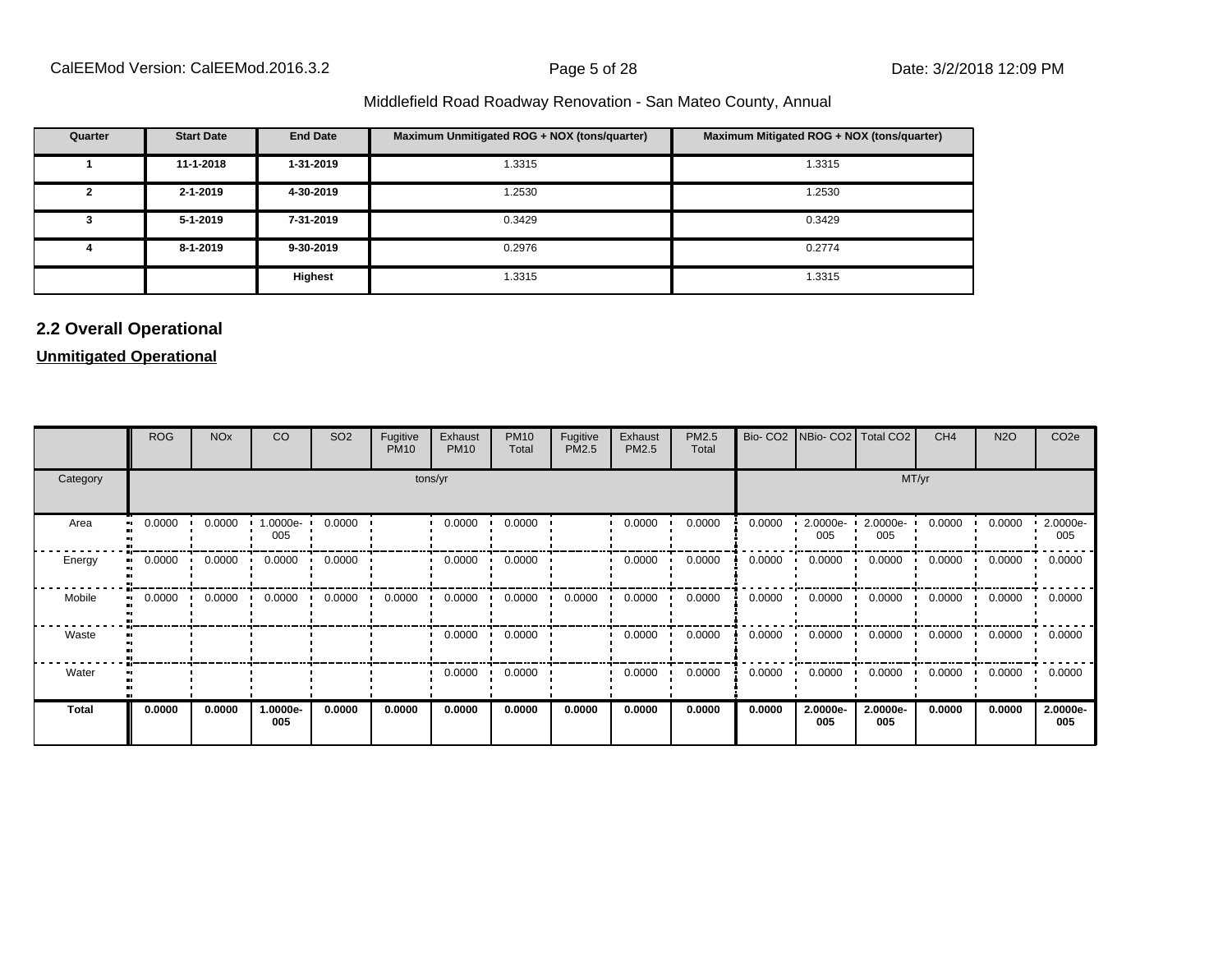### **2.2 Overall Operational**

### **Mitigated Operational**

|                             | <b>ROG</b>          | <b>NO<sub>x</sub></b> |                       | <b>CO</b>       | <b>SO2</b>                       | Fugitive<br><b>PM10</b> |                                | Exhaust<br><b>PM10</b>  | <b>PM10</b><br>Total            | <b>PM2.5</b>                | Fugitive                 | Exhaust<br>PM2.5 | PM2.5<br>Total                 |                              | Bio-CO <sub>2</sub> | INBio- CO2   Total CO2          |                 |       | CH <sub>4</sub> | <b>N2O</b>                 | CO <sub>2e</sub> |                  |
|-----------------------------|---------------------|-----------------------|-----------------------|-----------------|----------------------------------|-------------------------|--------------------------------|-------------------------|---------------------------------|-----------------------------|--------------------------|------------------|--------------------------------|------------------------------|---------------------|---------------------------------|-----------------|-------|-----------------|----------------------------|------------------|------------------|
| Category                    |                     |                       |                       |                 |                                  |                         | tons/yr                        |                         |                                 |                             |                          |                  |                                |                              |                     |                                 |                 | MT/yr |                 |                            |                  |                  |
| Area                        | 0.0000<br>$\bullet$ | 0.0000                |                       | 1.0000e-<br>005 | 0.0000                           |                         |                                | 0.0000                  | 0.0000                          |                             |                          | 0.0000           | 0.0000                         |                              | 0.0000              | $2.0000e -$<br>005              | 2.0000e-<br>005 |       | 0.0000          | 0.0000                     | 2.0000e-<br>005  |                  |
| Energy<br>$\bullet$         | 0.0000              | 0.0000                |                       | 0.0000          | 0.0000                           |                         |                                | 0.0000                  | 0.0000                          |                             |                          | 0.0000           | 0.0000                         |                              | 0.0000              | 0.0000                          | 0.0000          |       | 0.0000          | 0.0000                     | 0.0000           |                  |
| Mobile<br>$\bullet$         | 0.0000              | 0.0000                |                       |                 | $0.0000$ $0.0000$ $\blacksquare$ | 0.0000                  |                                |                         | $0.0000$ $\cdot$ 0.0000 $\cdot$ | 0.0000                      |                          | 0.0000           | 0.0000                         |                              | 0.0000              | $0.0000$ $\blacksquare$         | 0.0000          |       |                 | $0.0000$ $0.0000$ $0.0000$ |                  |                  |
| Waste                       |                     |                       |                       |                 |                                  |                         |                                | $0.0000$ $\blacksquare$ | 0.0000                          |                             |                          | 0.0000           | 0.0000                         |                              | 0.0000              | 0.0000                          | 0.0000          |       | 0.0000          | 0.0000                     | 0.0000           |                  |
| Water                       |                     |                       |                       |                 |                                  |                         |                                | 0.0000                  | 0.0000<br>$\cdot$               |                             |                          | 0.0000           | 0.0000                         |                              | 0.0000              | 0.0000                          | 0.0000          |       | 0.0000          | 0.0000                     | 0.0000           |                  |
| <b>Total</b>                | 0.0000              | 0.0000                |                       | 1.0000e-<br>005 | 0.0000                           | 0.0000                  |                                | 0.0000                  | 0.0000                          |                             | 0.0000                   | 0.0000           | 0.0000                         |                              | 0.0000              | 2.0000e-<br>005                 | 2.0000e-<br>005 |       | 0.0000          | 0.0000                     | 2.0000e-<br>005  |                  |
|                             | <b>ROG</b>          |                       | <b>NO<sub>x</sub></b> |                 | <b>CO</b>                        | <b>SO2</b>              | <b>Fugitive</b><br><b>PM10</b> |                         | <b>Exhaust</b><br><b>PM10</b>   | <b>PM10</b><br><b>Total</b> | Fugitive<br><b>PM2.5</b> |                  | <b>Exhaust</b><br><b>PM2.5</b> | <b>PM2.5</b><br><b>Total</b> |                     | Bio- CO2   NBio-CO2   Total CO2 |                 |       | CH <sub>4</sub> |                            | <b>N20</b>       | CO <sub>2e</sub> |
| Percent<br><b>Reduction</b> | 0.00                |                       | 0.00                  |                 | 0.00                             | 0.00                    | 0.00                           |                         | 0.00                            | 0.00                        | 0.00                     |                  | 0.00                           | 0.00                         | 0.00                | 0.00                            |                 | 0.00  | 0.00            |                            | 0.00             | 0.00             |

# **3.0 Construction Detail**

**Construction Phase**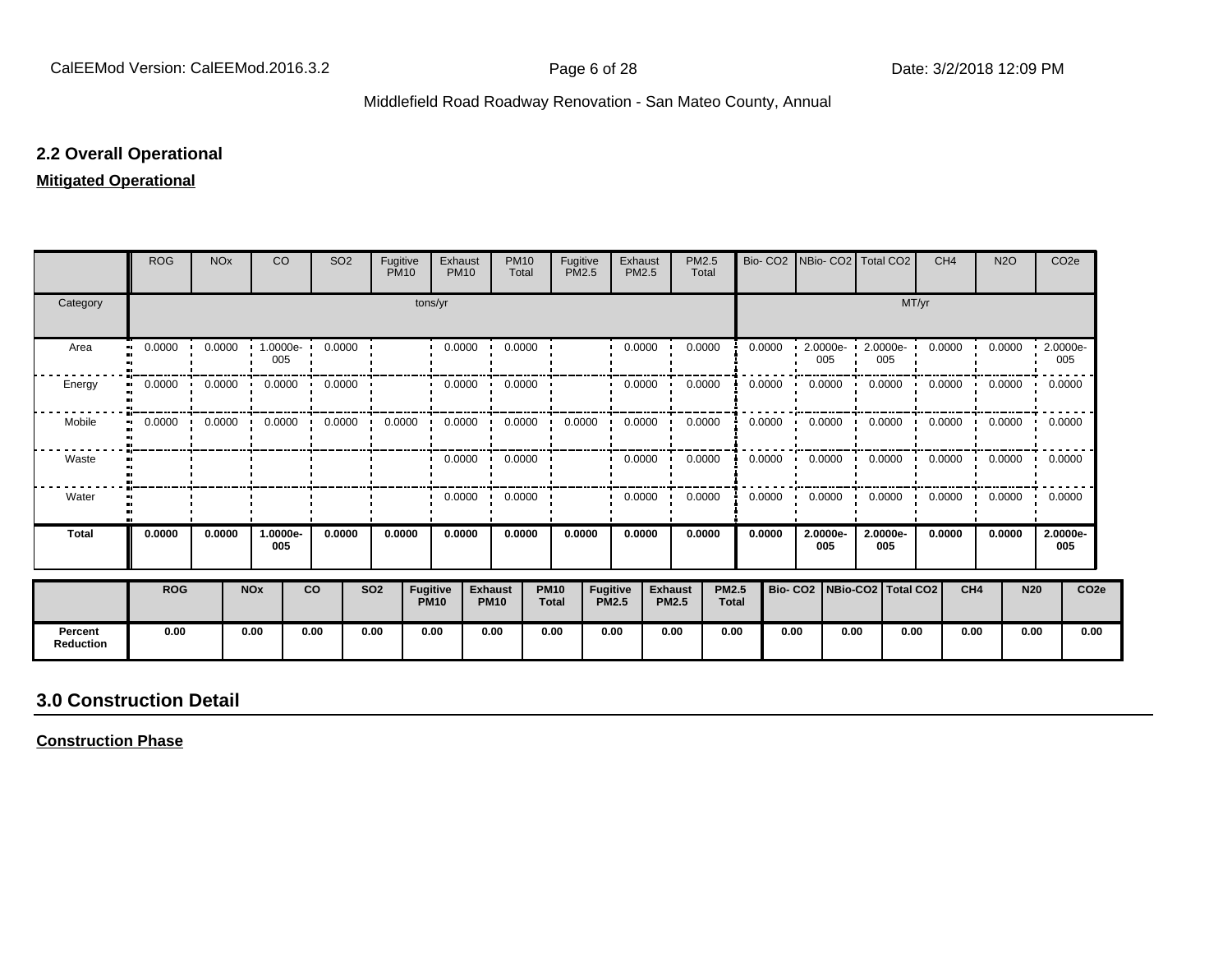CalEEMod Version: CalEEMod.2016.3.2 **Page 7 of 28** Page 7 of 28 Date: 3/2/2018 12:09 PM

#### Middlefield Road Roadway Renovation - San Mateo County, Annual

| Phase<br><b>Number</b> | <b>Phase Name</b> | Phase Type        | <b>Start Date</b> | End Date   | Week | Num Days Num Days | <b>Phase Description</b> |
|------------------------|-------------------|-------------------|-------------------|------------|------|-------------------|--------------------------|
|                        | •Site Preparation | •Site Preparation | 11/1/2018         | !12/6/2018 |      | 26                |                          |
|                        | •Grading          | ∙Grading          | 12/7/2018         | !5/3/2019  |      | 106               |                          |
|                        | •Trenching        | •Trenching        | 15/4/2019         | !9/10/2019 |      | 92                |                          |
|                        | • Paving          | • Paving          | .9/11/2019        | 11/5/2019  |      | 40                |                          |

**Acres of Grading (Site Preparation Phase): 0**

**Acres of Grading (Grading Phase): 39.75**

**Acres of Paving: 0**

**Residential Indoor: 0; Residential Outdoor: 0; Non-Residential Indoor: 0; Non-Residential Outdoor: 0; Striped Parking Area: 0 (Architectural Coating – sqft)**

**OffRoad Equipment**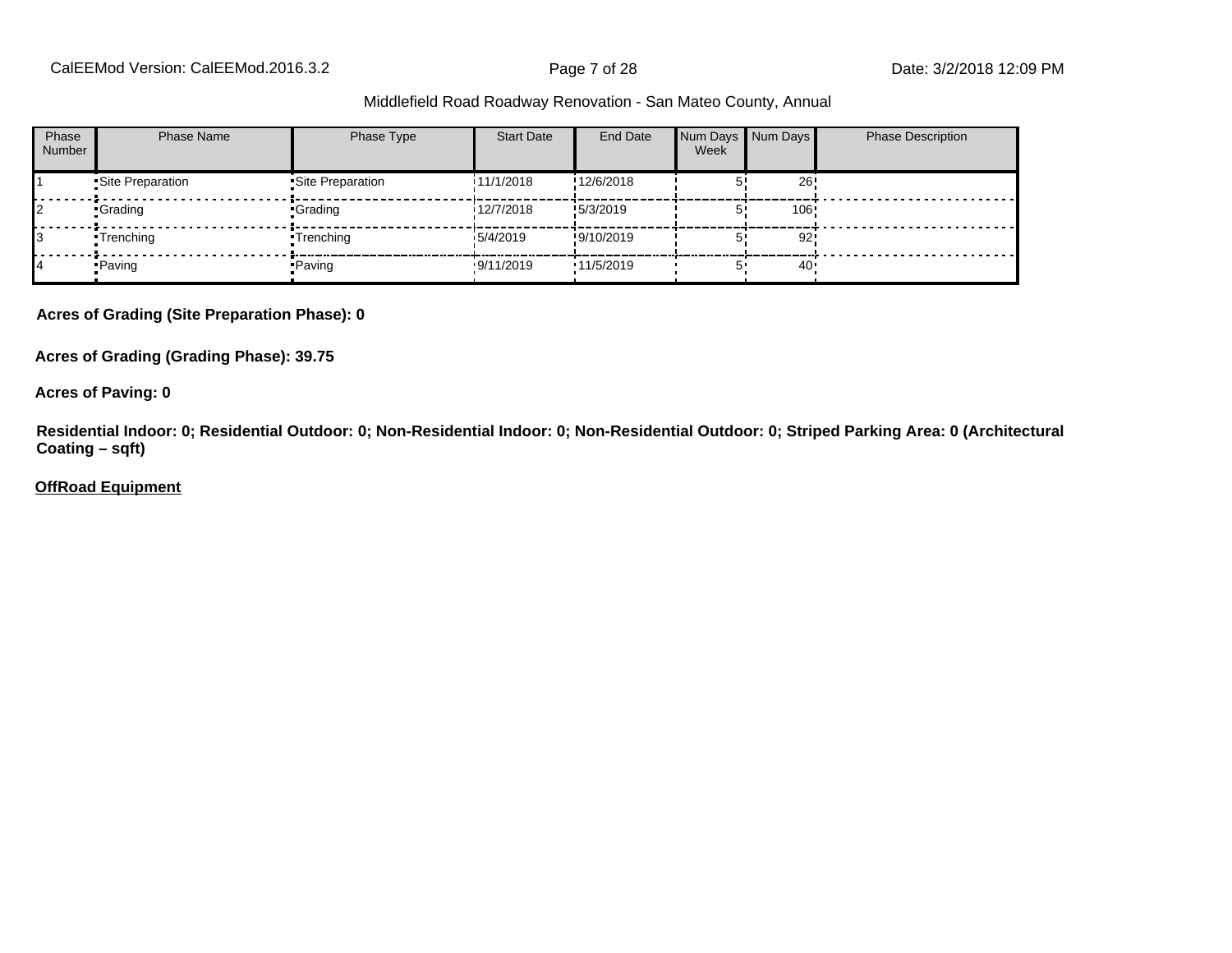| <b>Phase Name</b> | <b>Offroad Equipment Type</b> | Amount         | <b>Usage Hours</b> | <b>Horse Power</b> | <b>Load Factor</b> |
|-------------------|-------------------------------|----------------|--------------------|--------------------|--------------------|
| Site Preparation  | Rubber Tired Dozers           | $\overline{3}$ | 6.00               | 247                | 0.40               |
| Site Preparation  | Tractors/Loaders/Backhoes     |                | 6.00               | 97                 | 0.37               |
| Grading           | Concrete/Industrial Saws      |                | 6.00               | 81                 | 0.73               |
| Grading           | <b>Excavators</b>             |                | 6.00               | 158                | 0.38               |
| Grading           | <b>Graders</b>                |                | 6.00               | 187                | 0.41               |
| Grading           | Rubber Tired Dozers           |                | 6.00               | 247                | 0.40               |
| Grading           | Tractors/Loaders/Backhoes     | 31             | 6.00               | 97                 | 0.37               |
| Trenching         | Dumpers/Tenders               |                | 6.00               | 16 <sub>1</sub>    | 0.38               |
| Trenching         | Other Construction Equipment  |                | 6.00               | 172                | 0.42               |
| Trenching         | ·Pumps                        |                | 6.00               | 84 <sub>1</sub>    | 0.74               |
| Trenching         | Skid Steer Loaders            |                | 6.00               | 65                 | 0.37               |
| Paving            | "Cement and Mortar Mixers     | 2              | 6.00               | 9'                 | 0.56               |
| Paving            | ·Pavers                       |                | 6.00               | 130!               | 0.42               |
| Paving            | Paving Equipment              | 2              | 6.00               | 132                | 0.36               |
| Paving            | ·Rollers                      | 2              | 6.00               | 80 <sub>1</sub>    | 0.38               |
| Paving            | Tractors/Loaders/Backhoes     |                | 6.00               | 97                 | 0.37               |
| Paving            | Generator Sets                |                | 6.00 <sub>1</sub>  | 84 <sub>1</sub>    | 0.74               |

### **Trips and VMT**

| <b>Phase Name</b> | <b>Offroad Equipment</b><br>Count | <b>Worker Trip</b><br><b>Number</b> | Vendor Trip<br><b>Number</b> | <b>Hauling Trip</b><br>Number | <b>Worker Trip</b><br>Length | Vendor Trip<br>Length | <b>Hauling Trip</b><br>Length | <b>Worker Vehicle</b><br>Class | Vendor<br>Vehicle Class Vehicle Class | Hauling     |
|-------------------|-----------------------------------|-------------------------------------|------------------------------|-------------------------------|------------------------------|-----------------------|-------------------------------|--------------------------------|---------------------------------------|-------------|
| Site Preparation  |                                   | 62.00                               | 0.00!                        | $0.00 \cdot$                  | 10.80                        | 7.30!                 |                               | 20.00 LD Mix                   | <b>HDT Mix</b>                        | !ННDТ       |
| Grading           |                                   | 62.00                               | 0.00!                        | $3.807.00 \cdot$              | 10.80i                       | 7.30!                 |                               | 20.00 LD Mix                   | <b>HDT Mix</b>                        | ! ННDТ      |
| Trenching         |                                   | $62.00 \cdot$                       | 0.00!                        | $0.00 \cdot$                  | 10.80i                       | 7.30!                 |                               | 20.00 LD Mix                   | <b>HDT Mix</b>                        | !HHDT       |
| Paving            |                                   | $62.00 -$                           | 48.00                        | $0.00 \cdot$                  | $10.80 -$                    | $7.30 -$              |                               | 20.00 LD Mix                   | <b>HDT Mix</b>                        | <b>HHDT</b> |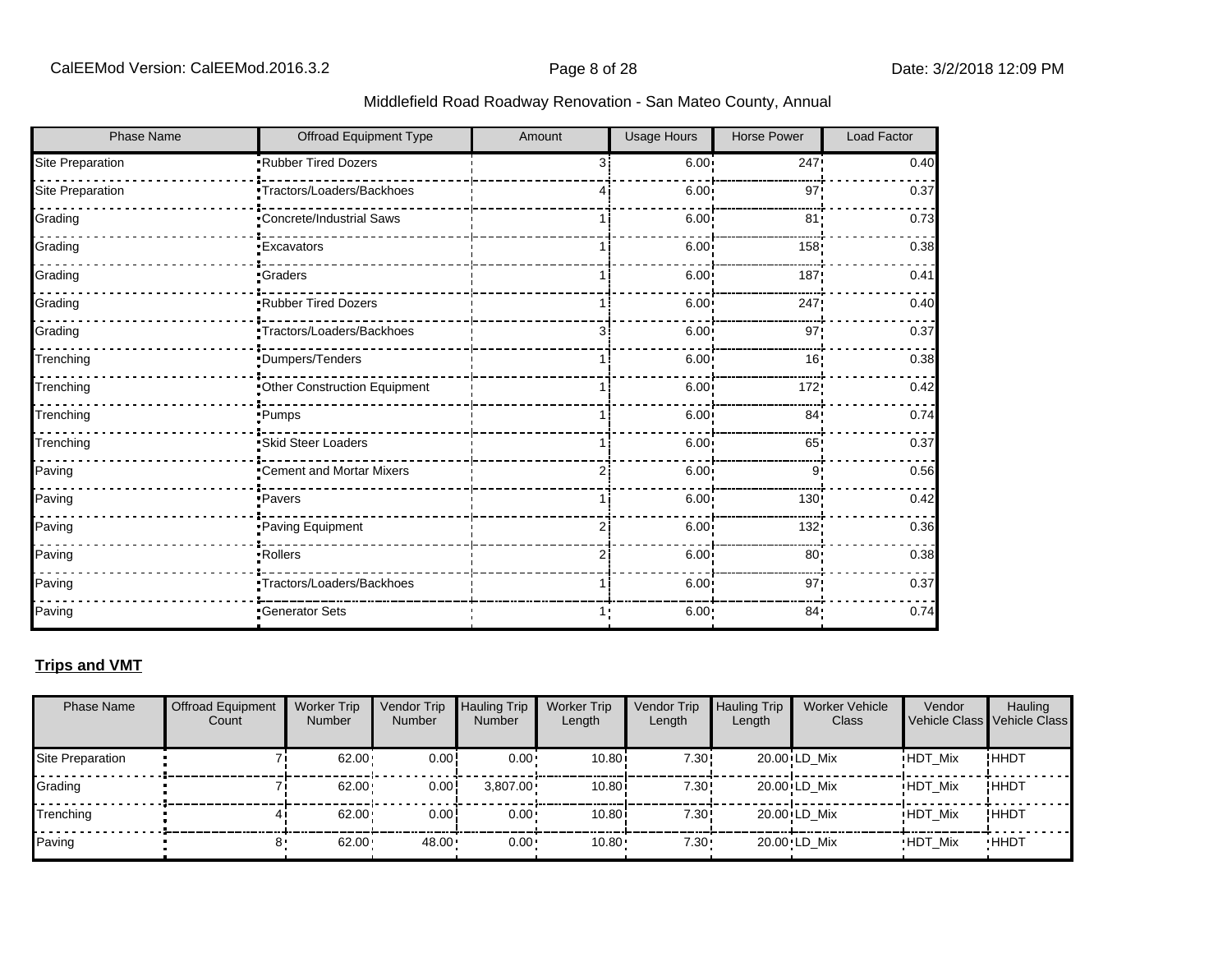CalEEMod Version: CalEEMod.2016.3.2 **Page 9 of 28** Page 9 of 28 Date: 3/2/2018 12:09 PM

### Middlefield Road Roadway Renovation - San Mateo County, Annual

### **3.1 Mitigation Measures Construction**

### **3.2 Site Preparation - 2018**

### **Unmitigated Construction On-Site**

|                              | <b>ROG</b>   | <b>NO<sub>x</sub></b> | CO     | SO <sub>2</sub> | Fugitive<br><b>PM10</b> | Exhaust<br><b>PM10</b> | <b>PM10</b><br>Total | Fugitive<br>PM2.5 | Exhaust<br>PM2.5 | PM2.5<br>Total |        | Bio- CO2   NBio- CO2   Total CO2 |         | CH <sub>4</sub> | <b>N2O</b> | CO <sub>2e</sub> |
|------------------------------|--------------|-----------------------|--------|-----------------|-------------------------|------------------------|----------------------|-------------------|------------------|----------------|--------|----------------------------------|---------|-----------------|------------|------------------|
| Category                     |              |                       |        |                 |                         | tons/yr                |                      |                   |                  |                |        |                                  | MT/yr   |                 |            |                  |
| <b>Fugitive Dust</b><br>- 11 |              |                       |        |                 | 0.1762                  | 0.0000                 | 0.1762               | 0.0968            | 0.0000           | 0.0968         | 0.0000 | 0.0000                           | 0.0000  | 0.0000          | 0.0000     | 0.0000           |
| Off-Road                     | 0.0445<br>ш. | 0.4699                | 0.2191 | 3.7000e-<br>004 |                         | 0.0251                 | 0.0251               |                   | 0.0231           | 0.0231         | 0.0000 | 33.8909                          | 33.8909 | 0.0106          | 0.0000     | 34.1547          |
| <b>Total</b>                 | 0.0445       | 0.4699                | 0.2191 | 3.7000e-<br>004 | 0.1762                  | 0.0251                 | 0.2013               | 0.0968            | 0.0231           | 0.1199         | 0.0000 | 33.8909                          | 33.8909 | 0.0106          | 0.0000     | 34.1547          |

### **Unmitigated Construction Off-Site**

|          | <b>ROG</b>         | <b>NO<sub>x</sub></b> | CO     | SO <sub>2</sub> | Fugitive<br><b>PM10</b> | Exhaust<br><b>PM10</b> | <b>PM10</b><br>Total | Fugitive<br>PM2.5 | Exhaust<br><b>PM2.5</b> | PM2.5<br>Total  |        | Bio- CO2 NBio- CO2 Total CO2 |        | CH <sub>4</sub>    | <b>N2O</b> | CO <sub>2e</sub> |
|----------|--------------------|-----------------------|--------|-----------------|-------------------------|------------------------|----------------------|-------------------|-------------------------|-----------------|--------|------------------------------|--------|--------------------|------------|------------------|
| Category |                    |                       |        |                 |                         | tons/yr                |                      |                   |                         |                 |        |                              | MT/yr  |                    |            |                  |
| Hauling  | 0.0000             | 0.0000                | 0.0000 | 0.0000          | 0.0000                  | 0.0000                 | 0.0000               | 0.0000            | 0.0000                  | 0.0000          | 0.0000 | 0.0000                       | 0.0000 | 0.0000             | 0.0000     | 0.0000           |
| Vendor   | 0.0000             | 0.0000                | 0.0000 | 0.0000          | 0.0000                  | 0.0000                 | 0.0000               | 0.0000            | 0.0000                  | 0.0000          | 0.0000 | 0.0000                       | 0.0000 | 0.0000             | 0.0000     | 0.0000           |
| Worker   | $-2.6300e-$<br>003 | 1.9100e-<br>003       | 0.0194 | 6.0000e-<br>005 | 6.3500e-<br>003         | 4.0000e-<br>005        | 6.3900e-<br>003      | -900e-1.69<br>003 | 4.0000e-<br>005         | 1.7300e-<br>003 | 0.0000 | 5.6322                       | 5.6322 | $1.3000e -$<br>004 | 0.0000     | 5.6355           |
| Total    | 2.6300e-<br>003    | 1.9100e-<br>003       | 0.0194 | 6.0000e-<br>005 | 6.3500e-<br>003         | 4.0000e-<br>005        | 6.3900e-<br>003      | 1.6900e-<br>003   | 4.0000e-<br>005         | 1.7300e-<br>003 | 0.0000 | 5.6322                       | 5.6322 | 1.3000e-<br>004    | 0.0000     | 5.6355           |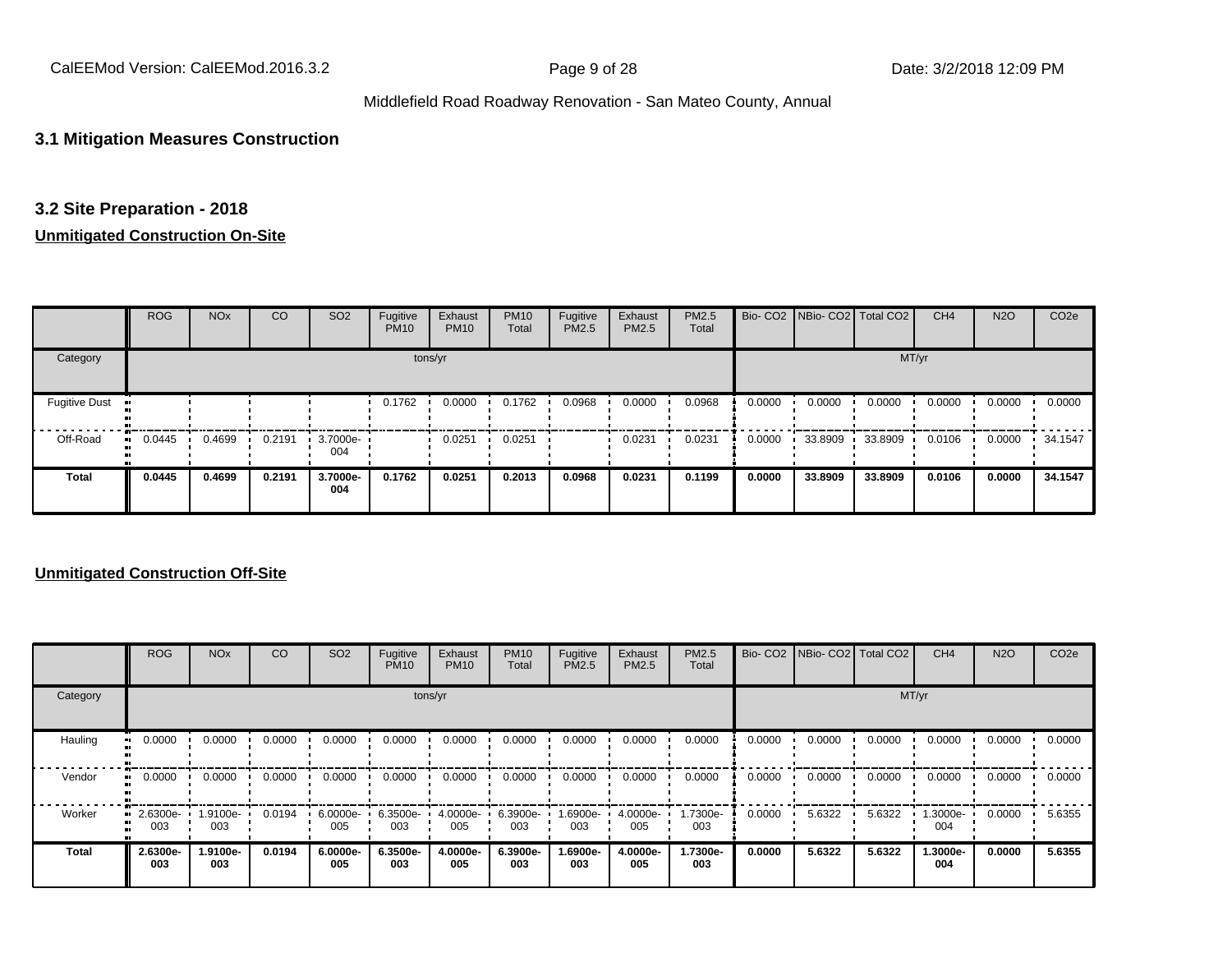## **3.2 Site Preparation - 2018**

### **Mitigated Construction On-Site**

|                      | <b>ROG</b>   | <b>NO<sub>x</sub></b> | CO     | SO <sub>2</sub> | Fugitive<br><b>PM10</b> | Exhaust<br><b>PM10</b> | <b>PM10</b><br>Total | Fugitive<br>PM2.5 | Exhaust<br>PM2.5 | PM2.5<br>Total |        | Bio- CO2   NBio- CO2   Total CO2 |         | CH <sub>4</sub> | <b>N2O</b> | CO <sub>2e</sub> |
|----------------------|--------------|-----------------------|--------|-----------------|-------------------------|------------------------|----------------------|-------------------|------------------|----------------|--------|----------------------------------|---------|-----------------|------------|------------------|
| Category             |              |                       |        |                 | tons/yr                 |                        |                      |                   |                  |                |        |                                  | MT/yr   |                 |            |                  |
| <b>Fugitive Dust</b> |              |                       |        |                 | 0.1762                  | 0.0000                 | 0.1762               | 0.0968            | 0.0000           | 0.0968         | 0.0000 | 0.0000                           | 0.0000  | 0.0000          | 0.0000     | 0.0000           |
| Off-Road             | 0.0445<br>ш. | 0.4699                | 0.2191 | 3.7000e-<br>004 |                         | 0.0251                 | 0.0251               |                   | 0.0231           | 0.0231         | 0.0000 | 33.8909                          | 33.8909 | 0.0106          | 0.0000     | 34.1546          |
| <b>Total</b>         | 0.0445       | 0.4699                | 0.2191 | 3.7000e-<br>004 | 0.1762                  | 0.0251                 | 0.2013               | 0.0968            | 0.0231           | 0.1199         | 0.0000 | 33.8909                          | 33.8909 | 0.0106          | 0.0000     | 34.1546          |

### **Mitigated Construction Off-Site**

|                     | <b>ROG</b>      | <b>NO<sub>x</sub></b> | CO     | SO <sub>2</sub> | Fugitive<br><b>PM10</b> | Exhaust<br><b>PM10</b> | <b>PM10</b><br>Total | Fugitive<br><b>PM2.5</b> | Exhaust<br>PM2.5 | PM2.5<br>Total  |        | Bio- CO2   NBio- CO2   Total CO2 |        | CH <sub>4</sub> | <b>N2O</b> | CO <sub>2e</sub> |
|---------------------|-----------------|-----------------------|--------|-----------------|-------------------------|------------------------|----------------------|--------------------------|------------------|-----------------|--------|----------------------------------|--------|-----------------|------------|------------------|
| Category            |                 |                       |        |                 |                         | tons/yr                |                      |                          |                  |                 |        |                                  |        | MT/yr           |            |                  |
| Hauling             | 0.0000          | 0.0000                | 0.0000 | 0.0000          | 0.0000                  | 0.0000                 | 0.0000               | 0.0000                   | 0.0000           | 0.0000          | 0.0000 | 0.0000                           | 0.0000 | 0.0000          | 0.0000     | 0.0000           |
| Vendor<br>$\bullet$ | 0.0000          | 0.0000                | 0.0000 | 0.0000          | 0.0000                  | 0.0000                 | 0.0000               | 0.0000                   | 0.0000           | 0.0000          | 0.0000 | 0.0000                           | 0.0000 | 0.0000          | 0.0000     | 0.0000           |
| Worker<br>$\bullet$ | 2.6300e-<br>003 | 1.9100e-<br>003       | 0.0194 | 6.0000e-<br>005 | $6.3500e-$<br>003       | 4.0000e-<br>005        | 6.3900e-<br>003      | -6900e-<br>003           | 4.0000e-<br>005  | 1.7300e-<br>003 | 0.0000 | 5.6322                           | 5.6322 | 1.3000e-<br>004 | 0.0000     | 5.6355           |
| <b>Total</b>        | 2.6300e-<br>003 | 1.9100e-<br>003       | 0.0194 | 6.0000e-<br>005 | 6.3500e-<br>003         | 4.0000e-<br>005        | 6.3900e-<br>003      | 1.6900e-<br>003          | 4.0000e-<br>005  | 1.7300e-<br>003 | 0.0000 | 5.6322                           | 5.6322 | 1.3000e-<br>004 | 0.0000     | 5.6355           |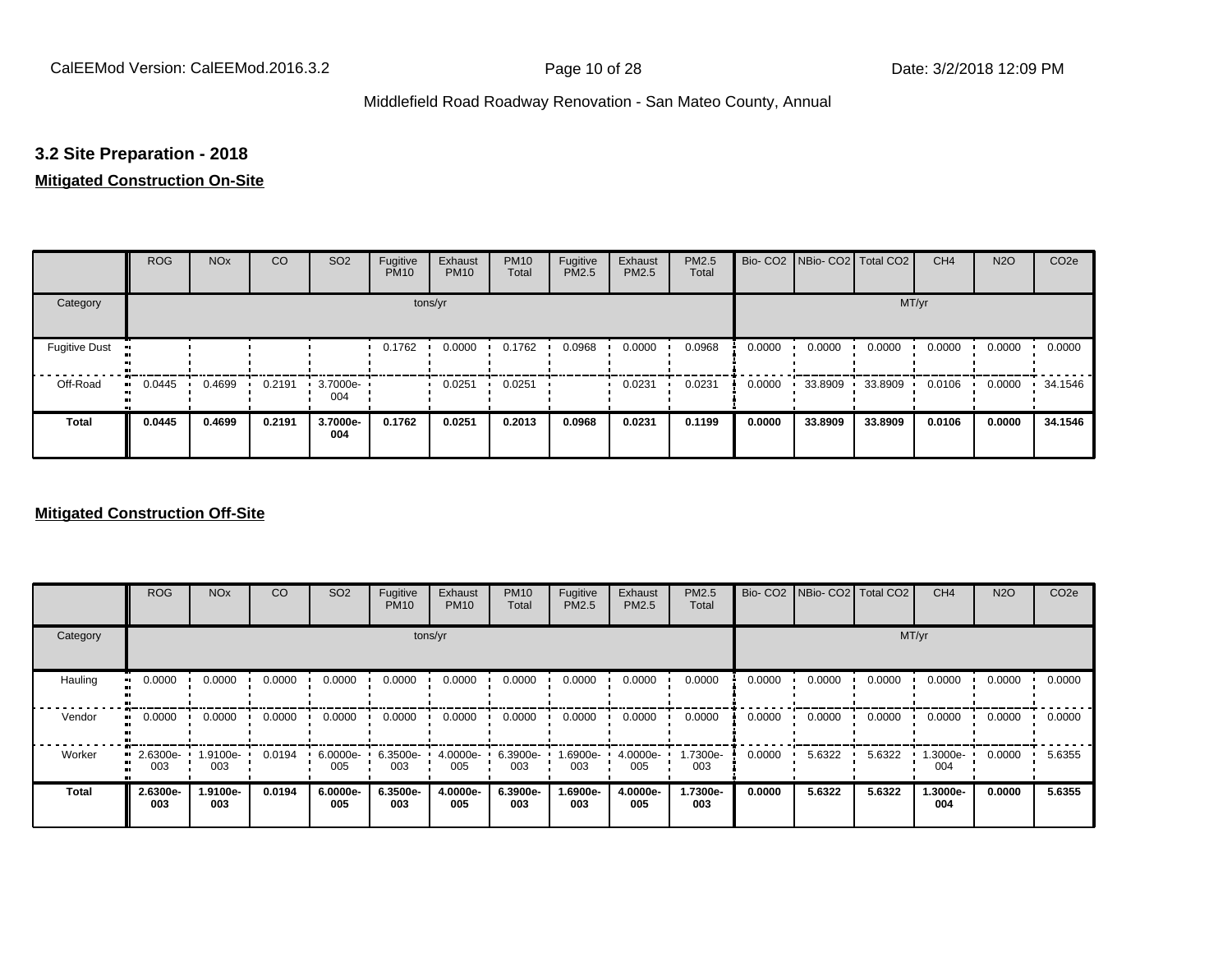### **3.3 Grading - 2018**

### **Unmitigated Construction On-Site**

|                           | <b>ROG</b> | <b>NO<sub>x</sub></b> | CO     | SO <sub>2</sub>    | Fugitive<br><b>PM10</b> | Exhaust<br><b>PM10</b> | <b>PM10</b><br>Total | Fugitive<br><b>PM2.5</b> | Exhaust<br>PM2.5 | PM2.5<br>Total |        | Bio- CO2   NBio- CO2   Total CO2 |         | CH <sub>4</sub> | <b>N2O</b> | CO <sub>2e</sub> |
|---------------------------|------------|-----------------------|--------|--------------------|-------------------------|------------------------|----------------------|--------------------------|------------------|----------------|--------|----------------------------------|---------|-----------------|------------|------------------|
| Category                  |            |                       |        |                    | tons/yr                 |                        |                      |                          |                  |                |        |                                  | MT/yr   |                 |            |                  |
| <b>Fugitive Dust</b><br>m |            |                       |        |                    | 0.0605                  | 0.0000                 | 0.0605               | 0.0235                   | 0.0000           | 0.0235         | 0.0000 | 0.0000                           | 0.0000  | 0.0000          | 0.0000     | 0.0000           |
| Off-Road<br>$\mathbf{u}$  | 0.0210     | 0.2205                | 0.1294 | $-2.3000e-$<br>004 |                         | 0.0116                 | 0.0116               |                          | 0.0108           | 0.0108         | 0.0000 | 20.7082                          | 20.7082 | 5.6500e-<br>003 | 0.0000     | 20.8493          |
| <b>Total</b>              | 0.0210     | 0.2205                | 0.1294 | 2.3000e-<br>004    | 0.0605                  | 0.0116                 | 0.0721               | 0.0235                   | 0.0108           | 0.0343         | 0.0000 | 20.7082                          | 20.7082 | 5.6500e-<br>003 | 0.0000     | 20.8493          |

### **Unmitigated Construction Off-Site**

|          | <b>ROG</b>      | <b>NO<sub>x</sub></b> | CO     | SO <sub>2</sub> | Fugitive<br><b>PM10</b> | Exhaust<br><b>PM10</b> | <b>PM10</b><br>Total | Fugitive<br><b>PM2.5</b> | Exhaust<br>PM2.5 | PM2.5<br>Total  |        | Bio- CO2   NBio- CO2   Total CO2 |         | CH <sub>4</sub> | <b>N2O</b> | CO <sub>2e</sub> |
|----------|-----------------|-----------------------|--------|-----------------|-------------------------|------------------------|----------------------|--------------------------|------------------|-----------------|--------|----------------------------------|---------|-----------------|------------|------------------|
| Category |                 |                       |        |                 |                         | tons/yr                |                      |                          |                  |                 |        |                                  |         | MT/yr           |            |                  |
| Hauling  | 3.2500e-<br>003 | 0.1127                | 0.0408 | 2.6000e-<br>004 | 0.0252                  | 4.6000e-<br>004        | 0.0257               | 6.3400e-<br>003          | 4.4000e-<br>004  | 6.7800e-<br>003 | 0.0000 | 26.2399                          | 26.2399 | 3.1200e-<br>003 | 0.0000     | 26.3179          |
| Vendor   | 0.0000          | 0.0000                | 0.0000 | 0.0000          | 0.0000                  | 0.0000                 | 0.0000               | 0.0000                   | 0.0000           | 0.0000          | 0.0000 | 0.0000                           | 0.0000  | 0.0000          | 0.0000     | 0.0000           |
| Worker   | 1.7200e-<br>003 | 1.2500e-<br>003       | 0.0127 | 4.0000e-<br>005 | 4.1500e-<br>003         | 3.0000e-<br>005        | 4.1800e-<br>003      | 1.1000e-<br>003          | 2.0000e-<br>005  | 1.1300e-<br>003 | 0.0000 | 3.6826                           | 3.6826  | 9.0000e-<br>005 | 0.0000     | 3.6848           |
| Total    | 4.9700e-<br>003 | 0.1139                | 0.0534 | 3.0000e-<br>004 | 0.0294                  | 4.9000e-<br>004        | 0.0299               | 7.4400e-<br>003          | 4.6000e-<br>004  | 7.9100e-<br>003 | 0.0000 | 29.9225                          | 29.9225 | 3.2100e-<br>003 | 0.0000     | 30.0027          |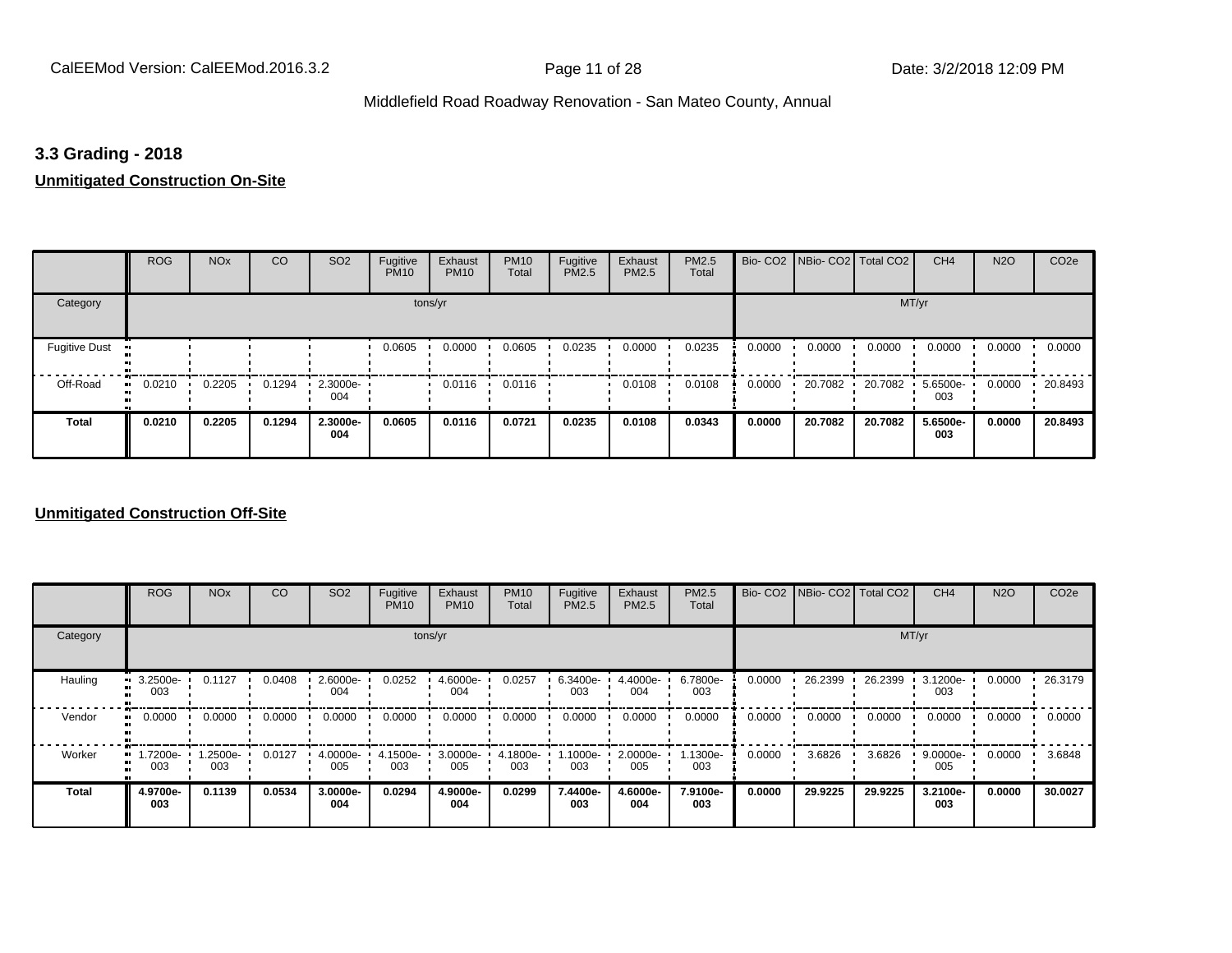### **3.3 Grading - 2018**

### **Mitigated Construction On-Site**

|                                   | <b>ROG</b> | <b>NO<sub>x</sub></b> | CO     | SO <sub>2</sub> | Fugitive<br><b>PM10</b> | Exhaust<br><b>PM10</b> | <b>PM10</b><br>Total | Fugitive<br>PM2.5 | Exhaust<br>PM2.5 | PM2.5<br>Total |        | Bio- CO2   NBio- CO2   Total CO2 |         | CH <sub>4</sub> | <b>N2O</b> | CO <sub>2e</sub> |
|-----------------------------------|------------|-----------------------|--------|-----------------|-------------------------|------------------------|----------------------|-------------------|------------------|----------------|--------|----------------------------------|---------|-----------------|------------|------------------|
| Category                          |            |                       |        |                 |                         | tons/yr                |                      |                   |                  |                |        |                                  | MT/yr   |                 |            |                  |
| <b>Fugitive Dust</b><br>$\bullet$ |            |                       |        |                 | 0.0605                  | 0.0000                 | 0.0605               | 0.0235            | 0.0000           | 0.0235         | 0.0000 | 0.0000                           | 0.0000  | 0.0000          | 0.0000     | 0.0000           |
| Off-Road<br>$\bullet$             | 0.0210     | 0.2205                | 0.1294 | 2.3000e-<br>004 |                         | 0.0116                 | 0.0116               |                   | 0.0108           | 0.0108         | 0.0000 | 20.7082                          | 20.7082 | 5.6500e-<br>003 | 0.0000     | 20.8493          |
| <b>Total</b>                      | 0.0210     | 0.2205                | 0.1294 | 2.3000e-<br>004 | 0.0605                  | 0.0116                 | 0.0721               | 0.0235            | 0.0108           | 0.0343         | 0.0000 | 20.7082                          | 20.7082 | 5.6500e-<br>003 | 0.0000     | 20.8493          |

### **Mitigated Construction Off-Site**

|               | <b>ROG</b>            | <b>NO<sub>x</sub></b> | CO     | SO <sub>2</sub> | Fugitive<br><b>PM10</b> | Exhaust<br><b>PM10</b> | <b>PM10</b><br>Total | Fugitive<br><b>PM2.5</b> | Exhaust<br>PM2.5 | <b>PM2.5</b><br>Total |        | Bio- CO2   NBio- CO2   Total CO2 |         | CH <sub>4</sub>    | <b>N2O</b> | CO <sub>2e</sub> |
|---------------|-----------------------|-----------------------|--------|-----------------|-------------------------|------------------------|----------------------|--------------------------|------------------|-----------------------|--------|----------------------------------|---------|--------------------|------------|------------------|
| Category      |                       |                       |        |                 |                         | tons/yr                |                      |                          |                  |                       |        |                                  |         | MT/yr              |            |                  |
| Hauling       | 3.2500e-<br>п.<br>003 | 0.1127                | 0.0408 | 2.6000e-<br>004 | 0.0252                  | 4.6000e-<br>004        | 0.0257               | 6.3400e-<br>003          | 4.4000e-<br>004  | 6.7800e-<br>003       | 0.0000 | 26.2399                          | 26.2399 | 3.1200e-<br>003    | 0.0000     | 26.3179          |
| Vendor<br>-91 | 0.0000                | 0.0000                | 0.0000 | 0.0000          | 0.0000                  | 0.0000                 | 0.0000               | 0.0000                   | 0.0000           | 0.0000                | 0.0000 | 0.0000                           | 0.0000  | 0.0000             | 0.0000     | 0.0000           |
| Worker        | 1.7200e-<br>m<br>003  | 1.2500e-<br>003       | 0.0127 | 4.0000e-<br>005 | 4.1500e-<br>003         | 3.0000e-<br>005        | 4.1800e-<br>003      | 1.1000e-<br>003          | 2.0000e-<br>005  | 1.1300e-<br>003       | 0.0000 | 3.6826                           | 3.6826  | $9.0000e -$<br>005 | 0.0000     | 3.6848           |
| <b>Total</b>  | 4.9700e-<br>003       | 0.1139                | 0.0534 | 3.0000e-<br>004 | 0.0294                  | 4.9000e-<br>004        | 0.0299               | 7.4400e-<br>003          | 4.6000e-<br>004  | 7.9100e-<br>003       | 0.0000 | 29.9225                          | 29.9225 | 3.2100e-<br>003    | 0.0000     | 30.0027          |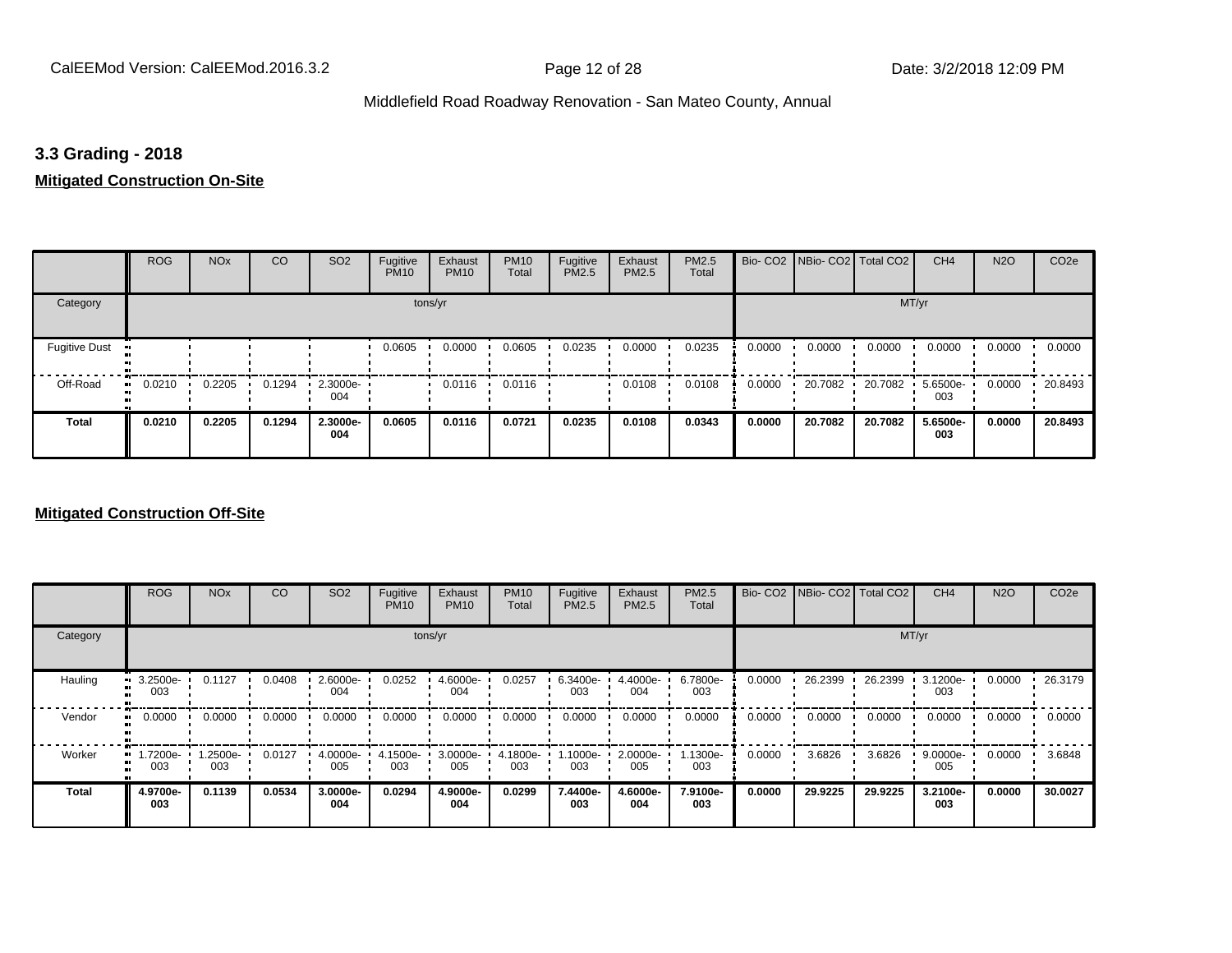### **3.3 Grading - 2019**

### **Unmitigated Construction On-Site**

|                      | <b>ROG</b>   | <b>NO<sub>x</sub></b> | CO     | SO <sub>2</sub> | Fugitive<br><b>PM10</b> | Exhaust<br><b>PM10</b> | <b>PM10</b><br>Total | Fugitive<br><b>PM2.5</b> | Exhaust<br>PM2.5 | PM2.5<br>Total |        | Bio- CO2   NBio- CO2   Total CO2 |          | CH <sub>4</sub> | <b>N2O</b> | CO <sub>2e</sub> |
|----------------------|--------------|-----------------------|--------|-----------------|-------------------------|------------------------|----------------------|--------------------------|------------------|----------------|--------|----------------------------------|----------|-----------------|------------|------------------|
| Category             |              |                       |        |                 |                         | tons/yr                |                      |                          |                  |                |        |                                  | MT/yr    |                 |            |                  |
| <b>Fugitive Dust</b> |              |                       |        |                 | 0.2231                  | 0.0000                 | 0.2231               | 0.1129                   | 0.0000           | 0.1129         | 0.0000 | 0.0000                           | 0.0000   | 0.0000          | 0.0000     | 0.0000           |
| Off-Road             | 0.1015<br>ш. | 1.0659                | 0.6674 | -2000e.<br>003  |                         | 0.0543                 | 0.0543               |                          | 0.0506           | 0.0506         | 0.0000 | $106.8629$ 106.8629 ·            |          | 0.0294          | 0.0000     | $+107.5978$      |
| <b>Total</b>         | 0.1015       | 1.0659                | 0.6674 | 1.2000e-<br>003 | 0.2231                  | 0.0543                 | 0.2774               | 0.1129                   | 0.0506           | 0.1635         | 0.0000 | 106.8629                         | 106.8629 | 0.0294          | 0.0000     | 107.5978         |

### **Unmitigated Construction Off-Site**

|                           | <b>ROG</b>                     | <b>NO<sub>x</sub></b> | CO     | SO <sub>2</sub> | Fugitive<br><b>PM10</b> | Exhaust<br><b>PM10</b> | <b>PM10</b><br>Total | Fugitive<br><b>PM2.5</b> | Exhaust<br>PM2.5 | PM2.5<br>Total  |        |          | Bio- CO2   NBio- CO2   Total CO2 | CH <sub>4</sub> | <b>N2O</b> | CO <sub>2e</sub> |
|---------------------------|--------------------------------|-----------------------|--------|-----------------|-------------------------|------------------------|----------------------|--------------------------|------------------|-----------------|--------|----------|----------------------------------|-----------------|------------|------------------|
| Category                  |                                |                       |        |                 | tons/yr                 |                        |                      |                          |                  |                 |        |          | MT/yr                            |                 |            |                  |
| Hauling<br>$\blacksquare$ | 0.0160                         | 0.5582                | 0.2146 | .3200e-<br>003  | 0.0306                  | 2.2200e-<br>003        | 0.0328               | 8.2900e-<br>003          | 2.1300e-<br>003  | 0.0104          | 0.0000 |          | $135.4013$ 135.4013              | 0.0165          | 0.0000     | 135.8145         |
| Vendor                    | 0.0000                         | 0.0000                | 0.0000 | 0.0000          | 0.0000                  | 0.0000                 | 0.0000               | 0.0000                   | 0.0000           | 0.0000          | 0.0000 | 0.0000   | 0.0000                           | 0.0000          | 0.0000     | 0.0000           |
| Worker                    | $\blacksquare$ 8.1600e-<br>003 | 5.7500e-<br>003       | 0.0592 | 2.1000e-<br>004 | 0.0217                  | -.4000e<br>004         | 0.0219               | 5.7800e-<br>003          | 1.3000e-<br>004  | 5.9100e-<br>003 | 0.0000 | 18.6793  | 18.6793                          | 4.0000e-<br>004 | 0.0000     | 18.6893          |
| <b>Total</b>              | 0.0242                         | 0.5639                | 0.2738 | 1.5300e-<br>003 | 0.0523                  | 2.3600e-<br>003        | 0.0547               | 0.0141                   | 2.2600e-<br>003  | 0.0163          | 0.0000 | 154.0807 | 154.0807                         | 0.0169          | 0.0000     | 154.5038         |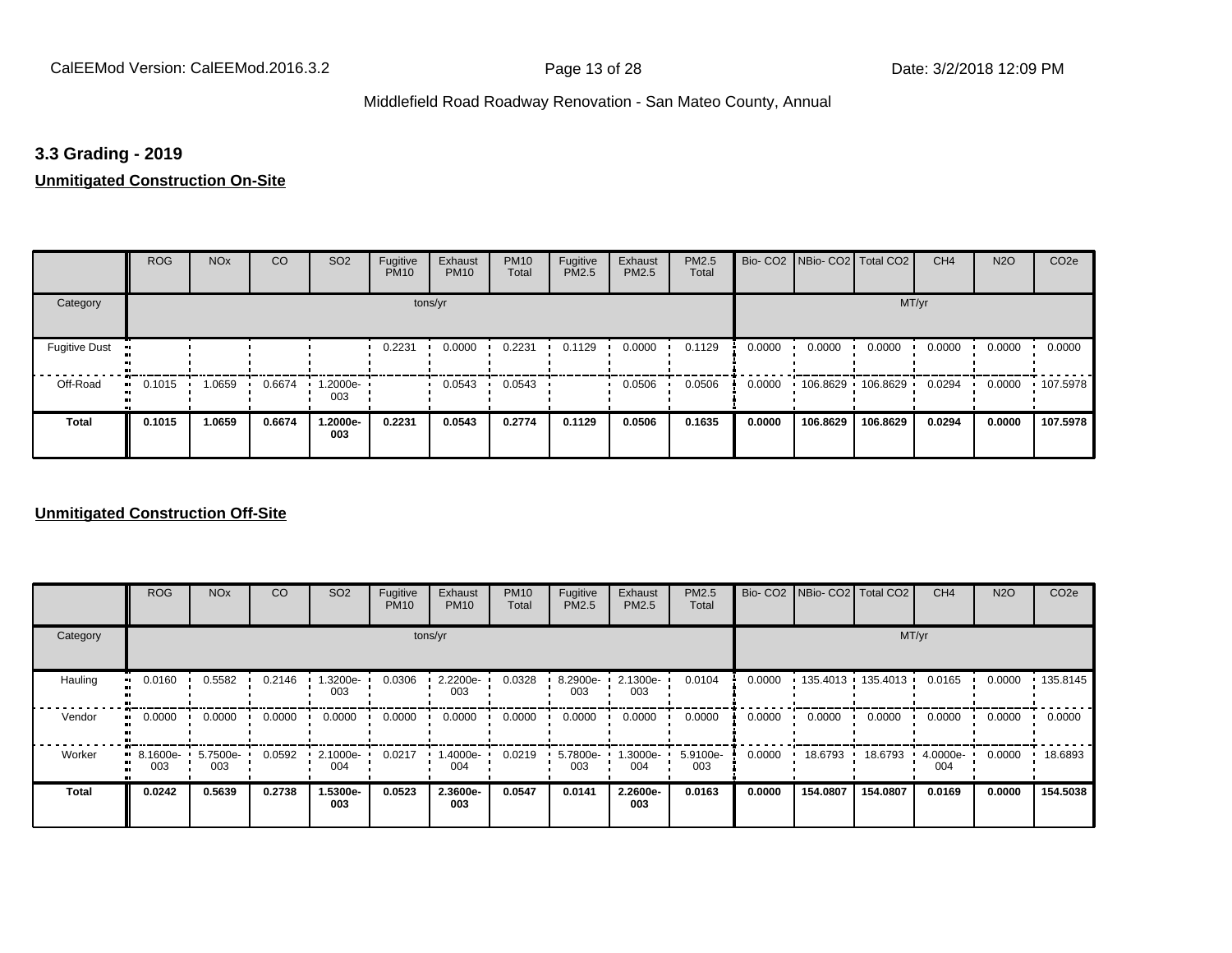### **3.3 Grading - 2019**

### **Mitigated Construction On-Site**

|                      | <b>ROG</b>   | <b>NO<sub>x</sub></b> | CO     | SO <sub>2</sub> | Fugitive<br><b>PM10</b> | Exhaust<br><b>PM10</b> | <b>PM10</b><br>Total | Fugitive<br>PM2.5 | Exhaust<br>PM2.5 | PM2.5<br>Total |        | Bio- CO2 NBio- CO2 Total CO2 |          | CH <sub>4</sub> | <b>N2O</b> | CO <sub>2e</sub> |
|----------------------|--------------|-----------------------|--------|-----------------|-------------------------|------------------------|----------------------|-------------------|------------------|----------------|--------|------------------------------|----------|-----------------|------------|------------------|
| Category             |              |                       |        |                 | tons/yr                 |                        |                      |                   |                  |                |        |                              | MT/yr    |                 |            |                  |
| <b>Fugitive Dust</b> |              |                       |        |                 | 0.2231                  | 0.0000                 | 0.2231               | 0.1129            | 0.0000           | 0.1129         | 0.0000 | 0.0000                       | 0.0000   | 0.0000          | 0.0000     | 0.0000           |
| Off-Road             | 0.1015<br>ш. | 1.0659                | 0.6674 | 1.2000e-<br>003 |                         | 0.0543                 | 0.0543               |                   | 0.0506           | 0.0506         | 0.0000 | 106.8627                     | 106.8627 | 0.0294          | 0.0000     | $+107.5976$      |
| Total                | 0.1015       | 1.0659                | 0.6674 | 1.2000e-<br>003 | 0.2231                  | 0.0543                 | 0.2774               | 0.1129            | 0.0506           | 0.1635         | 0.0000 | 106.8627                     | 106.8627 | 0.0294          | 0.0000     | 107.5976         |

### **Mitigated Construction Off-Site**

|              | <b>ROG</b>              | <b>NO<sub>x</sub></b> | CO     | SO <sub>2</sub> | Fugitive<br><b>PM10</b> | Exhaust<br><b>PM10</b> | <b>PM10</b><br>Total | Fugitive<br><b>PM2.5</b> | Exhaust<br>PM2.5 | PM2.5<br>Total  |        |          | Bio- CO2   NBio- CO2   Total CO2 | CH <sub>4</sub> | <b>N2O</b> | CO <sub>2e</sub> |
|--------------|-------------------------|-----------------------|--------|-----------------|-------------------------|------------------------|----------------------|--------------------------|------------------|-----------------|--------|----------|----------------------------------|-----------------|------------|------------------|
| Category     |                         |                       |        |                 |                         | tons/yr                |                      |                          |                  |                 |        |          | MT/yr                            |                 |            |                  |
| Hauling<br>œ | 0.0160                  | 0.5582                | 0.2146 | .3200e-<br>003  | 0.0306                  | 2.2200e-<br>003        | 0.0328               | 8.2900e-<br>003          | 2.1300e-<br>003  | 0.0104          | 0.0000 |          | $135.4013$ 135.4013              | 0.0165          | 0.0000     | .135.8145        |
| Vendor<br>œ  | 0.0000                  | 0.0000                | 0.0000 | 0.0000          | 0.0000                  | 0.0000                 | 0.0000               | 0.0000                   | 0.0000           | 0.0000          | 0.0000 | 0.0000   | 0.0000                           | 0.0000          | 0.0000     | 0.0000           |
| Worker       | $\cdot$ 8.1600e-<br>003 | 5.7500e-<br>003       | 0.0592 | 2.1000e-<br>004 | 0.0217                  | -.4000e<br>004         | 0.0219               | 5.7800e-<br>003          | 1.3000e-<br>004  | 5.9100e-<br>003 | 0.0000 | 18.6793  | 18.6793                          | 4.0000e-<br>004 | 0.0000     | 18.6893          |
| <b>Total</b> | 0.0242                  | 0.5639                | 0.2738 | 1.5300e-<br>003 | 0.0523                  | 2.3600e-<br>003        | 0.0547               | 0.0141                   | 2.2600e-<br>003  | 0.0163          | 0.0000 | 154.0807 | 154.0807                         | 0.0169          | 0.0000     | 154.5038         |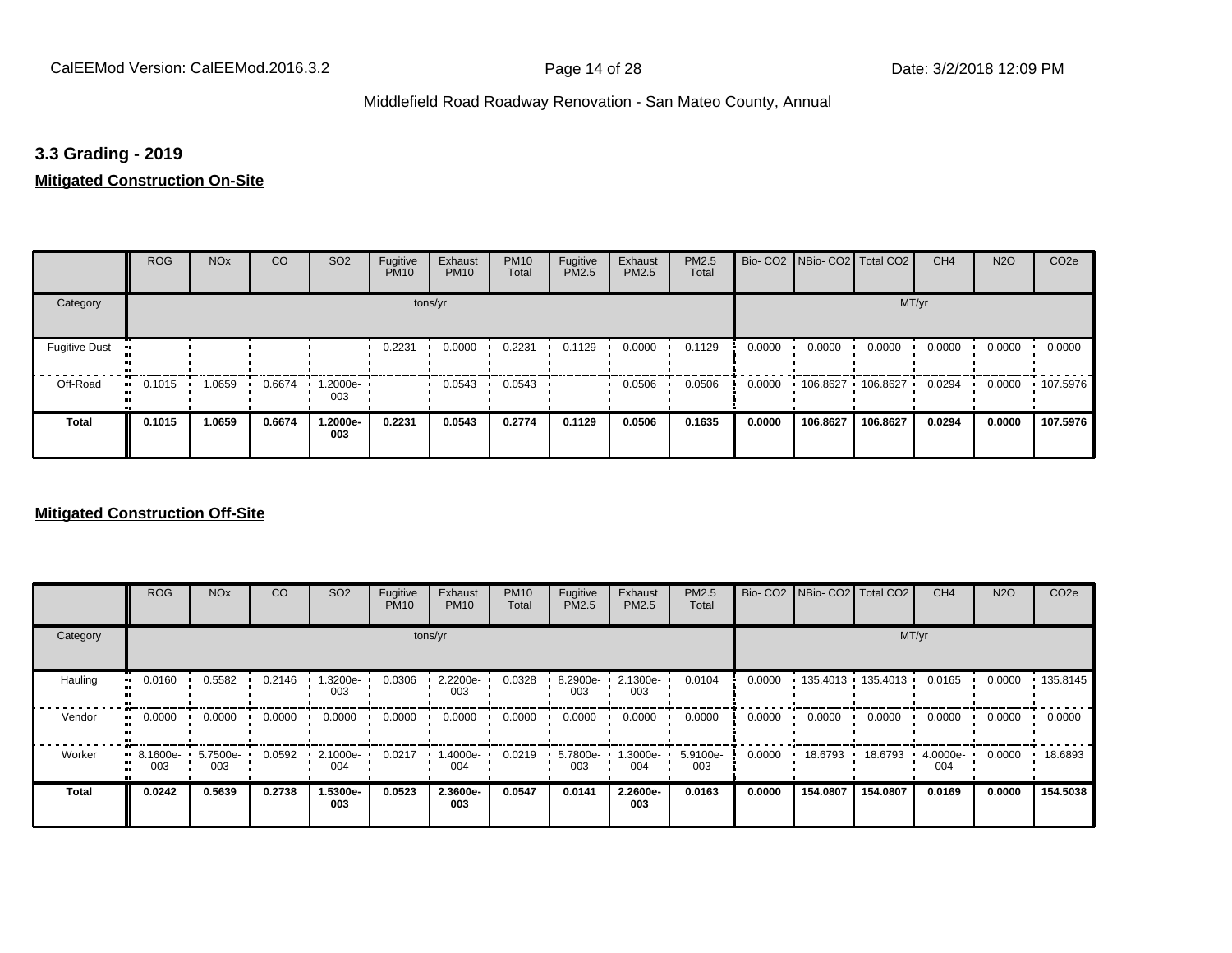# **3.4 Trenching - 2019**

# **Unmitigated Construction On-Site**

|          | <b>ROG</b> | <b>NO<sub>x</sub></b> | CO     | SO <sub>2</sub>    | Fugitive<br><b>PM10</b> | Exhaust<br><b>PM10</b> | <b>PM10</b><br>Total | Fugitive<br><b>PM2.5</b> | Exhaust<br>PM2.5 | PM2.5<br>Total |        | Bio- CO2 NBio- CO2 Total CO2 |         | CH <sub>4</sub> | <b>N2O</b> | CO <sub>2e</sub> |
|----------|------------|-----------------------|--------|--------------------|-------------------------|------------------------|----------------------|--------------------------|------------------|----------------|--------|------------------------------|---------|-----------------|------------|------------------|
| Category |            |                       |        |                    |                         | tons/yr                |                      |                          |                  |                |        |                              | MT/yr   |                 |            |                  |
| Off-Road | 0.0398     | 0.3821                | 0.3302 | $5.4000e -$<br>004 |                         | 0.0209                 | 0.0209               |                          | 0.0199           | 0.0199         | 0.0000 | 46.9696                      | 46.9696 | 9.6000e-<br>003 | 0.0000     | 47.2095          |
| Total    | 0.0398     | 0.3821                | 0.3302 | 5.4000e-<br>004    |                         | 0.0209                 | 0.0209               |                          | 0.0199           | 0.0199         | 0.0000 | 46.9696                      | 46.9696 | 9.6000e-<br>003 | 0.0000     | 47.2095          |

### **Unmitigated Construction Off-Site**

|          | <b>ROG</b>      | <b>NO<sub>x</sub></b> | CO     | SO <sub>2</sub> | Fugitive<br><b>PM10</b> | Exhaust<br><b>PM10</b> | <b>PM10</b><br>Total | Fugitive<br><b>PM2.5</b> | Exhaust<br>PM2.5 | <b>PM2.5</b><br>Total |        | Bio- CO2   NBio- CO2   Total CO2 |         | CH <sub>4</sub> | <b>N2O</b> | CO <sub>2e</sub> |
|----------|-----------------|-----------------------|--------|-----------------|-------------------------|------------------------|----------------------|--------------------------|------------------|-----------------------|--------|----------------------------------|---------|-----------------|------------|------------------|
| Category |                 |                       |        |                 |                         | tons/yr                |                      |                          |                  |                       |        |                                  |         | MT/yr           |            |                  |
| Hauling  | 0.0000          | 0.0000                | 0.0000 | 0.0000          | 0.0000                  | 0.0000                 | 0.0000               | 0.0000                   | 0.0000           | 0.0000                | 0.0000 | 0.0000                           | 0.0000  | 0.0000          | 0.0000     | 0.0000           |
| Vendor   | 0.0000          | 0.0000                | 0.0000 | 0.0000          | 0.0000                  | 0.0000                 | 0.0000               | 0.0000                   | 0.0000           | 0.0000                | 0.0000 | 0.0000                           | 0.0000  | 0.0000          | 0.0000     | 0.0000           |
| Worker   | 8.4400e-<br>003 | 5.9400e-<br>003       | 0.0612 | 2.1000e-<br>004 | 0.0225                  | 1.4000e-<br>004        | 0.0226               | 5.9700e-<br>003          | 1.3000e-<br>004  | 6.1100e-<br>003       | 0.0000 | 19.3090                          | 19.3090 | 4.1000e-<br>004 | 0.0000     | 19.3193          |
| Total    | 8.4400e-<br>003 | 5.9400e-<br>003       | 0.0612 | 2.1000e-<br>004 | 0.0225                  | 1.4000e-<br>004        | 0.0226               | 5.9700e-<br>003          | 1.3000e-<br>004  | 6.1100e-<br>003       | 0.0000 | 19.3090                          | 19,3090 | 4.1000e-<br>004 | 0.0000     | 19.3193          |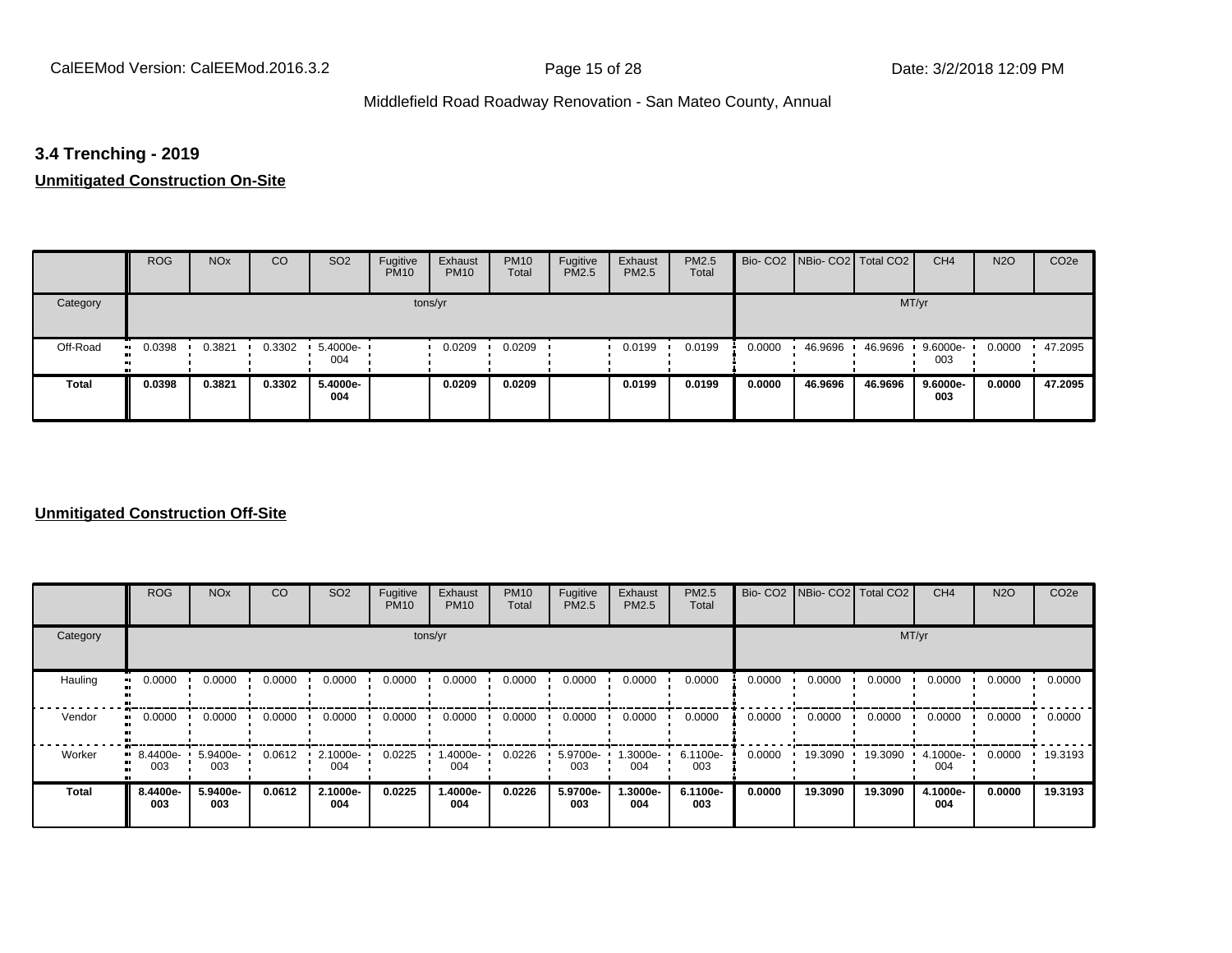# **3.4 Trenching - 2019**

# **Mitigated Construction On-Site**

|              | <b>ROG</b>          | <b>NO<sub>x</sub></b> | CO     | SO <sub>2</sub> | Fugitive<br><b>PM10</b> | Exhaust<br><b>PM10</b> | <b>PM10</b><br>Total | Fugitive<br><b>PM2.5</b> | Exhaust<br>PM2.5 | PM2.5<br>Total |        | Bio- CO2 NBio- CO2   Total CO2 |         | CH <sub>4</sub> | <b>N2O</b> | CO <sub>2e</sub> |
|--------------|---------------------|-----------------------|--------|-----------------|-------------------------|------------------------|----------------------|--------------------------|------------------|----------------|--------|--------------------------------|---------|-----------------|------------|------------------|
| Category     |                     |                       |        |                 |                         | tons/yr                |                      |                          |                  |                |        |                                | MT/yr   |                 |            |                  |
| Off-Road     | 0.0398<br>$\bullet$ | 0.3821                | 0.3302 | 5.4000e-<br>004 |                         | 0.0209                 | 0.0209               |                          | 0.0199           | 0.0199         | 0.0000 | 46.9696                        | 46.9696 | 9.6000e-<br>003 | 0.0000     | 47.2095          |
| <b>Total</b> | 0.0398              | 0.3821                | 0.3302 | 5.4000e-<br>004 |                         | 0.0209                 | 0.0209               |                          | 0.0199           | 0.0199         | 0.0000 | 46.9696                        | 46.9696 | 9.6000e-<br>003 | 0.0000     | 47.2095          |

### **Mitigated Construction Off-Site**

|          | <b>ROG</b>      | <b>NO<sub>x</sub></b> | CO     | SO <sub>2</sub> | Fugitive<br><b>PM10</b> | Exhaust<br><b>PM10</b> | <b>PM10</b><br>Total | Fugitive<br><b>PM2.5</b> | Exhaust<br>PM2.5 | PM2.5<br>Total  |        | Bio- CO2 NBio- CO2 Total CO2 |         | CH <sub>4</sub> | <b>N2O</b> | CO <sub>2e</sub> |
|----------|-----------------|-----------------------|--------|-----------------|-------------------------|------------------------|----------------------|--------------------------|------------------|-----------------|--------|------------------------------|---------|-----------------|------------|------------------|
| Category |                 |                       |        |                 |                         | tons/yr                |                      |                          |                  |                 |        |                              | MT/yr   |                 |            |                  |
| Hauling  | 0.0000          | 0.0000                | 0.0000 | 0.0000          | 0.0000                  | 0.0000                 | 0.0000               | 0.0000                   | 0.0000           | 0.0000          | 0.0000 | 0.0000                       | 0.0000  | 0.0000          | 0.0000     | 0.0000           |
| Vendor   | 0.0000          | 0.0000                | 0.0000 | 0.0000          | 0.0000                  | 0.0000                 | 0.0000               | 0.0000                   | 0.0000           | 0.0000          | 0.0000 | 0.0000                       | 0.0000  | 0.0000          | 0.0000     | 0.0000           |
| Worker   | 8.4400e-<br>003 | 5.9400e-<br>003       | 0.0612 | 2.1000e-<br>004 | 0.0225                  | .4000e-<br>004         | 0.0226               | 5.9700e-<br>003          | --3000e.<br>004  | 6.1100e-<br>003 | 0.0000 | 19.3090                      | 19.3090 | 4.1000e-<br>004 | 0.0000     | 19.3193          |
| Total    | 8.4400e-<br>003 | 5.9400e-<br>003       | 0.0612 | 2.1000e-<br>004 | 0.0225                  | 1.4000e-<br>004        | 0.0226               | 5.9700e-<br>003          | -.3000e<br>004   | 6.1100e-<br>003 | 0.0000 | 19,3090                      | 19.3090 | 4.1000e-<br>004 | 0.0000     | 19.3193          |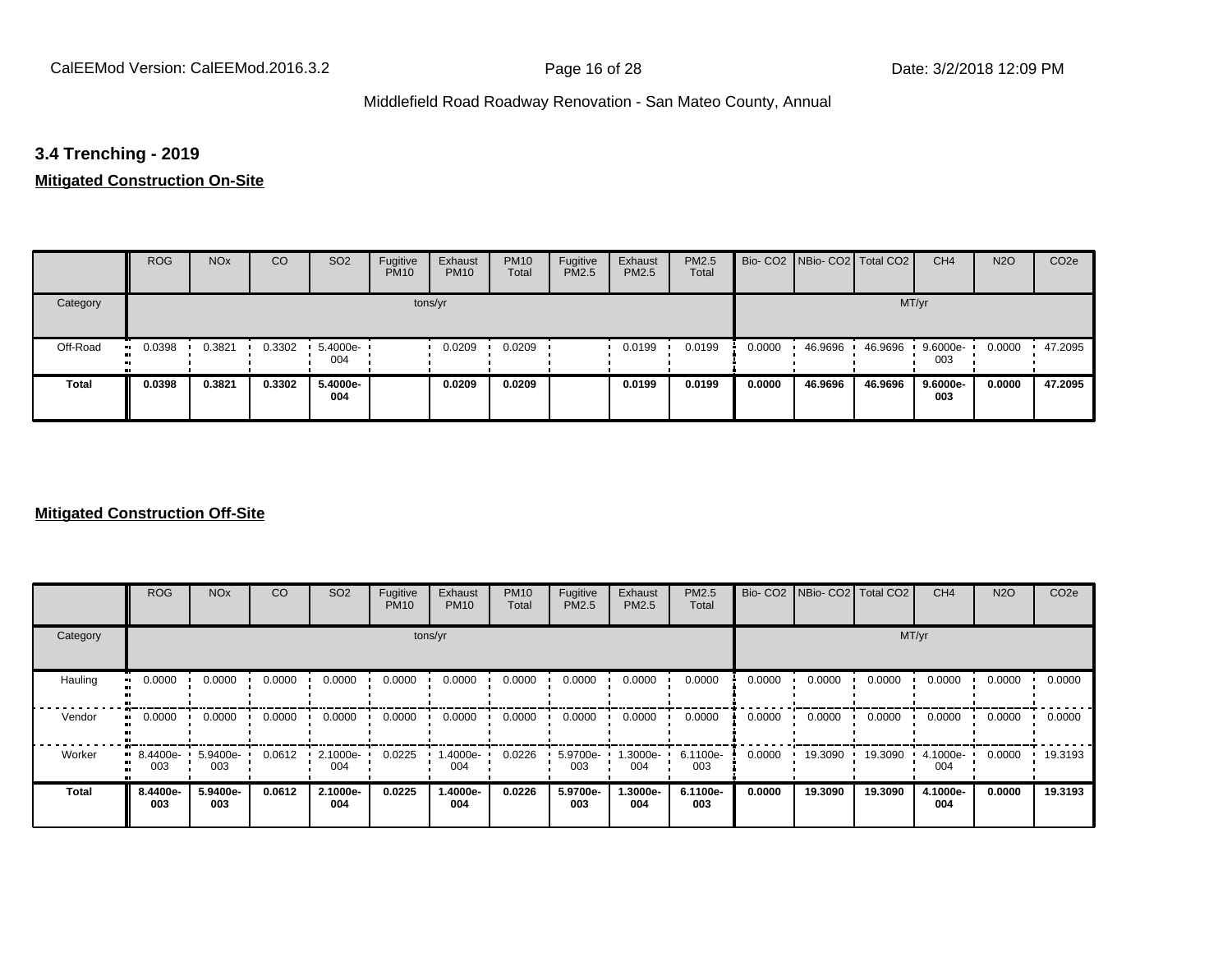### **3.5 Paving - 2019**

### **Unmitigated Construction On-Site**

|              | <b>ROG</b>                 | <b>NO<sub>x</sub></b> | CO     | SO <sub>2</sub> | Fugitive<br><b>PM10</b> | Exhaust<br><b>PM10</b> | <b>PM10</b><br>Total | Fugitive<br><b>PM2.5</b> | Exhaust<br>PM2.5 | PM2.5<br>Total |        | Bio- CO2   NBio- CO2   Total CO2 |         | CH <sub>4</sub> | <b>N2O</b> | CO <sub>2e</sub> |
|--------------|----------------------------|-----------------------|--------|-----------------|-------------------------|------------------------|----------------------|--------------------------|------------------|----------------|--------|----------------------------------|---------|-----------------|------------|------------------|
| Category     |                            |                       |        |                 | tons/yr                 |                        |                      |                          |                  |                |        |                                  | MT/yr   |                 |            |                  |
| Off-Road     | 0.0294<br>$\bullet$        | 0.2846                | 0.2761 | 4.4000e-<br>004 |                         | 0.0162                 | 0.0162               |                          | 0.0152           | 0.0152         | 0.0000 | 38.4163                          | 38.4163 | 9.7200e-<br>003 | 0.0000     | 38.6592          |
| Paving       | 0.0000<br>$\bullet\bullet$ |                       |        |                 |                         | 0.0000                 | 0.0000               |                          | 0.0000           | 0.0000         | 0.0000 | 0.0000                           | 0.0000  | 0.0000          | 0.0000     | 0.0000           |
| <b>Total</b> | 0.0294                     | 0.2846                | 0.2761 | 4.4000e-<br>004 |                         | 0.0162                 | 0.0162               |                          | 0.0152           | 0.0152         | 0.0000 | 38.4163                          | 38.4163 | 9.7200e-<br>003 | 0.0000     | 38.6592          |

### **Unmitigated Construction Off-Site**

|          | <b>ROG</b>      | <b>NO<sub>x</sub></b> | CO     | SO <sub>2</sub> | Fugitive<br><b>PM10</b> | Exhaust<br><b>PM10</b> | <b>PM10</b><br>Total | Fugitive<br><b>PM2.5</b> | Exhaust<br>PM2.5 | <b>PM2.5</b><br>Total |        | Bio- CO2 NBio- CO2 Total CO2 |         | CH <sub>4</sub> | <b>N2O</b> | CO <sub>2e</sub> |
|----------|-----------------|-----------------------|--------|-----------------|-------------------------|------------------------|----------------------|--------------------------|------------------|-----------------------|--------|------------------------------|---------|-----------------|------------|------------------|
| Category |                 |                       |        |                 |                         | tons/yr                |                      |                          |                  |                       |        |                              |         | MT/yr           |            |                  |
| Hauling  | 0.0000          | 0.0000                | 0.0000 | 0.0000          | 0.0000                  | 0.0000                 | 0.0000               | 0.0000                   | 0.0000           | 0.0000                | 0.0000 | 0.0000                       | 0.0000  | 0.0000          | 0.0000     | 0.0000           |
| Vendor   | 4.5600e-<br>003 | 0.1226                | 0.0471 | 2.6000e-<br>004 | 6.2600e-<br>003         | 8.5000e-<br>004        | 7.1000e-<br>003      | 1.8100e-<br>003          | 8.1000e-<br>004  | 2.6200e-<br>003       | 0.0000 | 25.6805                      | 25.6805 | 2.2700e-<br>003 | 0.0000     | 25.7372          |
| Worker   | 3.6700e-<br>003 | 2.5800e-<br>003       | 0.0266 | 9.0000e-<br>005 | 9.7600e-<br>003         | 6.0000e-<br>005        | 9.8200e-<br>003      | 2.6000e-<br>003          | 6.0000e-<br>005  | 2.6600e-<br>003       | 0.0000 | 8.3952                       | 8.3952  | 1.8000e-<br>004 | 0.0000     | 8.3997           |
| Total    | 8.2300e-<br>003 | 0.1252                | 0.0737 | 3.5000e-<br>004 | 0.0160                  | $9.1000e -$<br>004     | 0.0169               | 4.4100e-<br>003          | 8.7000e-<br>004  | 5.2800e-<br>003       | 0.0000 | 34.0757                      | 34.0757 | 2.4500e-<br>003 | 0.0000     | 34.1369          |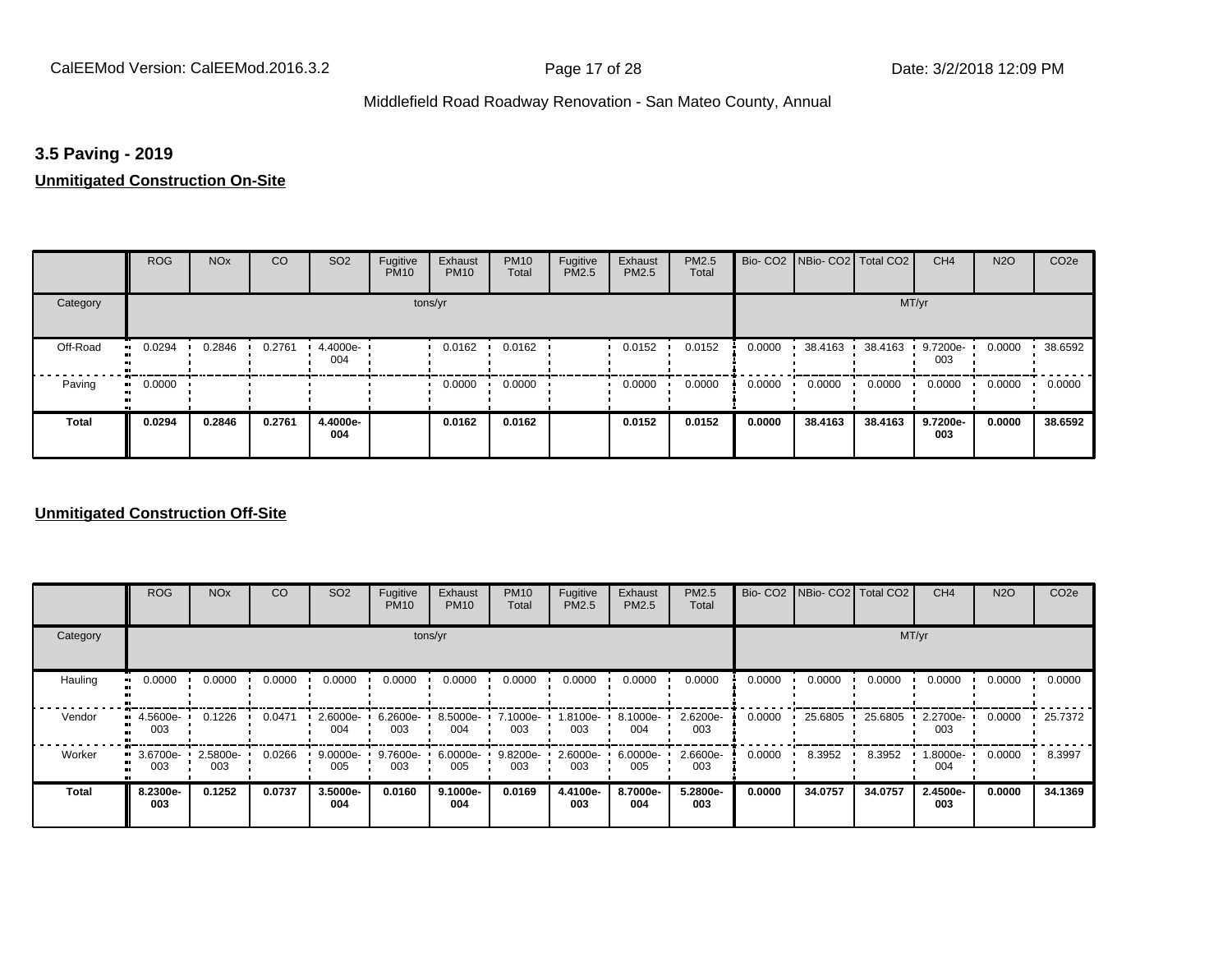### **3.5 Paving - 2019**

### **Mitigated Construction On-Site**

|                       | <b>ROG</b>   | <b>NO<sub>x</sub></b> | CO     | SO <sub>2</sub> | Fugitive<br><b>PM10</b> | Exhaust<br><b>PM10</b> | <b>PM10</b><br>Total | Fugitive<br>PM2.5 | Exhaust<br>PM2.5 | PM2.5<br>Total |        | Bio- CO2 NBio- CO2 Total CO2 |         | CH <sub>4</sub> | <b>N2O</b> | CO <sub>2e</sub> |
|-----------------------|--------------|-----------------------|--------|-----------------|-------------------------|------------------------|----------------------|-------------------|------------------|----------------|--------|------------------------------|---------|-----------------|------------|------------------|
| Category              |              |                       |        |                 |                         | tons/yr                |                      |                   |                  |                |        |                              | MT/yr   |                 |            |                  |
| Off-Road<br>$\bullet$ | 0.0294       | 0.2279                | 0.2761 | 4.4000e-<br>004 |                         | 0.0162                 | 0.0162               |                   | 0.0152           | 0.0152         | 0.0000 | 38.4162                      | 38.4162 | 9.7200e-<br>003 | 0.0000     | 38.6592          |
| Paving                | 0.0000<br>ш. |                       |        |                 |                         | 0.0000                 | 0.0000               |                   | 0.0000           | 0.0000         | 0.0000 | 0.0000                       | 0.0000  | 0.0000          | 0.0000     | 0.0000           |
| Total                 | 0.0294       | 0.2279                | 0.2761 | 4.4000e-<br>004 |                         | 0.0162                 | 0.0162               |                   | 0.0152           | 0.0152         | 0.0000 | 38.4162                      | 38.4162 | 9.7200e-<br>003 | 0.0000     | 38.6592          |

### **Mitigated Construction Off-Site**

|          | <b>ROG</b>      | <b>NO<sub>x</sub></b> | CO     | SO <sub>2</sub> | Fugitive<br><b>PM10</b> | Exhaust<br><b>PM10</b> | <b>PM10</b><br>Total | Fugitive<br><b>PM2.5</b> | Exhaust<br>PM2.5 | <b>PM2.5</b><br>Total |        | Bio- CO2   NBio- CO2   Total CO2 |         | CH <sub>4</sub> | <b>N2O</b> | CO <sub>2e</sub> |
|----------|-----------------|-----------------------|--------|-----------------|-------------------------|------------------------|----------------------|--------------------------|------------------|-----------------------|--------|----------------------------------|---------|-----------------|------------|------------------|
| Category |                 |                       |        |                 |                         | tons/yr                |                      |                          |                  |                       |        |                                  |         | MT/yr           |            |                  |
| Hauling  | 0.0000          | 0.0000                | 0.0000 | 0.0000          | 0.0000                  | 0.0000                 | 0.0000               | 0.0000                   | 0.0000           | 0.0000                | 0.0000 | 0.0000                           | 0.0000  | 0.0000          | 0.0000     | 0.0000           |
| Vendor   | 4.5600e-<br>003 | 0.1226                | 0.0471 | 2.6000e-<br>004 | 6.2600e-<br>003         | 8.5000e-<br>004        | 7.1000e-<br>003      | 1.8100e-<br>003          | 8.1000e-<br>004  | 2.6200e-<br>003       | 0.0000 | 25.6805                          | 25.6805 | 2.2700e-<br>003 | 0.0000     | 25.7372          |
| Worker   | 3.6700e-<br>003 | 2.5800e-<br>003       | 0.0266 | 9.0000e-<br>005 | 9.7600e-<br>003         | 6.0000e-<br>005        | 9.8200e-<br>003      | 2.6000e-<br>003          | 6.0000e-<br>005  | 2.6600e-<br>003       | 0.0000 | 8.3952                           | 8.3952  | 1.8000e-<br>004 | 0.0000     | 8.3997           |
| Total    | 8.2300e-<br>003 | 0.1252                | 0.0737 | 3.5000e-<br>004 | 0.0160                  | $9.1000e -$<br>004     | 0.0169               | 4.4100e-<br>003          | 8.7000e-<br>004  | 5.2800e-<br>003       | 0.0000 | 34.0757                          | 34.0757 | 2.4500e-<br>003 | 0.0000     | 34.1369          |

# **4.0 Operational Detail - Mobile**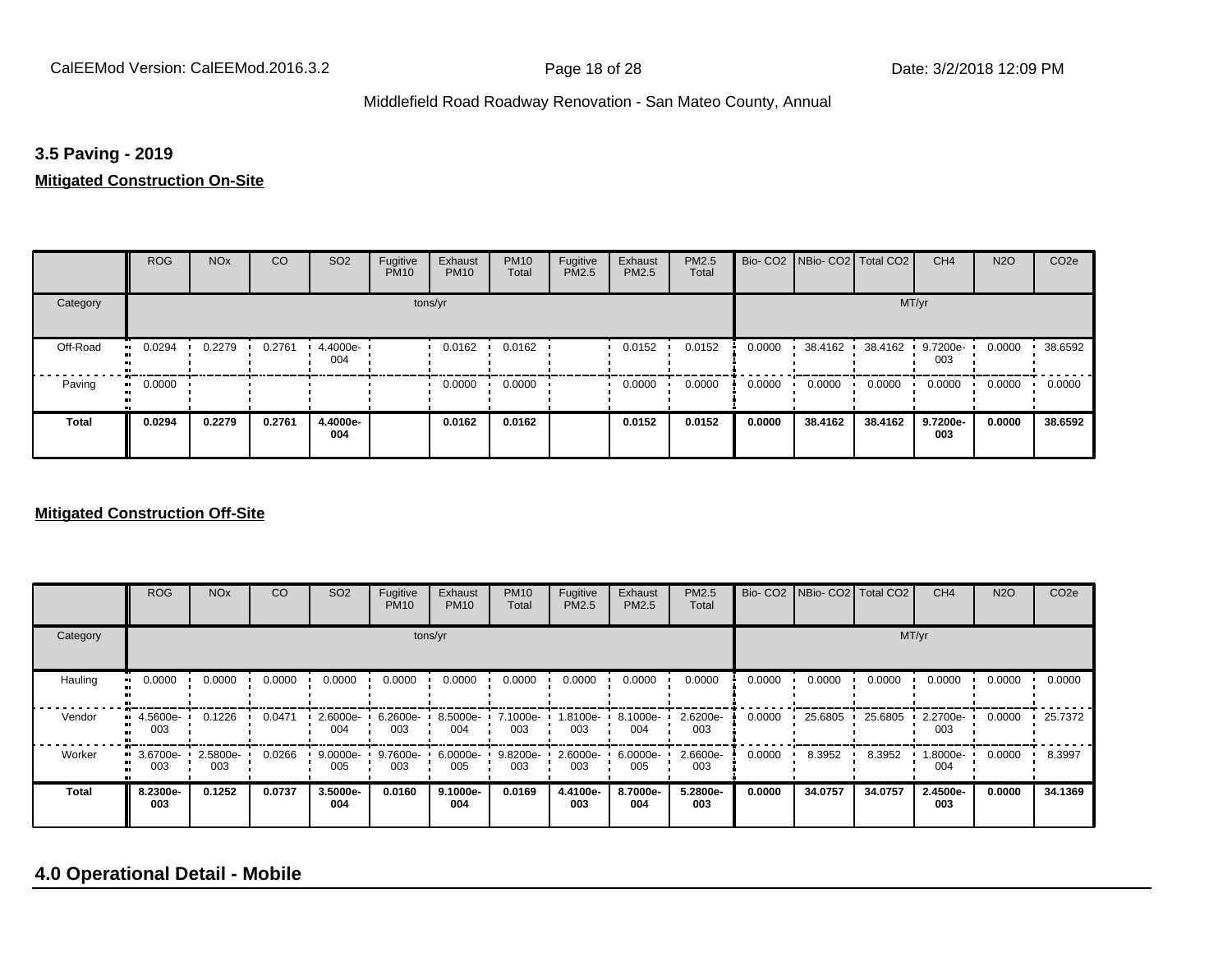### **4.1 Mitigation Measures Mobile**

|             | <b>ROG</b>            | <b>NO<sub>x</sub></b> | CO     | SO <sub>2</sub> | Fugitive<br><b>PM10</b> | Exhaust<br><b>PM10</b> | <b>PM10</b><br>Total | Fugitive<br>PM2.5 | Exhaust<br>PM2.5 | <b>PM2.5</b><br>Total |        |        | Bio- CO2 NBio- CO2 Total CO2 | CH <sub>4</sub> | <b>N2O</b> | CO <sub>2</sub> e |
|-------------|-----------------------|-----------------------|--------|-----------------|-------------------------|------------------------|----------------------|-------------------|------------------|-----------------------|--------|--------|------------------------------|-----------------|------------|-------------------|
| Category    |                       |                       |        |                 | tons/yr                 |                        |                      |                   |                  |                       |        |        | MT/yr                        |                 |            |                   |
| Mitigated   | $\blacksquare$ 0.0000 | 0.0000                | 0.0000 | 0.0000          | 0.0000                  | 0.0000                 | 0.0000               | 0.0000            | 0.0000           | 0.0000                | 0.0000 | 0.0000 | 0.0000                       | 0.0000          | 0.0000     | 0.0000            |
| Unmitigated | $\blacksquare$ 0.0000 | 0.0000                | 0.0000 | 0.0000          | 0.0000                  | 0.0000                 | 0.0000               | 0.0000            | 0.0000           | 0.0000                | 0.0000 | 0.0000 | 0.0000                       | 0.0000          | 0.0000     | 0.0000            |

### **4.2 Trip Summary Information**

|                         |         | <b>Average Daily Trip Rate</b> |        | Unmitigated       | Mitigated         |
|-------------------------|---------|--------------------------------|--------|-------------------|-------------------|
| Land Use                | Weekday | Saturday                       | Sunday | <b>Annual VMT</b> | <b>Annual VMT</b> |
| User Defined Industrial | 0.00    | 0.00                           | 0.00   |                   |                   |
| Total                   | 0.00    | 0.00                           | 0.00   |                   |                   |

# **4.3 Trip Type Information**

|                         |            | <b>Miles</b> |                                                            |      | Trip % |      |         | Trip Purpose %  |         |
|-------------------------|------------|--------------|------------------------------------------------------------|------|--------|------|---------|-----------------|---------|
| Land Use                | H-W or C-W |              | H-S or C-C H + O or C-NW H-W or C-W H-S or C-C H-O or C-NW |      |        |      | Primary | <b>Diverted</b> | Pass-by |
| User Defined Industrial | 9.50       | 7.30         | 7.30                                                       | 0.00 | 0.00   | 0.00 |         |                 |         |

# **4.4 Fleet Mix**

| Land Use                | LDA      | $\_DT^{\prime}$ | DT <sub>2</sub> | <b>MDV</b> | LHD <sub>1</sub> | LHD <sub>2</sub> | MHD      | HHD      | <b>OBUS</b> | UBUS     | <b>MCY</b> | <b>SBUS</b> | MH       |
|-------------------------|----------|-----------------|-----------------|------------|------------------|------------------|----------|----------|-------------|----------|------------|-------------|----------|
| User Defined Industrial | 0.490452 | 0.049742        | 0.253638        | J.136789   | 0.017926         | 0.006526         | 0.021436 | 0.006323 | 0.003943    | 0.003278 | 0.008771   | 0.000435    | 0.000741 |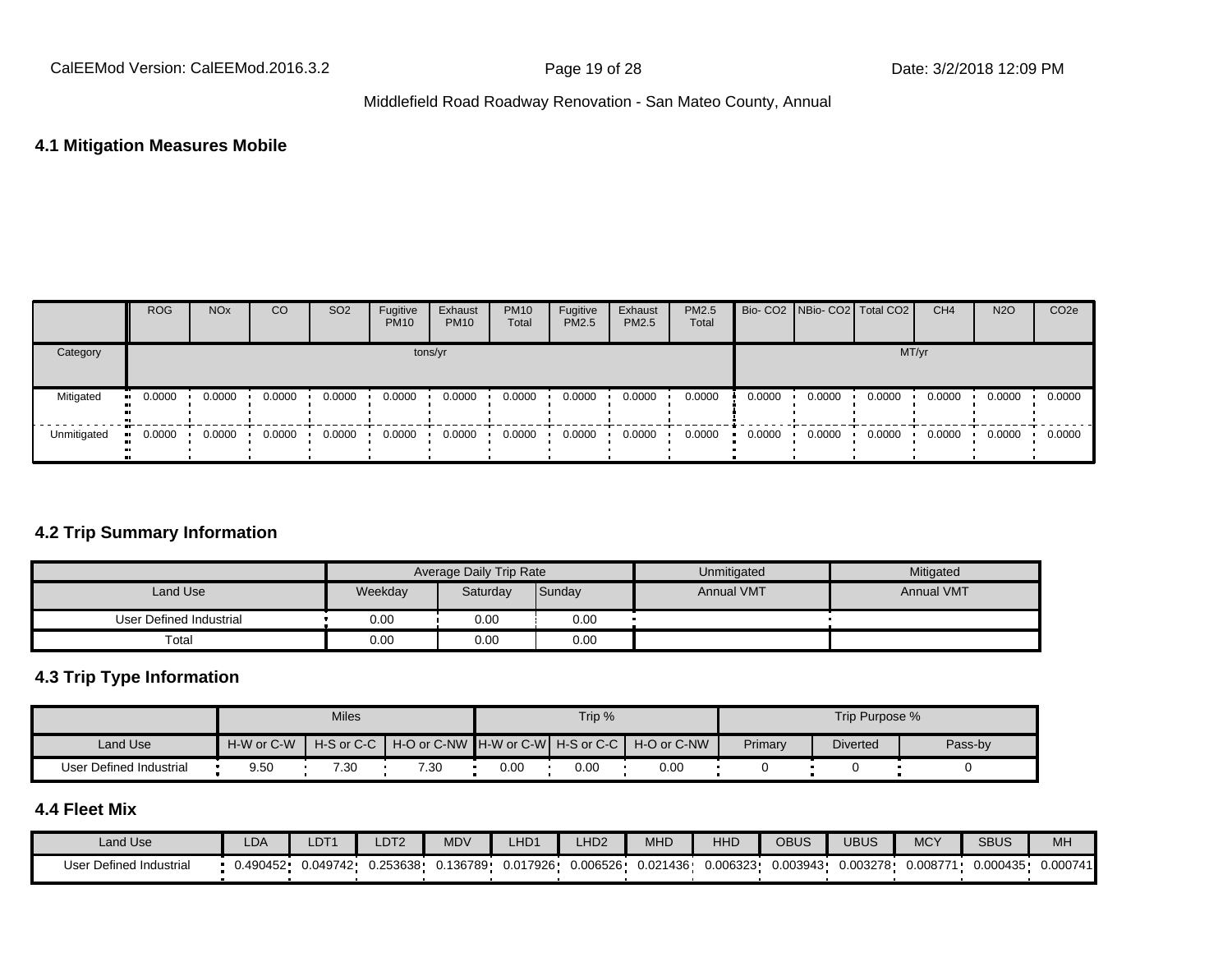# **5.0 Energy Detail**

Historical Energy Use: N

# **5.1 Mitigation Measures Energy**

|                                  | <b>ROG</b> | <b>NO<sub>x</sub></b> | CO     | SO <sub>2</sub> | Fugitive<br><b>PM10</b> | Exhaust<br><b>PM10</b> | <b>PM10</b><br>Total | Fugitive<br>PM2.5 | Exhaust<br>PM2.5 | PM2.5<br>Total | Bio-CO <sub>2</sub> | NBio- CO2   Total CO2 |        | CH <sub>4</sub> | <b>N2O</b> | CO <sub>2e</sub> |
|----------------------------------|------------|-----------------------|--------|-----------------|-------------------------|------------------------|----------------------|-------------------|------------------|----------------|---------------------|-----------------------|--------|-----------------|------------|------------------|
| Category                         |            |                       |        |                 |                         | tons/yr                |                      |                   |                  |                |                     |                       | MT/yr  |                 |            |                  |
| Electricity<br>Mitigated         |            |                       |        |                 |                         | 0.0000                 | 0.0000               |                   | 0.0000           | 0.0000         | 0.0000              | 0.0000                | 0.0000 | 0.0000          | 0.0000     | 0.0000           |
| Electricity<br>Unmitigated       |            |                       |        |                 |                         | 0.0000                 | 0.0000               |                   | 0.0000           | 0.0000         | 0.0000              | 0.0000                | 0.0000 | 0.0000          | 0.0000     | 0.0000           |
| <b>NaturalGas</b><br>Mitigated   | 0.0000     | 0.0000                | 0.0000 | 0.0000          |                         | 0.0000                 | 0.0000               |                   | 0.0000           | 0.0000         | 0.0000              | 0.0000                | 0.0000 | 0.0000          | 0.0000     | 0.0000           |
| <b>NaturalGas</b><br>Unmitigated | 0.0000     | 0.0000                | 0.0000 | 0.0000          |                         | 0.0000                 | 0.0000               |                   | 0.0000           | 0.0000         | 0.0000              | 0.0000                | 0.0000 | 0.0000          | 0.0000     | 0.0000           |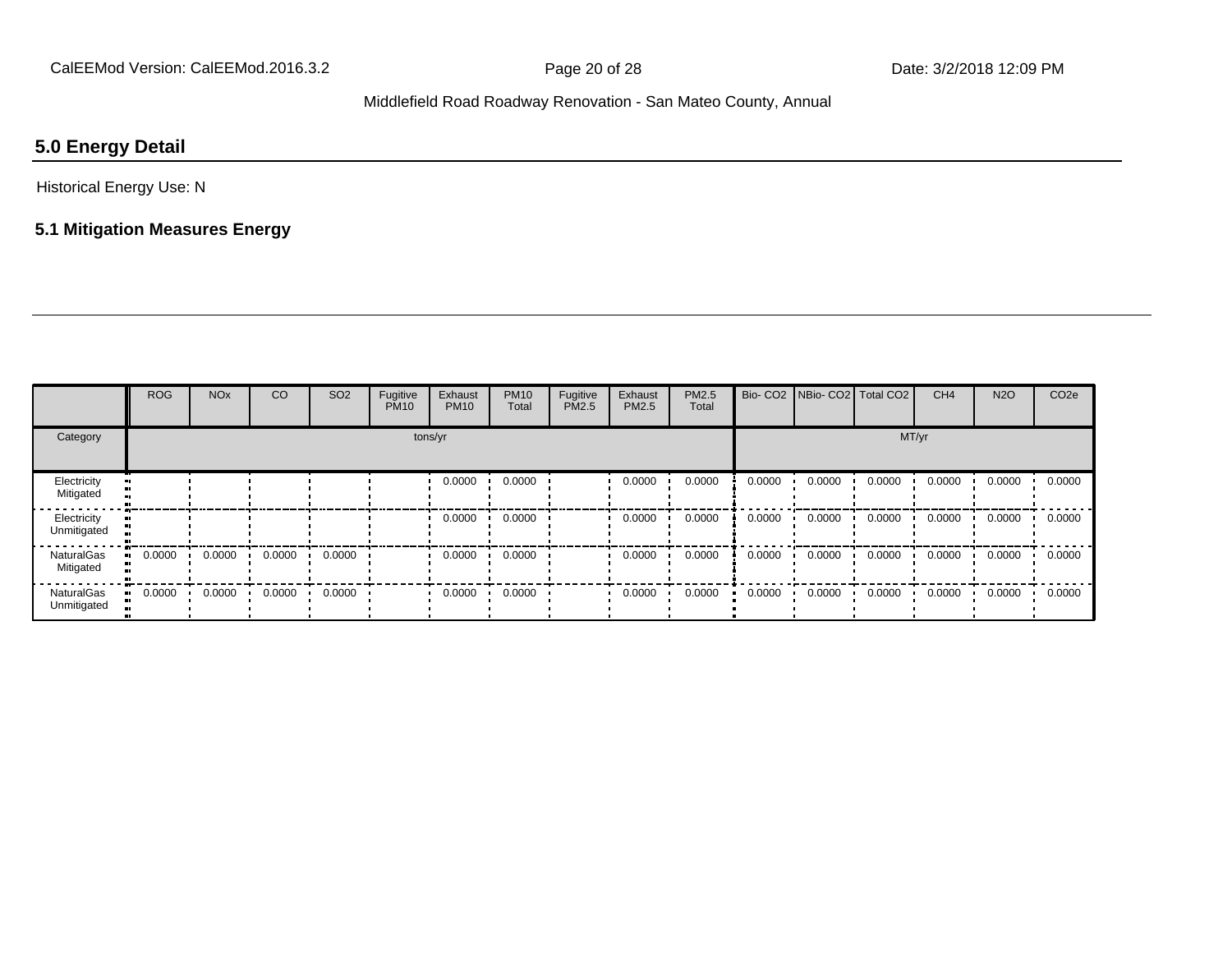# **5.2 Energy by Land Use - NaturalGas**

### **Unmitigated**

|                                   | NaturalGa<br>s Use | <b>ROG</b> | <b>NO<sub>x</sub></b> | CO     | SO <sub>2</sub> | Fugitive<br><b>PM10</b> | Exhaust<br><b>PM10</b> | <b>PM10</b><br>Total | Fugitive<br>PM2.5 | Exhaust<br>PM2.5 | PM2.5<br>Total |        | Bio- CO2   NBio- CO2   Total CO2 |        | CH <sub>4</sub> | <b>N2O</b> | CO <sub>2e</sub> |
|-----------------------------------|--------------------|------------|-----------------------|--------|-----------------|-------------------------|------------------------|----------------------|-------------------|------------------|----------------|--------|----------------------------------|--------|-----------------|------------|------------------|
| Land Use                          | kBTU/yr            |            |                       |        |                 |                         | tons/yr                |                      |                   |                  |                |        |                                  |        | MT/yr           |            |                  |
| <b>User Defined</b><br>Industrial | 0                  | 0.0000     | 0.0000                | 0.0000 | 0.0000          |                         | 0.0000                 | 0.0000               |                   | 0.0000           | 0.0000         | 0.0000 | 0.0000                           | 0.0000 | 0.0000          | 0.0000     | 0.0000           |
| <b>Total</b>                      |                    | 0.0000     | 0.0000                | 0.0000 | 0.0000          |                         | 0.0000                 | 0.0000               |                   | 0.0000           | 0.0000         | 0.0000 | 0.0000                           | 0.0000 | 0.0000          | 0.0000     | 0.0000           |

### **Mitigated**

|                                   | NaturalGa<br>s Use | <b>ROG</b> | <b>NO<sub>x</sub></b> | CO     | SO <sub>2</sub> | Fugitive<br><b>PM10</b> | Exhaust<br><b>PM10</b> | <b>PM10</b><br>Total | Fugitive<br><b>PM2.5</b> | Exhaust<br><b>PM2.5</b> | PM2.5<br>Total |        | Bio- CO2 NBio- CO2 Total CO2 |        | CH <sub>4</sub> | <b>N2O</b> | CO <sub>2e</sub> |
|-----------------------------------|--------------------|------------|-----------------------|--------|-----------------|-------------------------|------------------------|----------------------|--------------------------|-------------------------|----------------|--------|------------------------------|--------|-----------------|------------|------------------|
| Land Use                          | kBTU/yr            |            |                       |        |                 |                         | tons/yr                |                      |                          |                         |                |        |                              | MT/yr  |                 |            |                  |
| <b>User Defined</b><br>Industrial | $\mathbf 0$<br>    | 0.0000     | 0.0000                | 0.0000 | 0.0000          |                         | 0.0000                 | 0.0000               |                          | 0.0000                  | 0.0000         | 0.0000 | 0.0000                       | 0.0000 | 0.0000          | 0.0000     | 0.0000           |
| Total                             |                    | 0.0000     | 0.0000                | 0.0000 | 0.0000          |                         | 0.0000                 | 0.0000               |                          | 0.0000                  | 0.0000         | 0.0000 | 0.0000                       | 0.0000 | 0.0000          | 0.0000     | 0.0000           |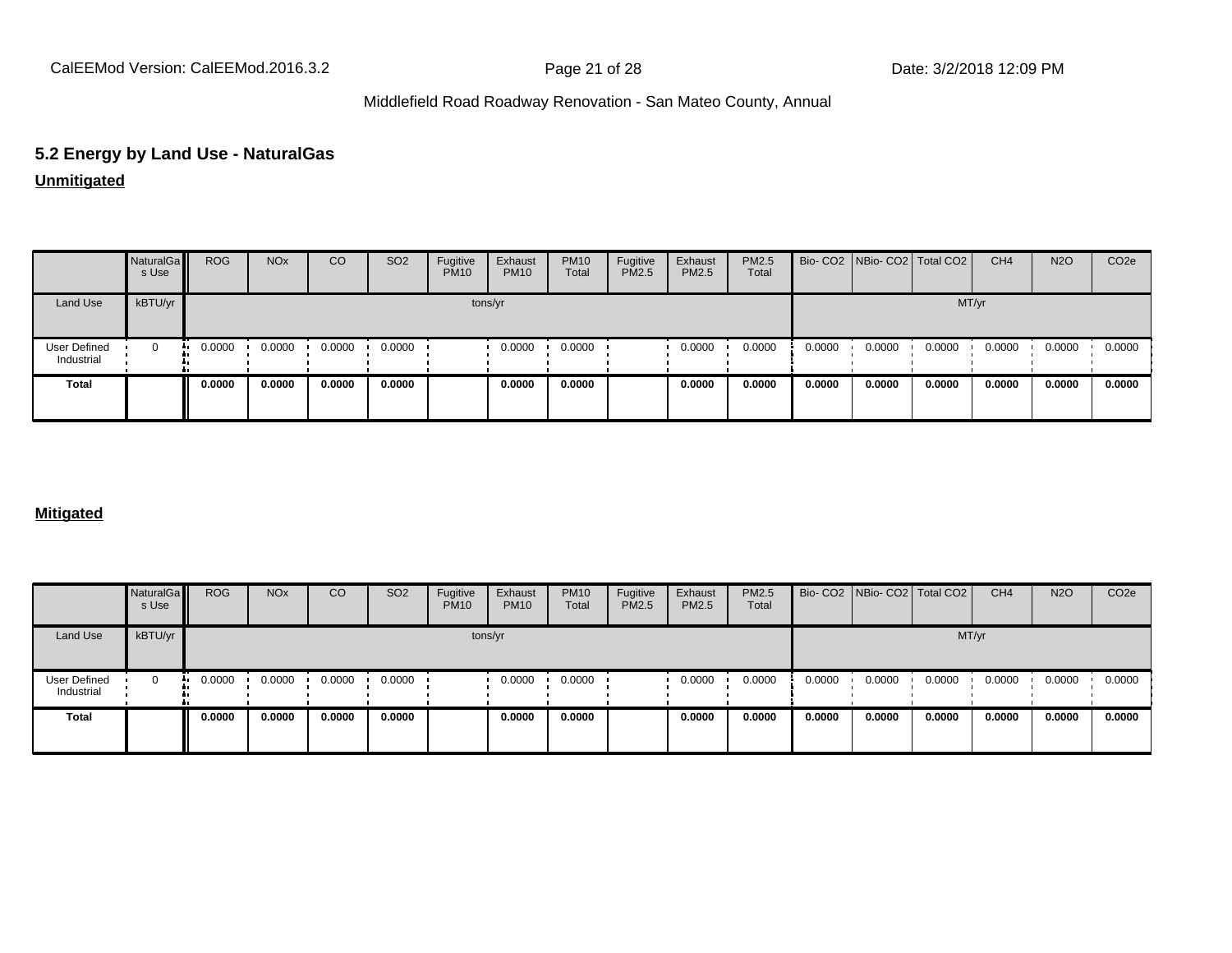CalEEMod Version: CalEEMod.2016.3.2 **Page 22 of 28** Page 22 of 28 Date: 3/2/2018 12:09 PM

### Middlefield Road Roadway Renovation - San Mateo County, Annual

# **5.3 Energy by Land Use - Electricity Unmitigated**

|                                   | Electricity<br>Use | Total CO <sub>2</sub> | CH <sub>4</sub> | <b>N2O</b> | CO <sub>2e</sub> |  |  |  |
|-----------------------------------|--------------------|-----------------------|-----------------|------------|------------------|--|--|--|
| <b>Land Use</b>                   | kWh/yr             | MT/yr                 |                 |            |                  |  |  |  |
| <b>User Defined</b><br>Industrial | $\Omega$           | 0.0000                | 0.0000          | 0.0000     | 0.0000           |  |  |  |
| <b>Total</b>                      |                    | 0.0000                | 0.0000          | 0.0000     | 0.0000           |  |  |  |

### **Mitigated**

|                            | Electricity<br><b>Use</b> | Total CO <sub>2</sub> | CH <sub>4</sub> | <b>N2O</b> | CO <sub>2e</sub> |  |  |
|----------------------------|---------------------------|-----------------------|-----------------|------------|------------------|--|--|
| Land Use                   | kWh/yr                    | MT/yr                 |                 |            |                  |  |  |
| User Defined<br>Industrial | $\Omega$                  | 0.0000<br>ā ı         | 0.0000          | 0.0000     | 0.0000           |  |  |
| <b>Total</b>               |                           | 0.0000                | 0.0000          | 0.0000     | 0.0000           |  |  |

# **6.0 Area Detail**

**6.1 Mitigation Measures Area**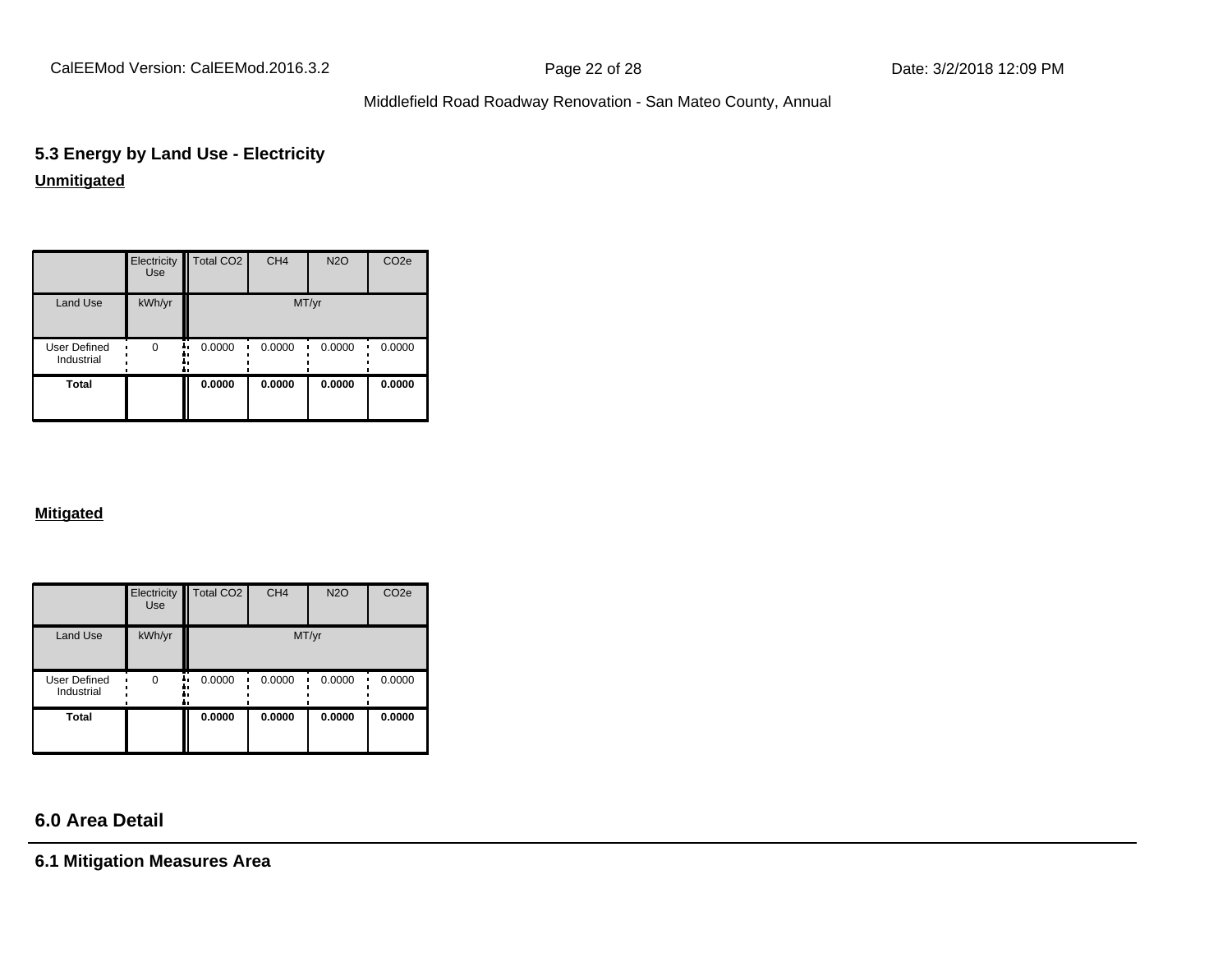|             | <b>ROG</b> | <b>NO<sub>x</sub></b> | CO                 | SO <sub>2</sub> | Fugitive<br><b>PM10</b> | Exhaust<br><b>PM10</b> | <b>PM10</b><br>Total | Fugitive<br><b>PM2.5</b> | Exhaust<br>PM2.5 | <b>PM2.5</b><br>Total |        |                    | Bio- CO2 NBio- CO2 Total CO2 | CH <sub>4</sub> | <b>N2O</b> | CO <sub>2e</sub> |
|-------------|------------|-----------------------|--------------------|-----------------|-------------------------|------------------------|----------------------|--------------------------|------------------|-----------------------|--------|--------------------|------------------------------|-----------------|------------|------------------|
| Category    |            |                       |                    |                 |                         | tons/yr                |                      |                          |                  |                       |        |                    | MT/yr                        |                 |            |                  |
| Mitigated   | 0.0000<br> | 0.0000                | 1.0000e-<br>005    | 0.0000          |                         | 0.0000                 | 0.0000               |                          | 0.0000           | 0.0000                | 0.0000 | 2.0000e-<br>005    | 2.0000e-<br>005              | 0.0000          | 0.0000     | 2.0000e-<br>005  |
| Unmitigated | 0.0000     | 0.0000                | $1.0000e -$<br>005 | 0.0000          |                         | 0.0000                 | 0.0000               |                          | 0.0000           | 0.0000                | 0.0000 | $2.0000e -$<br>005 | 2.0000e-<br>005              | 0.0000          | 0.0000     | 2.0000e-<br>005  |

### **6.2 Area by SubCategory**

**Unmitigated**

|                          | <b>ROG</b> | <b>NO<sub>x</sub></b> | CO              | SO <sub>2</sub> | Fugitive<br><b>PM10</b> | Exhaust<br><b>PM10</b> | <b>PM10</b><br>Total | Fugitive<br>PM2.5 | Exhaust<br>PM2.5 | PM2.5<br>Total |        | Bio- CO2   NBio- CO2   Total CO2 |                 | CH <sub>4</sub> | <b>N2O</b> | CO <sub>2</sub> e |
|--------------------------|------------|-----------------------|-----------------|-----------------|-------------------------|------------------------|----------------------|-------------------|------------------|----------------|--------|----------------------------------|-----------------|-----------------|------------|-------------------|
| SubCategory              |            | tons/yr               |                 |                 |                         |                        |                      |                   | MT/yr            |                |        |                                  |                 |                 |            |                   |
| Architectural<br>Coating | 0.0000     |                       |                 |                 |                         | 0.0000                 | 0.0000               |                   | 0.0000           | 0.0000         | 0.0000 | 0.0000                           | 0.0000          | 0.0000          | 0.0000     | 0.0000            |
| Consumer<br>Products     | 0.0000     |                       |                 |                 |                         | 0.0000                 | 0.0000               |                   | 0.0000           | 0.0000         | 0.0000 | 0.0000                           | 0.0000          | 0.0000          | 0.0000     | 0.0000            |
| Landscaping              | 0.0000     | 0.0000                | 1.0000e-<br>005 | 0.0000          |                         | 0.0000                 | 0.0000               |                   | 0.0000           | 0.0000         | 0.0000 | 2.0000e-<br>005                  | 2.0000e-<br>005 | 0.0000          | 0.0000     | 2.0000e-<br>005   |
| <b>Total</b>             | 0.0000     | 0.0000                | 1.0000e-<br>005 | 0.0000          |                         | 0.0000                 | 0.0000               |                   | 0.0000           | 0.0000         | 0.0000 | 2.0000e-<br>005                  | 2.0000e-<br>005 | 0.0000          | 0.0000     | 2.0000e-<br>005   |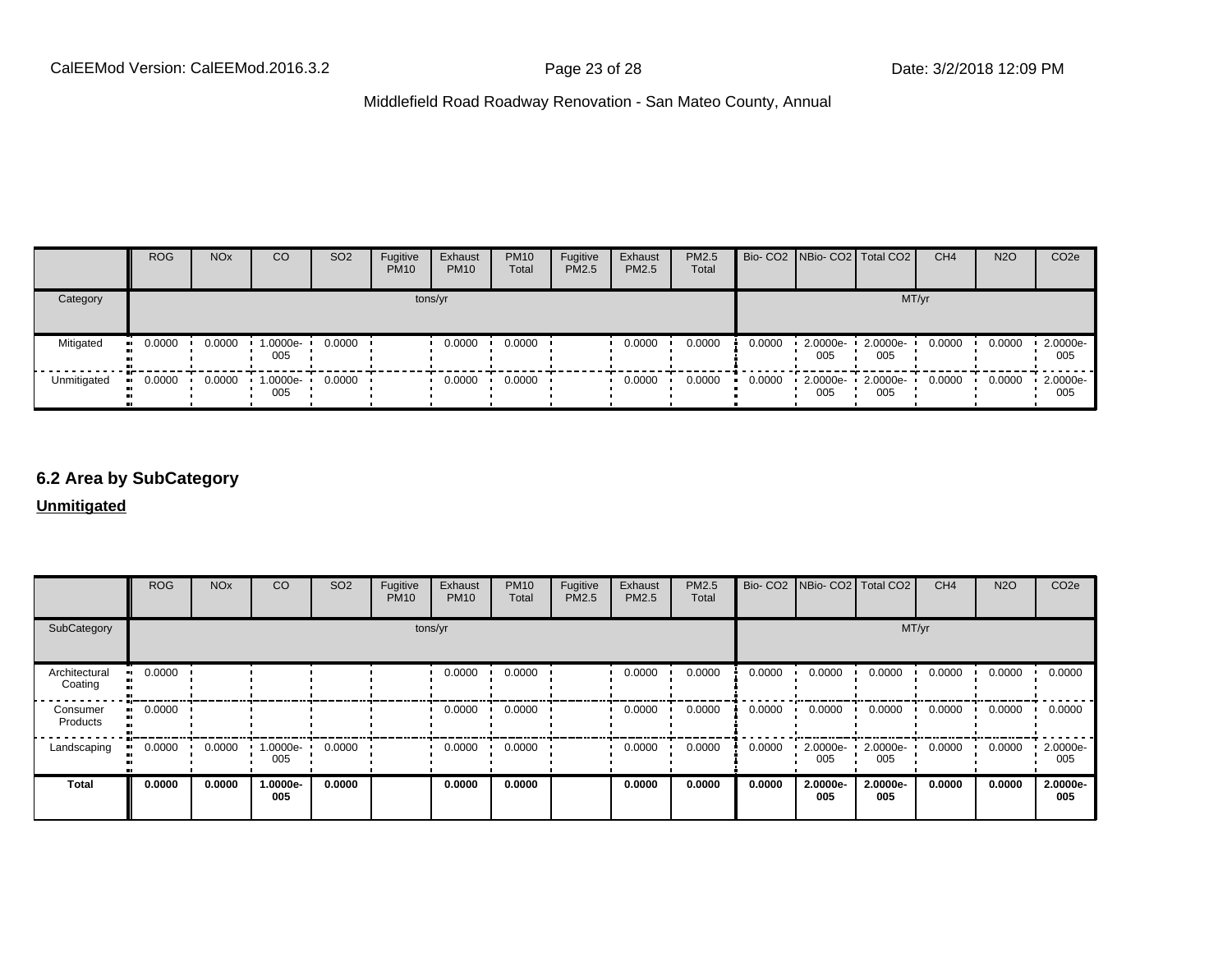### **6.2 Area by SubCategory**

**Mitigated**

|                          | <b>ROG</b>            | <b>NO<sub>x</sub></b> | CO              | SO <sub>2</sub> | Fugitive<br><b>PM10</b> | Exhaust<br><b>PM10</b> | <b>PM10</b><br>Total | Fugitive<br>PM2.5 | Exhaust<br><b>PM2.5</b> | PM2.5<br>Total | Bio-CO <sub>2</sub> | NBio- CO2   Total CO2 |                 | CH <sub>4</sub> | <b>N2O</b> | CO <sub>2e</sub> |
|--------------------------|-----------------------|-----------------------|-----------------|-----------------|-------------------------|------------------------|----------------------|-------------------|-------------------------|----------------|---------------------|-----------------------|-----------------|-----------------|------------|------------------|
| SubCategory              |                       | tons/yr               |                 |                 |                         |                        |                      |                   | MT/yr                   |                |                     |                       |                 |                 |            |                  |
| Architectural<br>Coating | $\blacksquare$ 0.0000 |                       |                 |                 |                         | 0.0000                 | 0.0000               |                   | 0.0000                  | 0.0000         | 0.0000              | 0.0000                | 0.0000          | 0.0000          | 0.0000     | 0.0000           |
| Consumer<br>Products     | $\blacksquare$ 0.0000 |                       |                 |                 |                         | 0.0000                 | 0.0000               |                   | 0.0000                  | 0.0000         | 0.0000              | 0.0000                | 0.0000          | 0.0000          | 0.0000     | 0.0000           |
| Landscaping              | 0.0000                | 0.0000                | 1.0000e-<br>005 | 0.0000          |                         | 0.0000                 | 0.0000               |                   | 0.0000                  | 0.0000         | 0.0000              | 2.0000e-<br>005       | 2.0000e-<br>005 | 0.0000          | 0.0000     | 2.0000e-<br>005  |
| <b>Total</b>             | 0.0000                | 0.0000                | 1.0000e-<br>005 | 0.0000          |                         | 0.0000                 | 0.0000               |                   | 0.0000                  | 0.0000         | 0.0000              | 2.0000e-<br>005       | 2.0000e-<br>005 | 0.0000          | 0.0000     | 2.0000e-<br>005  |

# **7.0 Water Detail**

**7.1 Mitigation Measures Water**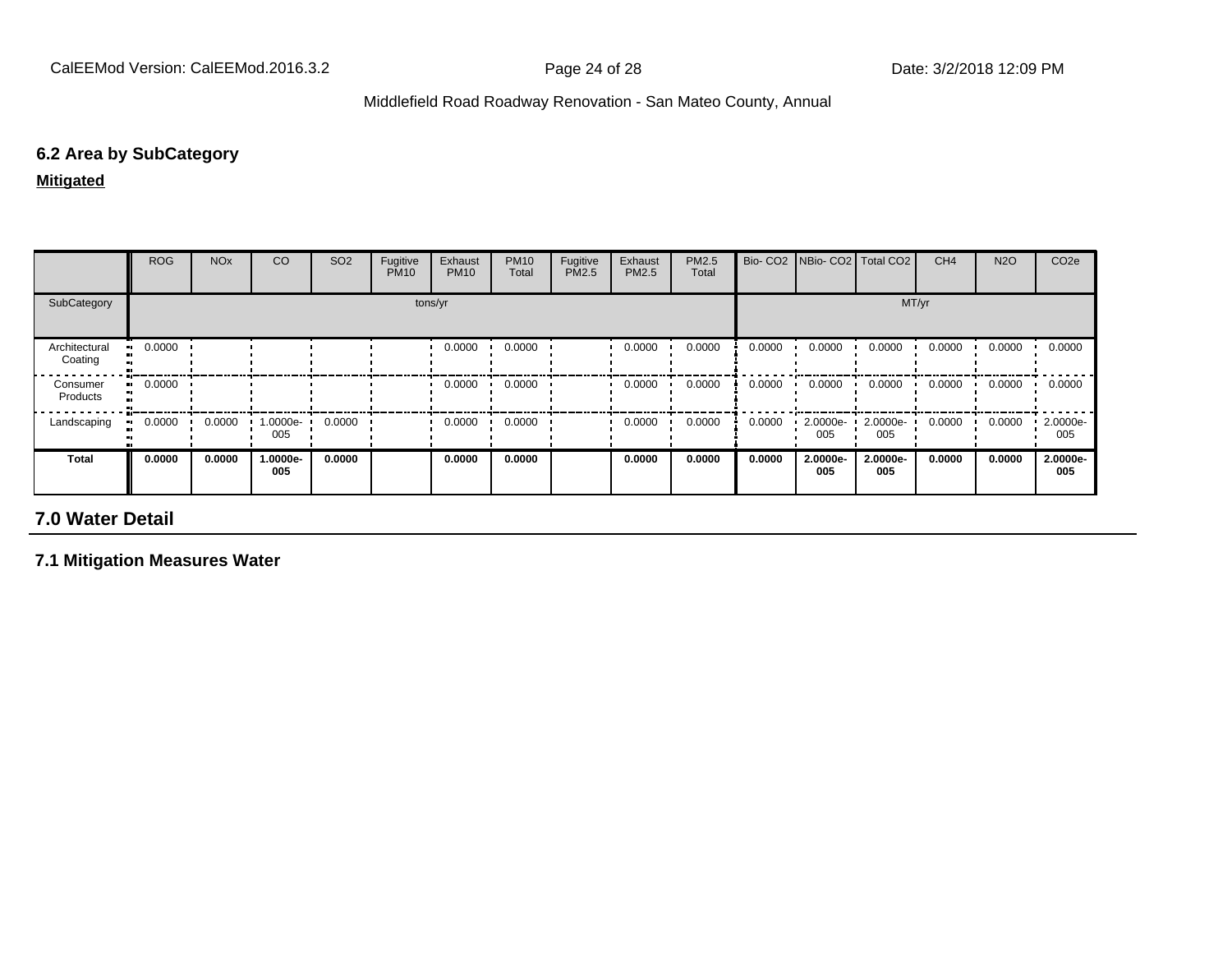|                   | Total CO <sub>2</sub>    | CH <sub>4</sub> | <b>N2O</b> | CO <sub>2e</sub> |  |  |  |
|-------------------|--------------------------|-----------------|------------|------------------|--|--|--|
| Category          | MT/yr                    |                 |            |                  |  |  |  |
| Mitigated<br><br> | 0.0000<br>.,<br>         | 0.0000          | 0.0000     | 0.0000           |  |  |  |
| Unmitigated       | 0.0000<br>ш,<br><br><br> | 0.0000          | 0.0000     | 0.0000           |  |  |  |

# **7.2 Water by Land Use**

**Unmitigated**

|                            | door Use | Indoor/Out Total CO2 | CH <sub>4</sub> | <b>N2O</b> | CO <sub>2e</sub> |
|----------------------------|----------|----------------------|-----------------|------------|------------------|
| <b>Land Use</b>            | Mgal     |                      | MT/yr           |            |                  |
| User Defined<br>Industrial | 0/0      | 0.0000<br>۰.         | 0.0000          | 0.0000     | 0.0000           |
| <b>Total</b>               |          | 0.0000               | 0.0000          | 0.0000     | 0.0000           |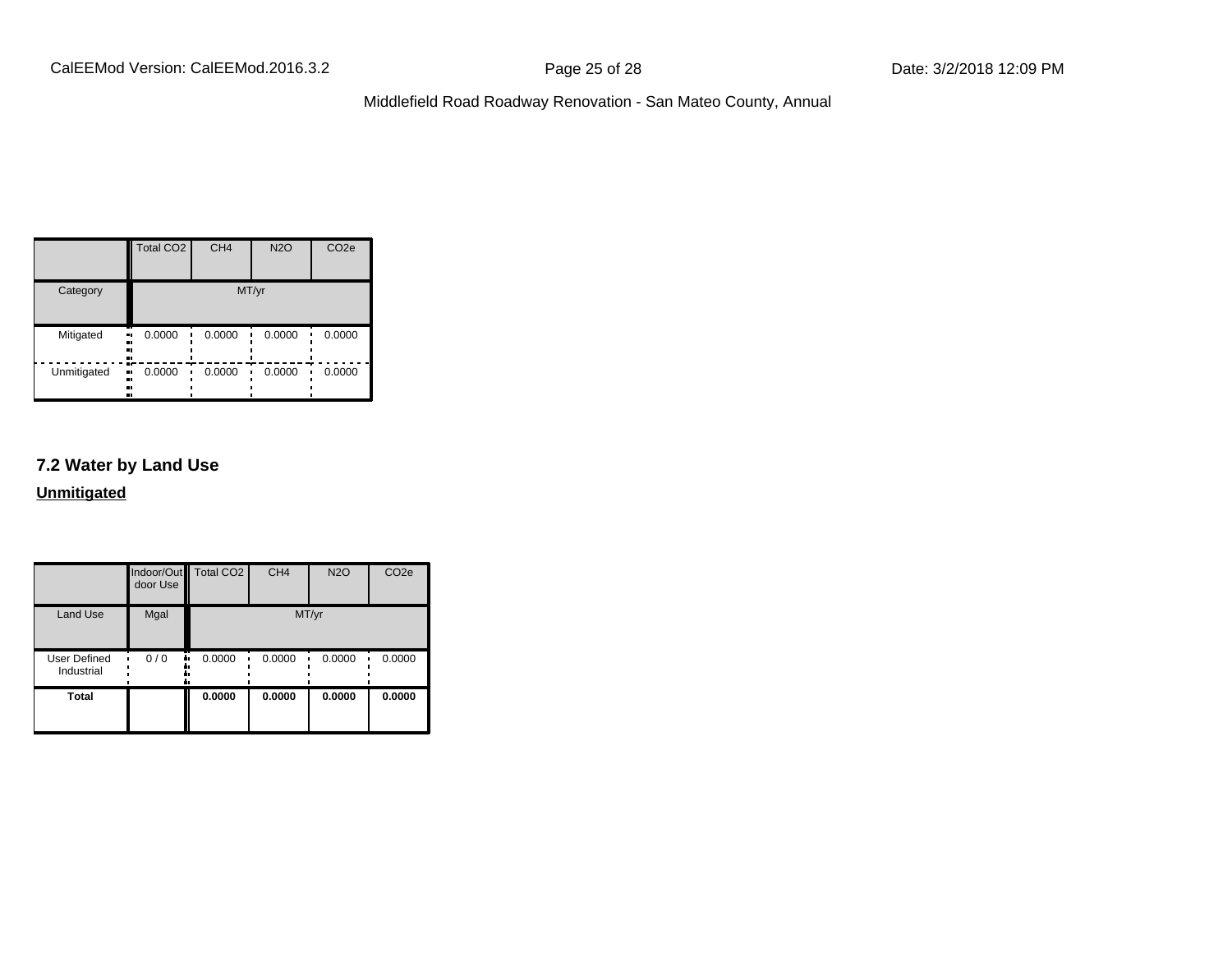CalEEMod Version: CalEEMod.2016.3.2 **Page 26 of 28** Page 26 of 28 Date: 3/2/2018 12:09 PM

### Middlefield Road Roadway Renovation - San Mateo County, Annual

### **7.2 Water by Land Use**

### **Mitigated**

|                            | door Use | Indoor/Out Total CO2 | CH <sub>4</sub> | <b>N2O</b> | CO <sub>2e</sub> |  |  |
|----------------------------|----------|----------------------|-----------------|------------|------------------|--|--|
| <b>Land Use</b>            | Mgal     | MT/yr                |                 |            |                  |  |  |
| User Defined<br>Industrial | 0/0      | 0.0000               | 0.0000          | 0.0000     | 0.0000           |  |  |
| <b>Total</b>               |          | 0.0000               | 0.0000          | 0.0000     | 0.0000           |  |  |

# **8.0 Waste Detail**

### **8.1 Mitigation Measures Waste**

### **Category/Year**

|                     | <b>Total CO2</b>           | CH <sub>4</sub> | <b>N2O</b> | CO <sub>2e</sub> |  |  |  |  |
|---------------------|----------------------------|-----------------|------------|------------------|--|--|--|--|
|                     | MT/yr                      |                 |            |                  |  |  |  |  |
| Mitigated<br>.,<br> | 0.0000<br><br>.,           | 0.0000          | 0.0000     | 0.0000           |  |  |  |  |
| Unmitigated<br>     | m<br>0.0000<br>п,<br>ш<br> | 0.0000          | 0.0000     | 0.0000           |  |  |  |  |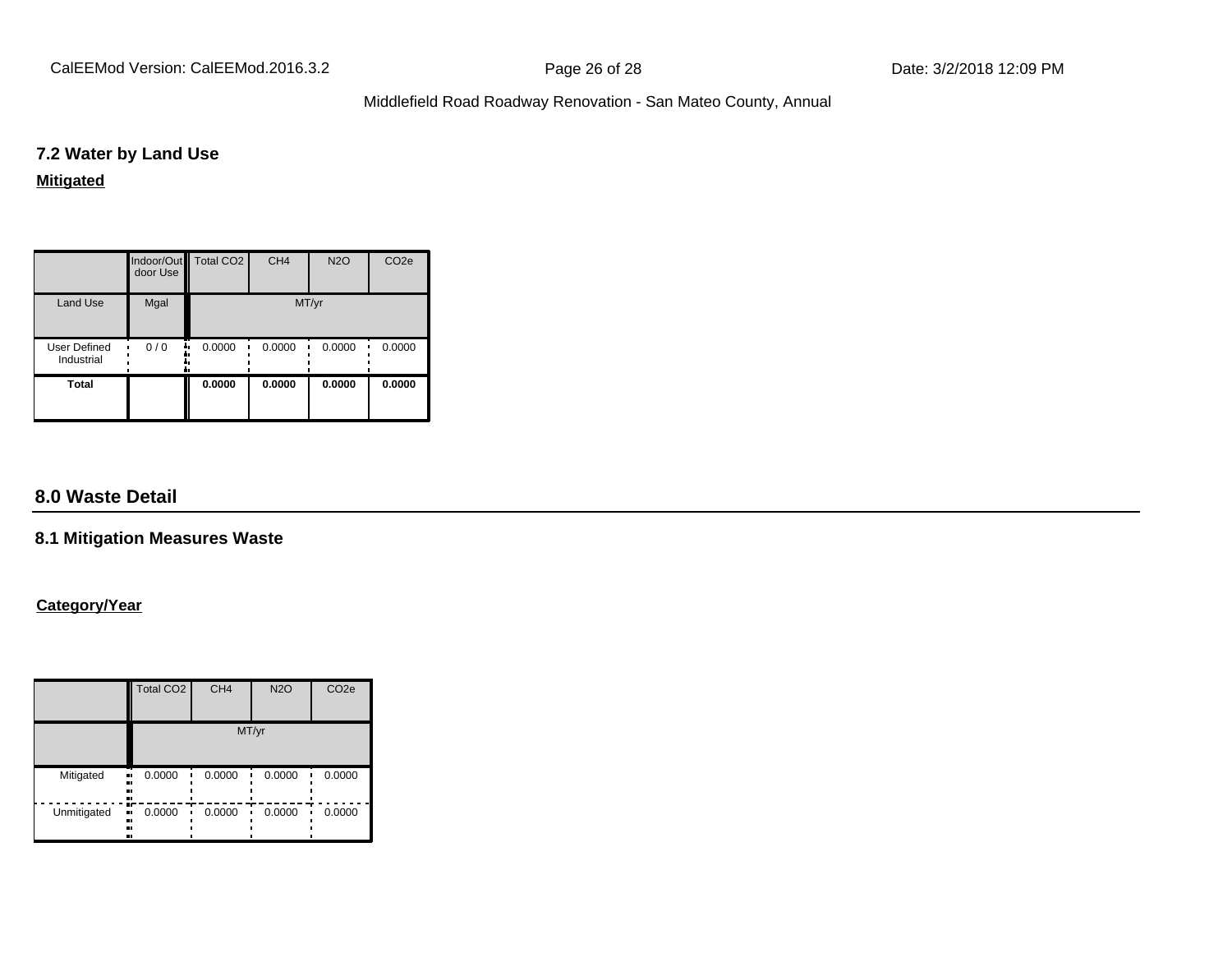CalEEMod Version: CalEEMod.2016.3.2 **Page 27 of 28** Page 27 of 28 Date: 3/2/2018 12:09 PM

# Middlefield Road Roadway Renovation - San Mateo County, Annual

# **8.2 Waste by Land Use**

**Unmitigated**

|                                   | Waste<br><b>Disposed</b> | <b>Total CO2</b> | CH <sub>4</sub> | <b>N2O</b> | CO <sub>2e</sub> |  |  |  |
|-----------------------------------|--------------------------|------------------|-----------------|------------|------------------|--|--|--|
| <b>Land Use</b>                   | tons                     | MT/yr            |                 |            |                  |  |  |  |
| <b>User Defined</b><br>Industrial | 0                        | 0.0000           | 0.0000<br>٠     | 0.0000     | 0.0000           |  |  |  |
| <b>Total</b>                      |                          | 0.0000           | 0.0000          | 0.0000     | 0.0000           |  |  |  |

### **Mitigated**

|                                   | Waste<br><b>Disposed</b> | <b>Total CO2</b> | CH <sub>4</sub> | <b>N2O</b> | CO <sub>2e</sub> |  |  |  |
|-----------------------------------|--------------------------|------------------|-----------------|------------|------------------|--|--|--|
| <b>Land Use</b>                   | tons                     | MT/yr            |                 |            |                  |  |  |  |
| <b>User Defined</b><br>Industrial | $\Omega$                 | 0.0000           | 0.0000          | 0.0000     | 0.0000           |  |  |  |
| <b>Total</b>                      |                          | 0.0000           | 0.0000          | 0.0000     | 0.0000           |  |  |  |

# **9.0 Operational Offroad**

| <b>Fuel Type</b><br><b>Load Factor</b><br>Hours/Day<br>Days/Year<br>Horse Power<br>Number<br>Equipment Type |  |  |  |  |
|-------------------------------------------------------------------------------------------------------------|--|--|--|--|
|                                                                                                             |  |  |  |  |